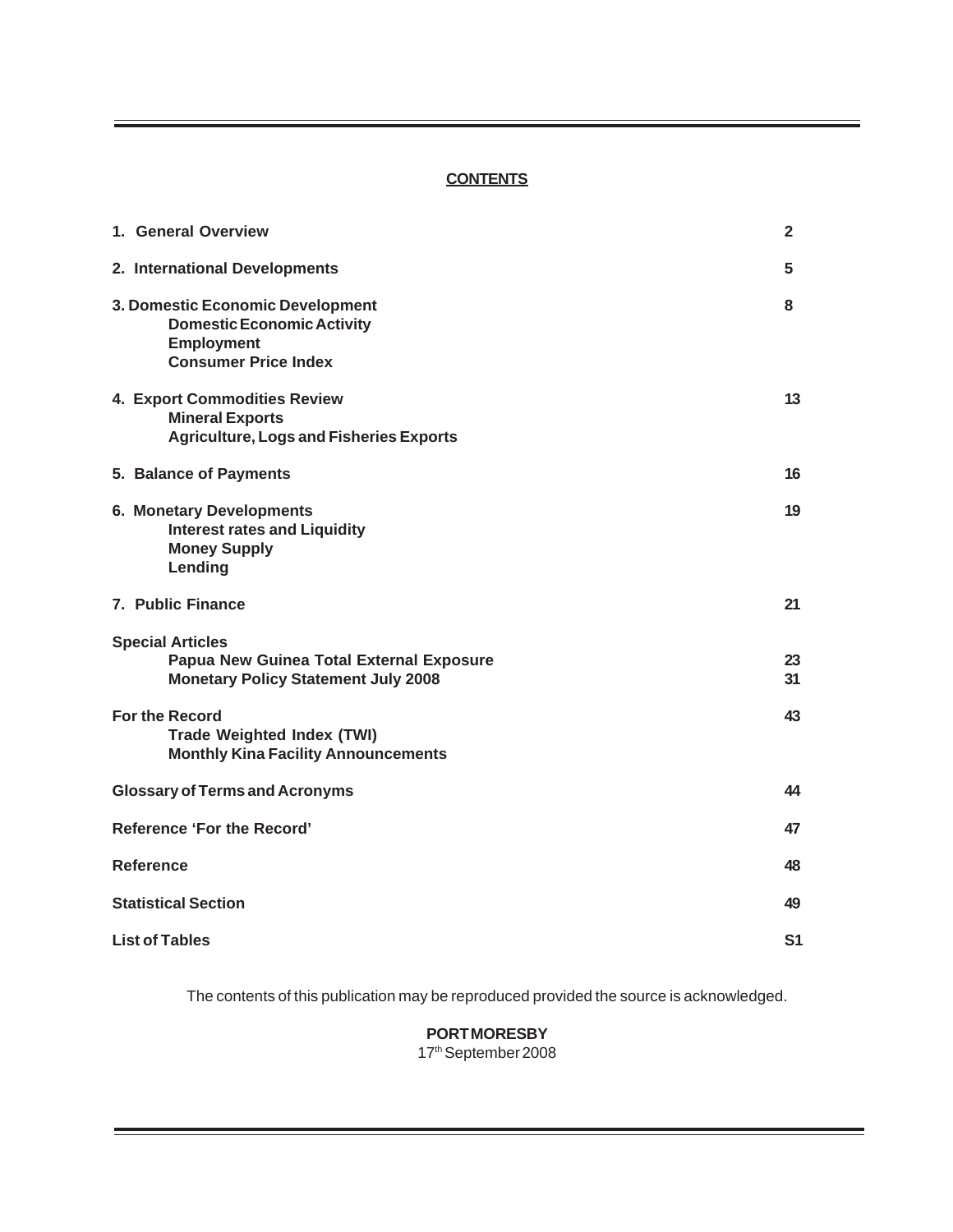## **1. GENERAL OVERVIEW**

Economic indicators available to the Bank of Papua New Guinea (the Bank) show that economic activity continued to grow in the first half of 2008. This is evident in: growth in the level of employment; a large surplus in the trade account due to high international prices and increased production of most agricultural and mineral export commodities; higher lending to the private sector; increased Government spending; and increased sales in the private sector. Inflation increased significantly in the June quarter of 2008 as a result of high international fuel and food prices and increased aggregate domestic demand. This, combined with high growth in monetary aggregates and expectations of continued inflationary pressures prompted the Bank to tighten monetary policy in June 2008. The kina appreciated against the US dollar and depreciated against the Australian dollar and resulted in the Trade Weighted Index (TWI) appreciating by 1.3 percent in the June quarter. Any favourable impact on inflation by this exchange rate movement was more than offset by high imported inflation. The Bank is concerned about the inflationary pressures and will take appropriate monetary policy action.

Data obtained from the Bank of PNG's Business Liaison Survey (BLS) show that the total nominal value of sales in the private sector increased by 15.0 percent in the March quarter of 2008, compared to a decline of 1.5 percent in the December quarter of 2007. Excluding the mineral sector, the total nominal value of sales increased by 6.6 percent in the March quarter of 2008. The increase was in all sectors, except the wholesale and transportation sectors. By region, there were increases in the Southern, NCD, Momase and Islands regions, while the Morobe and Highlands regions recorded decreases. Over the twelve months to March 2008, the total nominal value of sales increased by 8.0 percent.

The Bank's Employment Index for the June quarter of 2008 indicate that the total level of employment in the formal private sector increased by 3.3 percent in the June quarter of 2008, compared to an increase of 2.0 percent in the previous quarter. Excluding the mineral sector, the level of employment increased by 3.4 percent in the June quarter of 2008, compared to an increase of 2.9 percent in the previous quarter. All sectors recorded increases in employment levels, except the building and construction sector, which recorded a marginal decline. By region, all regions recorded increases. Over the year to June 2008, the level of employment, excluding the mineral sector, increased by 8.2 percent.

Quarterly headline inflation, as measured by the Consumer Price Index (CPI), increased by 3.7 percent in the June quarter of 2008, compared to an increase of 3.1 percent in the previous quarter. This outcome was due to higher prices in all expenditure groups, except 'Clothing and footwear'. The annual headline inflation was 10.7 percent in the June quarter of 2008, compared to an increase of 7.5 percent in the previous quarter. The higher outcome was mainly attributed to higher international food and fuel prices as well as increases in the prices of seasonal produce. All expenditure groups recorded price increases, with the most notable increases in the 'Rents, council charges, fuel and power' and 'Food' expenditure groups. By region, all surveyed urban areas recorded higher prices in the June quarter and over the year to June 2008. The exclusion-based inflation was 3.7 percent in the June quarter of 2008, compared to 2.8 percent in the previous quarter. Trimmed mean inflation was 3.6 percent in the June quarter of 2008, compared to 3.9 percent in the March quarter of 2008.

In the June quarter of 2008, the daily average kina exchange rate appreciated against the US dollar, pound sterling and Japanese yen, while it depreciated against the euro and Australian dollar. The kina appreciated by 3.1 percent against the US dollar, 3.6 percent against the pound sterling and 2.5 percent against the yen. The kina depreciated by 0.9 percent and 1.0 percent against the Australian dollar and euro, respectively. These movements resulted in the daily average TWI appreciating by 1.3 percent during the June quarter.

Higher international prices for all mineral and most agricultural export commodities resulted in a 25.5 percent increase in the weighted average kina price of Papua New Guinea's exports in the June quarter of 2008, compared to the corresponding quarter of 2007. There was a 25.8 percent increase in the weighted average kina price of mineral exports with higher kina prices of all minerals. For agricultural, log and marine product exports, the weighted average kina price increased by 23.7 percent and was accounted for by higher prices of coffee, cocoa, palm oil, copra, copra oil, rubber and marine products, which more than offset the decline in export prices of tea and logs.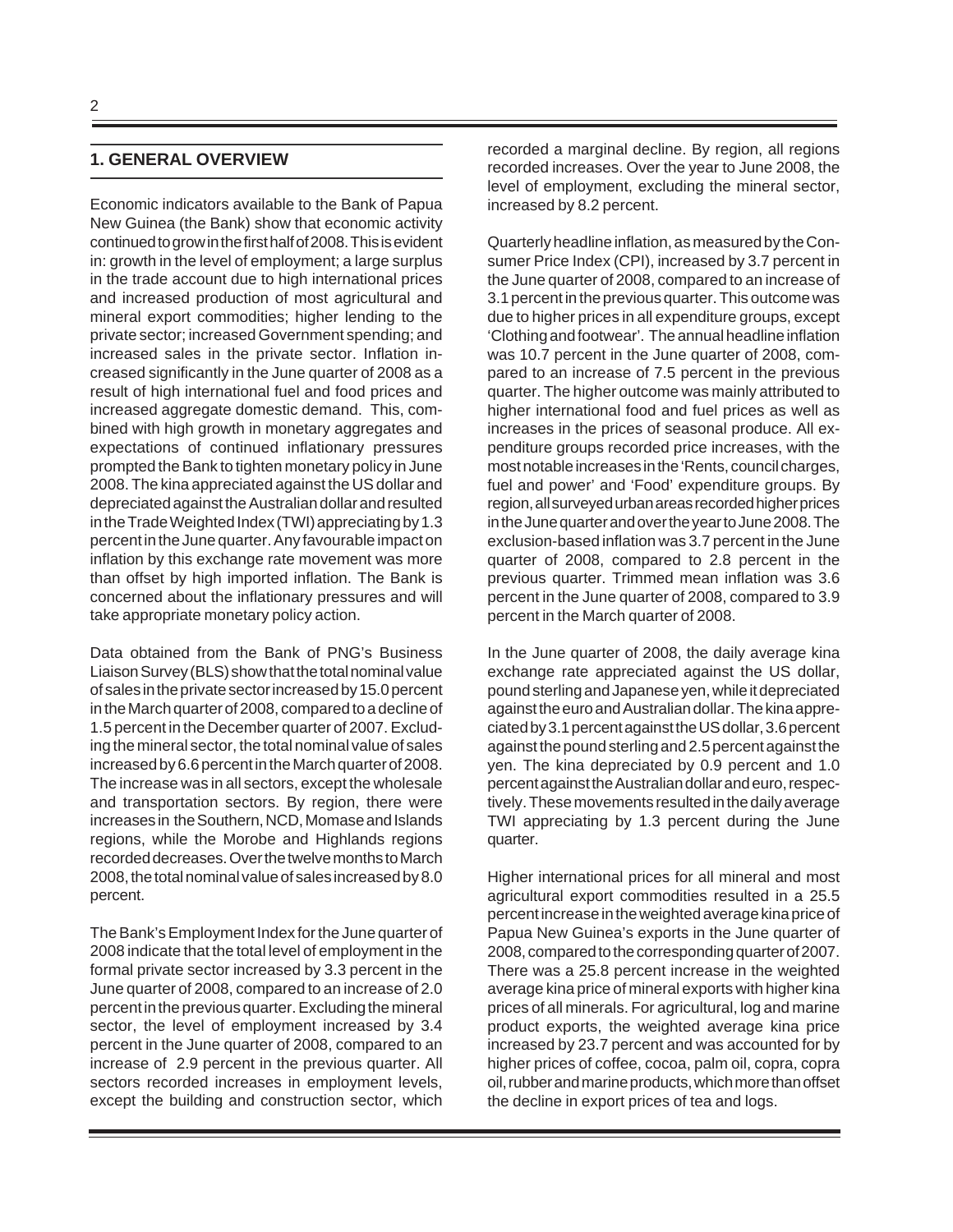The overall surplus in the balance of payments was K616 million in first six months to June 2008, compared to a lower surplus of K400 million in the corresponding period of 2007. This outcome was due to a higher surplus in the current account, which more than offset a deficit in the capital and financial accounts.

The current account recorded a surplus of K1,149 million in the first six months to June 2008, compared to a surplus of K570 million in the corresponding period of 2007. This outcome was the result of higher trade account surplus and lower net service payments, which more than offset higher net income payments and lower net transfer receipts.

The capital account recorded a net inflow of K18 million in the first six months to June 2008, a decline of 77.8 percent from the corresponding period of 2007, reflecting lower capital transfers.

The financial account recorded a net outflow of K607 million in first six months to June 2008, compared to a net outflow of K297 million in the corresponding period of 2007. This outcome was mainly due to higher net outflow from portfolio investments reflecting investments in short term money market instruments, financial derivative instruments and other investments. The net outflow in other investments is due to a build-up in the net foreign assets of the banking system and foreign currency account balances of resident mineral companies and higher net loan repayments by the Government. These more than offset net inflows from direct investments, reflecting the issuing of new shares abroad by a resident company to raise capital for further expansion.

The level of gross foreign exchange reserves at the end of June 2008 was K6,567.9 (US\$2,434.5) million, sufficient for 9.3 months of total and 13.5 months of non-mineral import covers.

The Bank of PNG tightened monetary policy in the June quarter of 2008. To signal this, the Kina Facility Rate (KFR) was increased by 25 basis points to 6.25 percent from 6.00 percent. The dealing margin for the Repurchase Agreements (Repos) was maintained at 100 basis points on both sides of the KFR during the same period. Domestic interest rates for short-term securities showed mixed trends over the quarter.

The Bank continued to utilise its Open Market Operation (OMO) instruments in the conduct of monetary policy over the June quarter of 2008, as both CBBs and Reverse Repos were used to diffuse excess liquidity. As a result, trading in the inter-bank market increased moderately during the same period. The Cash Reserve Requirement (CRR) and the Minimum Liquid Assets Ratio (MLAR) of commercial banks were maintained at 3.0 percent and 25.0 percent, respectively, over the June quarter of 2008.

The average level of broad money supply (M3\*) increased by 7.0 percent in the June quarter of 2008, compared to an increase of 10.2 percent in the March quarter of 2008. This outcome was due to an increase of 4.7 percent in average net foreign assets of the depository corporations and 11.0 percent increase in average private sector credit, which more than offset a decline of 13.5 percent in average net claims on the Government. Average net domestic claims outstanding, excluding advances to the Central Government and outstanding loans under the Government's agricultural export commodity price support schemes increased by 10.0 percent in the June quarter of 2008, compared to an increase of 11.3 percent in the previous quarter.

Total domestic credit extended by depository corporations to the private sector, public non-financial corporations, Provincial and Local Level Governments and other financial corporations increased by K393.2 million to K4,912.5 million in the June quarter of 2008. This was mainly due to an increase of K388.4 million in private sector credit and K4.6 million in public nonfinancial corporations. The annualised growth in domestic credit, excluding the Central Government and advances under the price support schemes was 35.9 percent in the second quarter of 2008.

Preliminary estimates of the fiscal operations of the National Government over the six months to June 2008 showed an overall surplus of K304.4 million, compared to a surplus of K409.2 million in the corresponding period of 2007. This represents 1.5 percent of nominal GDP. The surplus resulted from higher revenue, which more than offset an increase in recurrent expenditure.

Total revenue, including foreign grants, during the first six months of 2008 was K2,502.5 million, K0.9 million higher than the receipts collected in the corresponding period of 2007. This represents 34.8 percent of the budgeted revenue for 2008.

Total expenditure over the six months to June 2008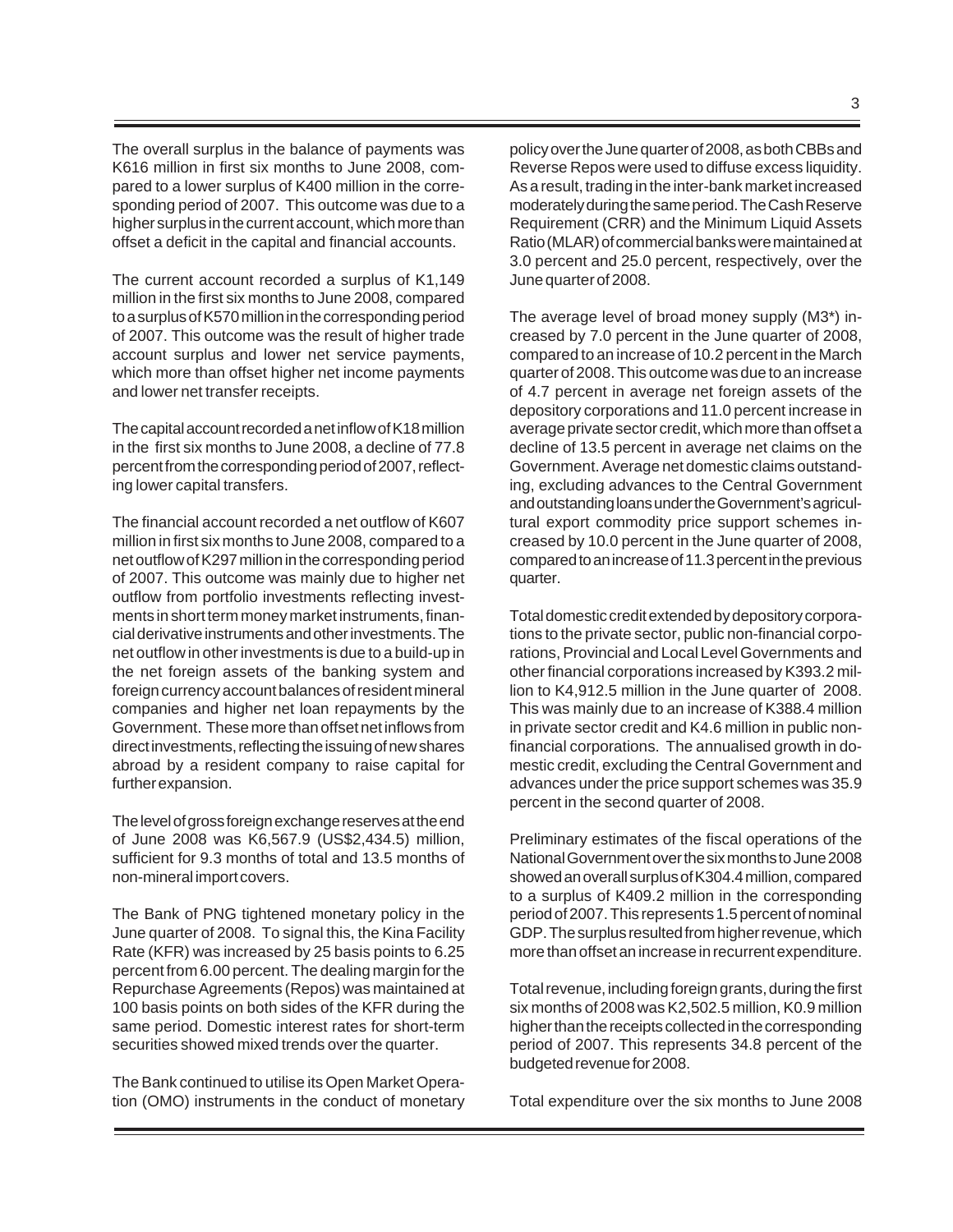was K2,198.1 million, 5.1 percent higher than in the corresponding period in 2007, and represents 31.4 percent of the budgeted expenditure for 2008.

As a result of these developments in revenue and expenditure, the Government recorded an overall budget surplus of K304.4 million over the first six months of 2008. The surplus was used to make overseas loan repayments totalling K108.8 million and net negative financing to domestic sources of K195.6 million. The overseas loan repayments comprised of K33.0 million to concessionary, K8.3 million to commercial and K67.5 million to extraordinary sources.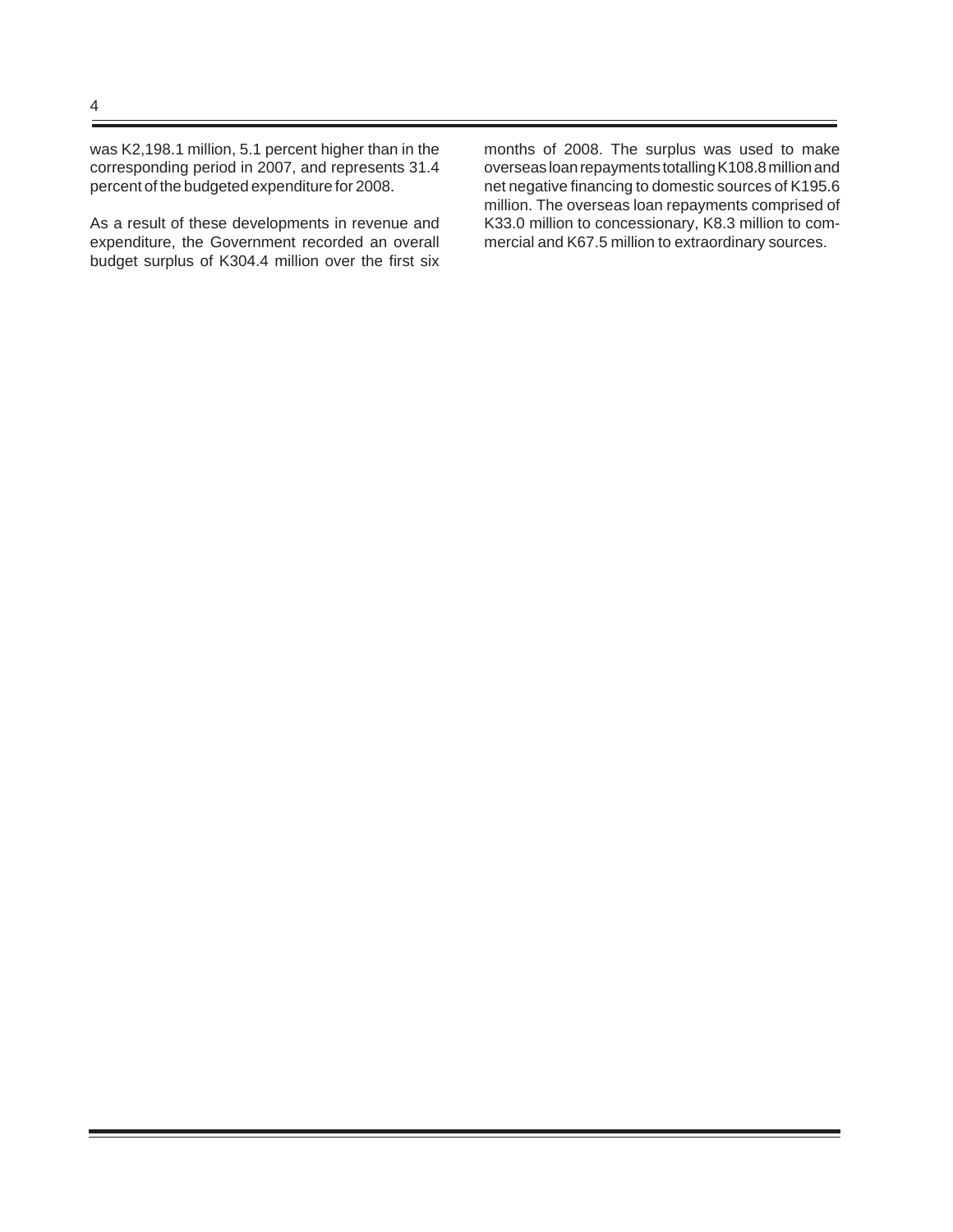## **2. INTERNATIONAL DEVELOPMENTS**

The world economy continued to grow but at a slower pace in the first half of 2008. The July 2008 World Economic Outlook Update of the International Monetary Fund (IMF) estimated that global economic growth decelerated in the first quarter of 2008 and revised its GDP projections for 2008. Global growth is projected to moderate from 5.0 percent in 2007 to 4.1 percent in 2008. Growth in the advanced economies is expected to fall from 2.7 percent in 2007 to 1.7 percent in 2008. Emerging and developing economies are expected to continue to experience robust growth; with growth rates falling from 8.0 percent in 2007 to 6.9 percent in 2008. The growth in emerging and developing economies is being sustained by productivity gains and the high prices of their natural resource exports though the growth is being threatened by inflation.

The financial market crisis continued into the June quarter. Financial institutions in the United States (US), United Kingdom (UK) and Euro zone, as well as other financially integrated economies, continued to be under considerable stress. Central banks in these economies continued to offer new financing arrangements to provide liquidity to the troubled financial markets. The prolonged effect of the sub-prime housing market collapse and the ensuing financial crisis has prompted the Federal Reserve Bank of US and other major central banks to reconsider the way that they manage asset bubbles. These central banks are considering interest rate increases and/or enhanced regulatory powers to contain future bubbles in asset prices.

Soaring food prices, which have contributed to economic and political woes, showed signs of stabilizing in the June quarter. The United Nation's Food and Agriculture Organisation food price index, which is considered a good indicator of global food inflation, fell for the first time in 15 months in April to 218.2 from 218.4 in March. Experts warned that food prices could continue to rise due to their use in bio-fuels and bad weather.

The price of US light sweet crude oil hit an all time record high of close to USD\$144 per barrel on 30th June. Concerns over global supplies as a result of geopolitical tensions between Iran and the West and the crisis in Nigeria pushed oil prices to this new high. In all, the prices of oil have increased by around 40 percent over the year to June 2008 due to the weak US dollar, surging demand and concerns about supply disruptions in the Middle East and Africa. The president of the Organisation of Petroleum Exporting Countries (OPEC), Chakib Khelil, had however stated that the cartel is producing enough oil and that the organization had stocks and extra capacity to spare.

In April, the IMF and World Bank met in Washington D.C. for their annual spring meeting. At the top of the agenda was the global impact of the credit crunch and the uneven progress towards the achievement of human development goals.

In the US, real GDP grew by 1.8 percent over the year to June 2008, the same as in the corresponding period in 2007. The below trend growth rate was due to the continued impact of the US sub-prime mortgage market. Consumer demand has been affected by falling share and house prices and higher food and fuel prices. Growth was supported by a strong export sector which benefited from the weak US dollar. The latest IMF forecast is for growth of 1.3 percent in 2008.

Industrial production increased by 0.3 percent over the year to June 2008, compared to an increase of 1.4 percent over the year to June 2007. The Institute of Supply Management's Purchasing Managers Index was 49.6 and 50.2 in May and June 2008, respectively. An index below 50 indicates contraction while an index above 50 indicates expansion in the manufacturing industry. Retail sales increased by 0.4 percent over the year to June 2008, compared to an increase of 3.7 percent over the year to June 2007, reflecting low consumer demand and increased unemployment. The unemployment rate was 5.7 percent in June 2008, compared to 4.5 percent in June 2007.

Consumer prices rose by 5.0 percent over the year to June 2008, compared to an increase of 2.7 percent over the same period in 2007. This outcome was mainly due to high energy and food prices. Broad money supply increased by 6.1 percent over the year to June 2008, the same as in the corresponding period in 2007. The Federal Reserve kept the Federal Funds Rate unchanged at 2.00 percent in the June quarter of 2008 despite the high inflation rate and in light of the low economic growth.

The trade deficit was US\$836.3 billion over the year to June 2008, compared to a deficit of US\$823.4 billion over the same period in 2007. The strong export sector,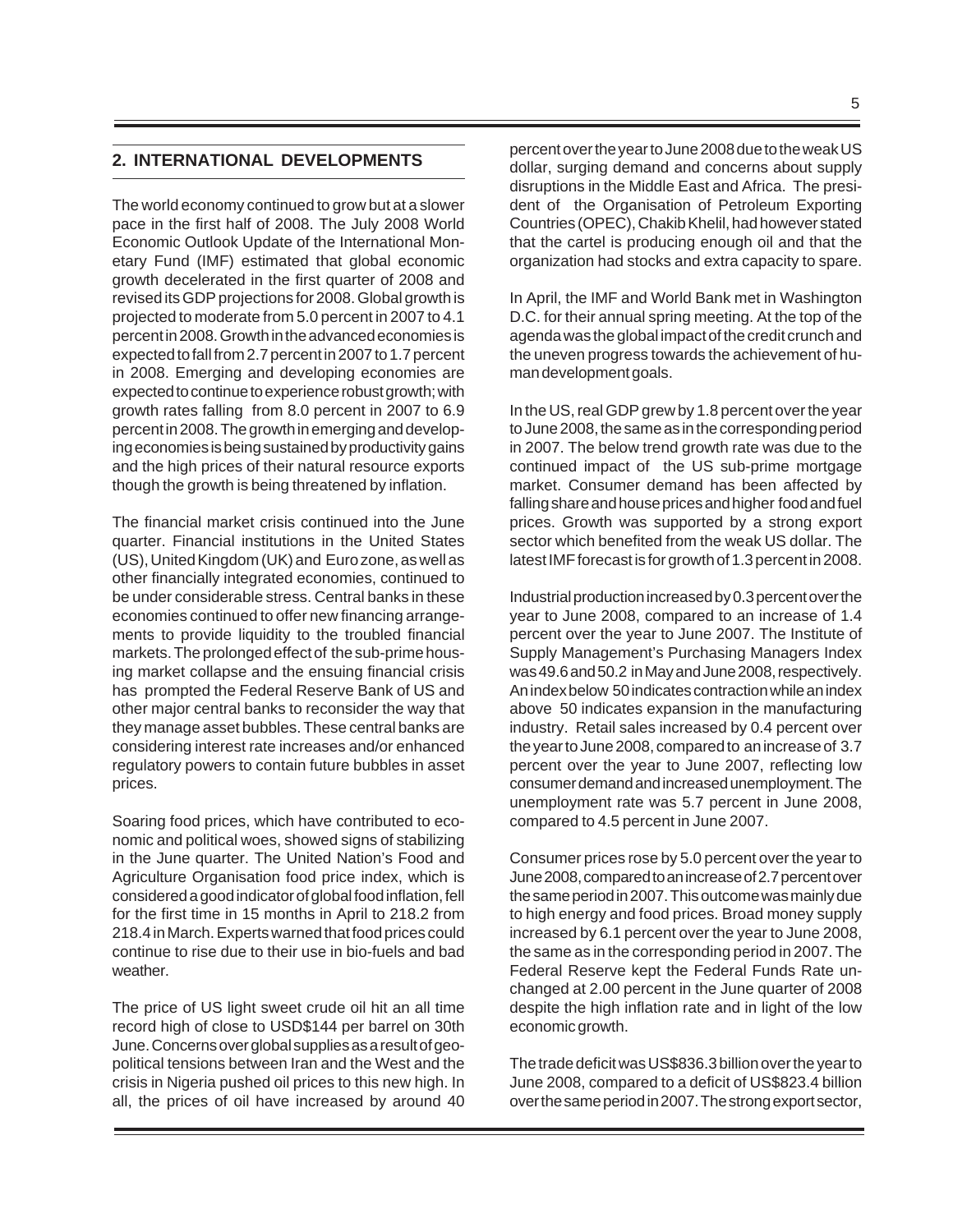due to the weak US dollar did little to lower the trade deficit.

In Japan, real GDP grew by 1.0 percent over the year to June 2008, compared to 2.3 percent over the year to June 2007. The lower growth was due to low capital investment and lower exports to the US, which have been the main sources of economic growth since 2003. The latest IMF forecast is for growth of 1.5 percent in 2008.

Industrial production remained steady over the year to June 2008, compared to increasing by 1.0 percent over the same period in 2007. Retail sales increased by 1.3 percent over the year to June 2008, compared to a decline of 0.5 percent over the corresponding period in 2007. The unemployment rate was 4.1 percent in June 2008, compared to 3.7 percent in June 2007.

Consumer prices increased by 2.0 percent over the year to June 2008, compared to a decline of 0.2 percent over the year to June 2007. The higher inflation outcome was mainly driven by increases in fuel and food prices and not higher domestic demand. Broad money supply increased by 2.3 percent over the year to June 2008, compared to an increase of 1.8 percent over the same period in 2007. Despite the higher inflation outcome, the Bank of Japan maintained its call rate at 0.50 percent during the June quarter of 2008.

The current account surplus was US\$207.3 billion over the year to June 2008, compared to US\$192.6 billion over the year to June 2007. The lower surplus was due to a slow down in exports to the US.

In the Euro area, real GDP grew by 1.5 percent over the year to June 2008, compared to 2.5 percent over the year to June 2007. The lower growth was a result of the financial market crisis which has affected investor and consumer confidence, and a fall in trade with the US. The latest IMF forecast is for growth of 1.7 percent in 2008.

Industrial production fell by 0.5 percent over the year to June 2008, compared to an increase of 2.3 percent over the year to June 2007. This reflected low exports and low consumer spending. Retail sales declined by 0.3 percent over the year to June 2008, compared to an increase of 0.9 percent over the year to June 2007. The unemployment rate was 7.3 percent in June 2008, compared to 6.9 percent over the year to June 2007. Consumer prices in the Euro area increased by 4.0 percent over the year to June 2008, compared to an increase of 1.9 percent over the year to June 2007. Broad money supply increased by 9.5 percent over the year to June 2008, compared to an increase of 10.9 percent over the year to June 2007. The Eureopean Central Bank maintained its monetary policy stance with the Euro Refinancing Rate at 4.00 percent during the June quarter of 2008.

The current account of the euro zone was in deficit by US\$31.5 billion over the year to June 2008, compared to a surplus of US\$3.6 billion over the same period in 2007.

In Germany, real GDP grew by 1.7 percent over the year to June 2008, compared to 2.5 percent in the corresponding period in 2007, reflecting a slowdown in economic activity. The latest IMF forecast is for growth of 1.8 percent in 2008.

Industrial production increased by 1.6 percent over the year to June 2008, compared to an increase of 4.9 percent over the year to June 2007. Retail sales declined by 3.9 percent over the year to June 2008, compared to a decline of 0.8 percent over the year to June 2007 reflecting a fall in consumer's purchasing power due to high food and fuel prices. The unemployment rate in Germany was 7.8 percent in June 2008, compared to 9.1 percent in June 2007.

Consumer prices increased by 3.3 percent over the year to June 2008, compared to an increase of 1.8 percent over the year to June 2007.

The current account surplus was US\$273.5 billion over the year to June 2008, compared to US\$182.2 billion over the corresponding period in 2007.

In the UK, real GDP grew by 1.6 percent over the year to June 2008, compared to 3.0 percent over the same period in 2007. House prices continued to lose value and the banking sector crisis has shown no sign of ending. The latest IMF forecast is for GDP to grow by 1.8 percent in 2008.

Industrial production declined by 1.6 percent over the year to June 2008, compared to an increase of 0.8 percent over the same period in 2007. Retail sales increased by 2.7 percent over the year to June 2008, compared to an increase of 3.4 percent over the corresponding period in 2007. The unemployment rate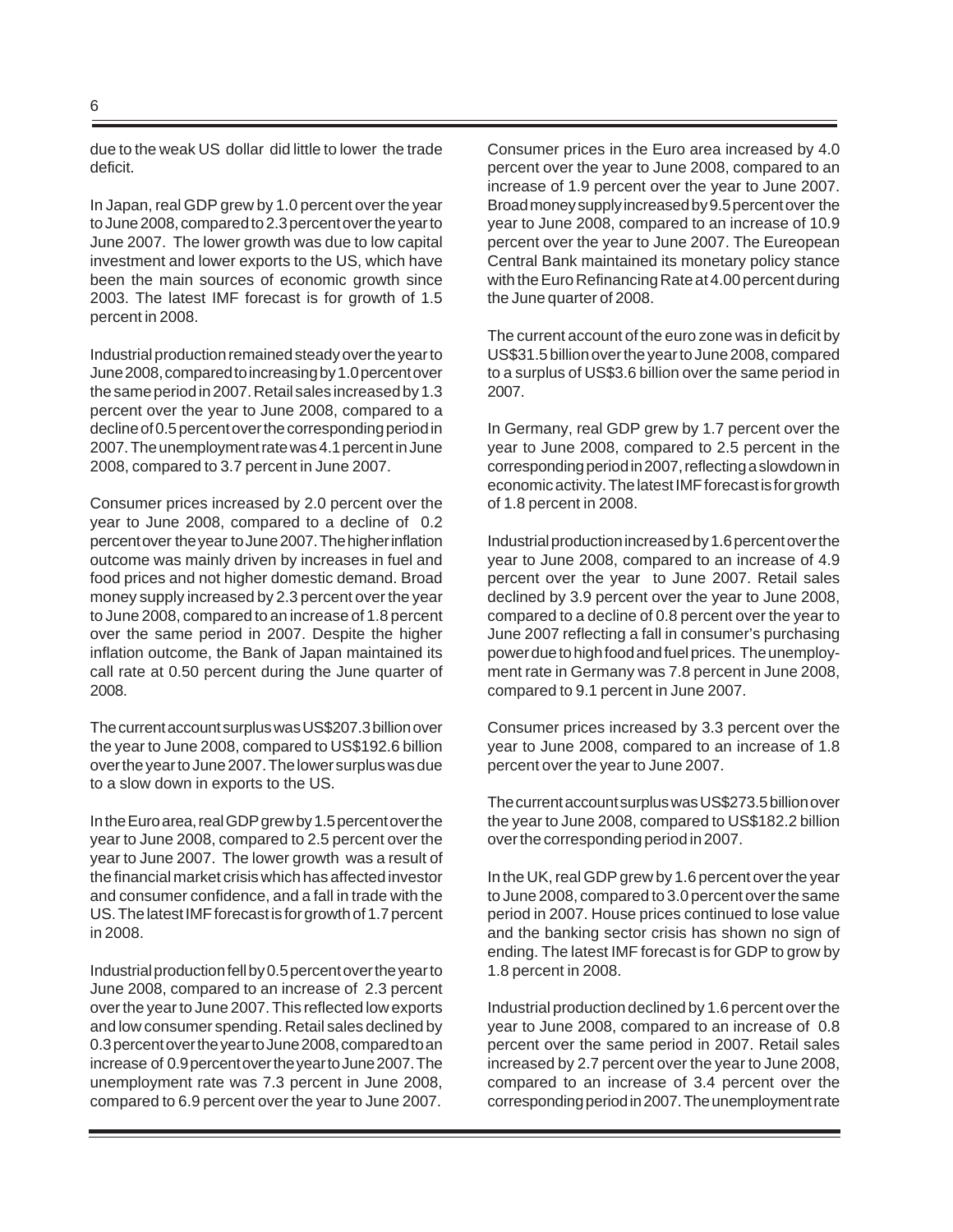was 5.4 percent in June 2008, the same as in June 2007.

Consumer prices increased by 4.4 percent over the year to June 2008, compared to an increase of 2.4 percent over the year to June 2007. Broad money supply increased by 11.4 percent over the year to June 2008, compared to an increase of 12.9 percent over the corresponding period in 2007. The Bank of England reduced its official Bank Rate to 5.00 percent from 5.25 percent in April 2008.

The trade deficit was US\$186.4 billion over the year to June 2008, compared to US\$155.8 billion over the year to June 2007.

In Australia, real GDP grew by 2.0 percent over the year to June 2008, compared to an increase of 4.3 percent over the year to June 2007. While high commodity prices have supported economic growth, they have also appreciated the Australian dollar which has made manufactured exports uncompetitive in the international market. Rising inflation and the global financial crisis and its impact on the Australian financial sector have also had a large detrimental effect on Australia's economic growth. The latest IMF forecast is for GDP to grow by 2.8 percent in 2008.

Industrial production declined by 0.5 percent over the year to June 2008, compared to an increase of 2.3 percent over the same period in 2007. Retail sales increased by 2.2 percent over the year to June 2008, compared to an increase of 4.3 percent over the year to June 2007, reflecting a decline in consumer demand. The unemployment rate was 4.2 percent in June 2008, compared to 4.3 percent in June 2007.

Consumer prices rose by 4.5 percent over the year to June 2008, compared to an increase of 2.1 percent over the year to June 2007. The increase was mainly associated with high international fuel and food prices. Broad money supply increased by 17.9 percent over the year to June 2008, compared to an increase of 16.0 percent over the year to June 2007. Given the high inflationary pressures, the Reserve Bank of Australia maintained a tight monetary policy stance by holding its Cash Rate at a high of 7.25 percent during the second quarter of 2008.

The trade deficit was US\$18.4 billion over the year to June 2008, compared to US\$10.9 billion over the same period in 2007.

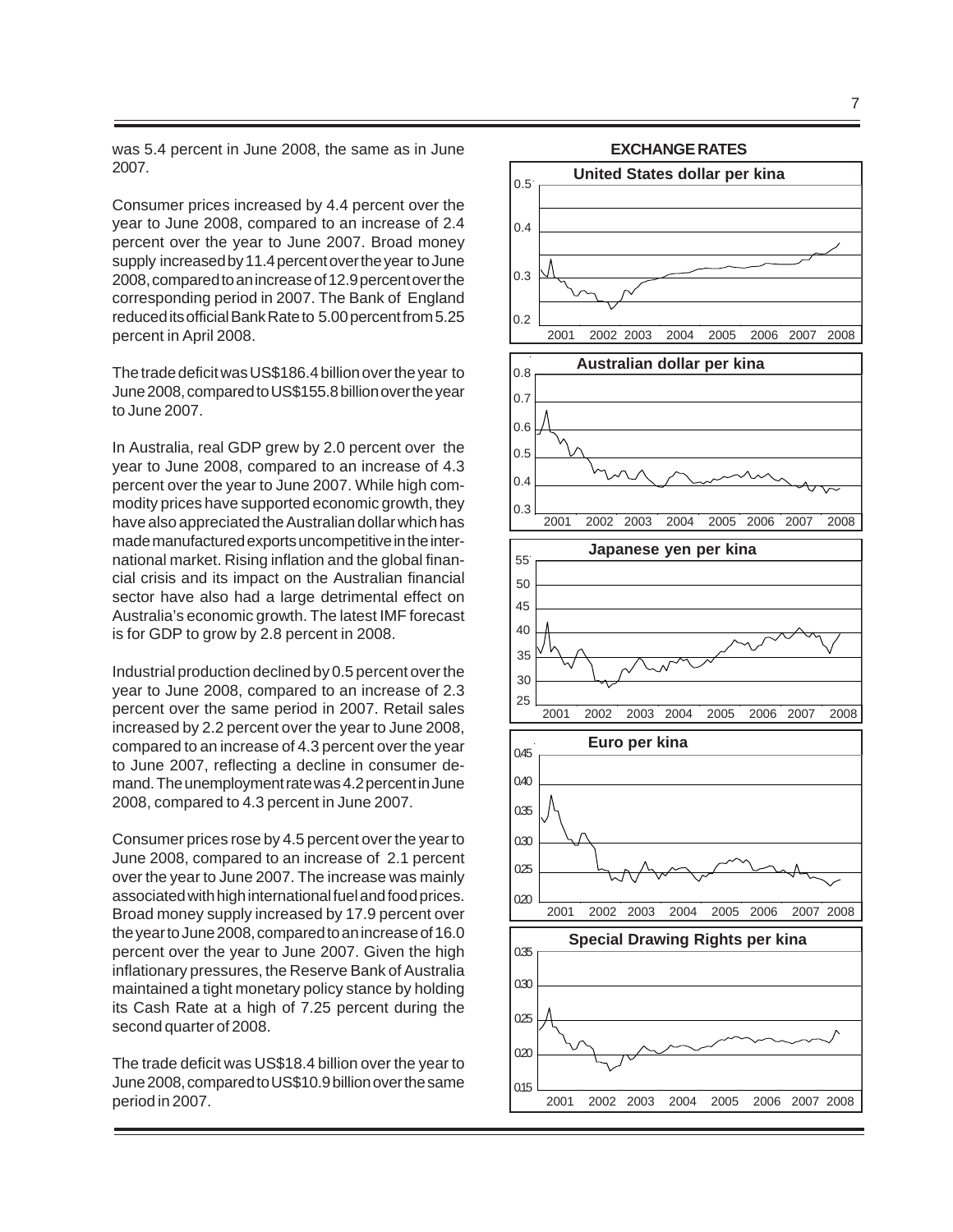During the June quarter of 2008, the daily average US dollar exchange rate depreciated against the major currencies except the pound sterling. The daily average US dollar exchange rate depreciated by 4.1 percent against the Australian dollar, 4.1 percent against the euro and 0.6 percent against the Japanese yen, while it appreciated by 0.4 percent against the pound sterling. The depreciation of the US dollar against most of the major currencies was due to the continued weakening of the US economy.

In the June quarter of 2008, the daily average kina exchange rate appreciated against the US dollar, pound sterling and Japanese yen, while it depreciated against the euro and Australian dollar. The daily average kina exchange rate appreciated by 3.1 percent against the US dollar, 3.6 percent against the pound sterling and 2.5 percent against the yen. The daily average kina exchange rate depreciated by 0.9 percent and 1.0 percent against the Australian dollar and euro, respectively, during the June quarter. These movements resulted in the daily average TWI appreciating by 1.3 percent during the June quarter.

## **3. DOMESTIC ECONOMIC DEVELOPMENT**

#### **DOMESTIC ECONOMIC ACTIVITY**

Data obtained from the Bank's BLS indicate that business sales in the formal private sector grew strongly in the March quarter of 2008, compared to the December quarter of 2007. The nominal value of sales increased by 15.0 percent in the March quarter of 2008, compared to a decline of 1.5 percent in the December quarter of 2007. Excluding the mineral sector, the nominal value of sales increased by 6.6 percent during the same quarter. The increase was in all sectors, except the wholesale and transportation sectors. By region, there were increases in the Southern, NCD, Momase and Islands regions, while the Morobe and Highlands regions recorded decreases. Over the twelve months to March 2008, the total nominal value of sales increased by 8.0 percent. Excluding the mineral sector, annual sales increased by 26.4 percent.

In the agriculture/forestry/fisheries sector, the nominal value of sales increased by 20.2 percent in the March

quarter of 2008, compared to an increase of 1.5 percent in the December quarter of 2007. The increase was mainly due to higher production and prices of most agricultural commodities and increase in logging activities and shipment during the period. Over the twelve months to March 2008, the total nominal value of sales increased by 12.3 percent.

In the manufacturing sector, the nominal value of sales increased by 12.7 percent in the March quarter of 2008, compared to a decrease of 7.9 percent in the previous quarter. The increase was mainly a result of higher production of consumer goods supported by higher consumer demand. In addition, there was a major freefreight promotion by a manufacturing company, which resulted in higher sales revenue. Over the twelve months to March 2008, the total nominal value of sales increased by 38.8 percent.

In the mineral sector, the nominal value of sales increased by 28.1 percent in the March quarter of 2008, compared to a decline of 2.3 percent in the December quarter of 2007. The increase in revenue was mainly the result of higher production of gold and copper supported by favourable international prices, combined with higher ore grades at Ok Tedi and increased shipment as a result of higher water levels. Over the twelve months to March 2008, the total nominal value of sales declined by 19.5 percent.

In the building and construction sector<sup>1</sup>, the nominal value of sales increased by 12.5 percent in the March quarter of 2008, compared to a decrease of 8.8 percent in the December quarter of 2007. The increase was associated with the commencement of new building projects in NCD, Kokopo, Lae, Kiunga and Hidden valley. In addition, the on-going road maintenance work along the Magi and Highlands highways and construction of some feeder roads in the Western Highlands and Chimbu provinces contributed to the increase.

In the retail sector, the nominal value of sales increased by 4.6 percent, while in the wholesale sector it declined by 1.4 percent in the March quarter of 2008. During the December quarter, the value of sales in the retail and wholesale sectors increased by 2.2 and 6.5 percent, respectively. The increase in the retail sector was mainly driven by higher consumer demand and increased sales to the mining and construction com-

<sup>1</sup> Annual growth in the nominal value of sales for the building and construction sector is not provided due to data inconsistencies.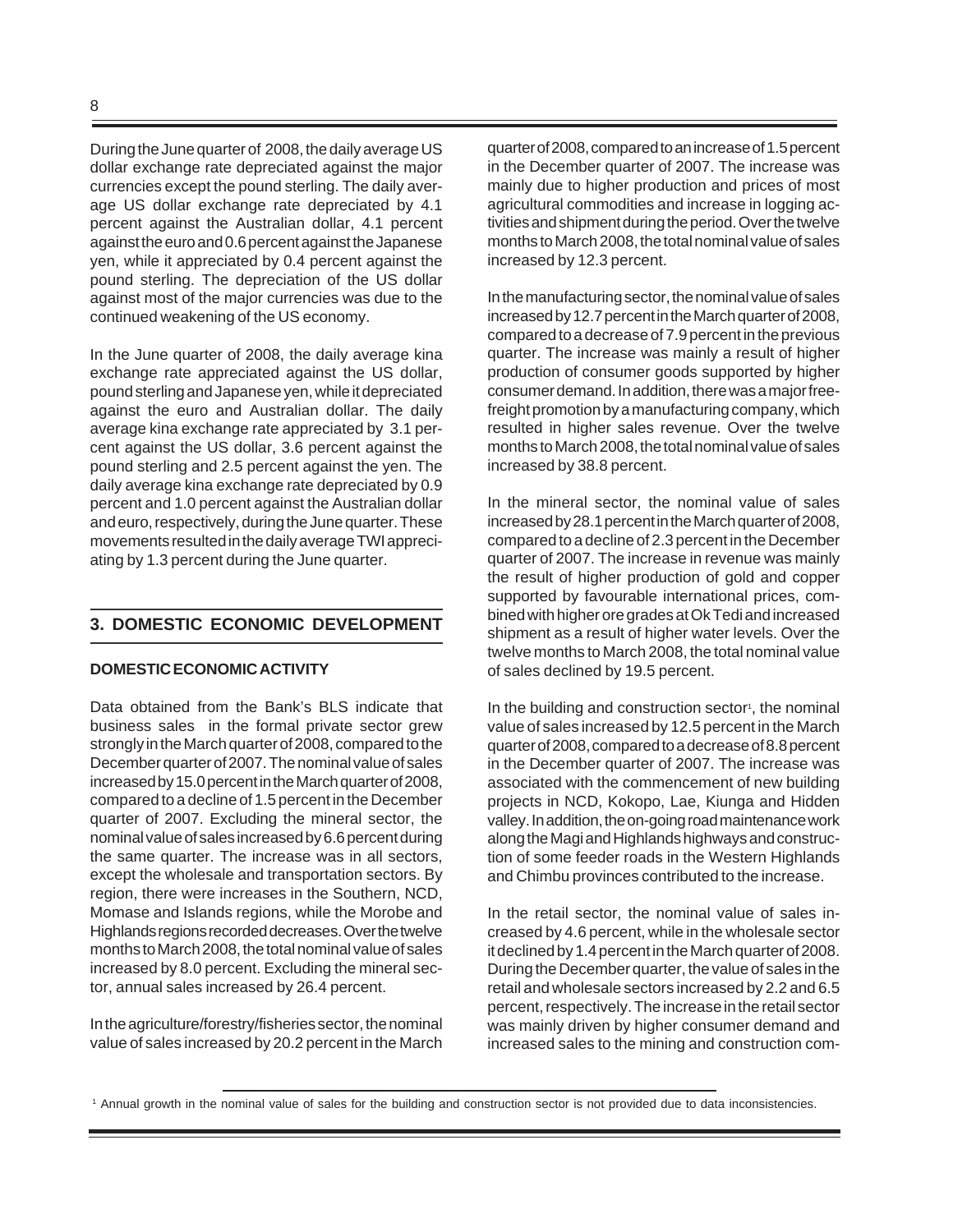panies. The decrease in the wholesale sector was mainly associated with low seasonal demand following the Christmas festive season. Over the twelve months to March 2008, the nominal value of sales in the retail and wholesale sectors increased by 20.5 percent and 24.9 percent, respectively.

In the transportation sector, the nominal value of sales declined by 5.5 percent in the March quarter of 2008, compared to an increase of 3.3 percent in the December quarter of 2007. The decrease was mainly associated with lower passenger travel and haulage of cargo. The breakdown of ships belonging to a major sea transport company also contributed to the loss in activity and revenue. Over the twelve months to March 2008, the total nominal value of sales increased by 12.3 percent.

In the financial/business and other services sector, the nominal value of sales increased by 2.2 percent in the March quarter of 2008, compared to an increase of 3.5 percent in the December quarter of 2007. The increase was mainly driven by new contracts awarded to a major security company and increased activity by commercial banks associated with higher lending and investments. Over the twelve months to March 2008, the total nominal value of sales increased by 28.7 percent.

In the Southern region, the nominal value of sales increased by 45.8 percent in the March quarter of 2008, compared to a decline of 9.3 percent in the December quarter of 2007. The increase was mainly in the mineral sector and the agriculture and forestry sub-sectors. In the mineral sector, the increase was associated with the higher international prices and production of copper. In the agriculture sub-sector, the increase was due to higher production and price of palm oil, while in the forestry sub-sector, it was mainly due to increased sales of forestry products and, to some extent, increase in logging activity. Over the twelve months to March 2008, the total nominal value of sales increased by 4.9 percent.

In the Momase region (excluding Morobe), the nominal value of sales increased significantly by 31.2 percent in the March quarter of 2008, compared to a decline of 5.9 percent in the previous quarter. The increase was mainly in the wholesale and manufacturing sectors. The increase in the wholesale sector was due to strong growth in orders from the mining companies, while the growth in the manufacturing sector was associated with higher prices and production of retail items. Over the twelve months to March 2008, the total nominal value of sales increased by 84.0 percent.

In the Islands region, the nominal value of sales increased by 9.3 percent in the March quarter of 2008, compared to an increase of 6.1 percent in the previous quarter. The increase was in the manufacturing and mineral sectors and the agriculture sub-sector. The increase in the manufacturing sector was driven by higher prices and production of coconut oil, while the increase in the mining sector was associated with higher production and prices of gold. In the agriculture sub-sector, the increase was mainly due to the higher production and price of palm oil. Over the twelve months to March 2008, the total nominal value of sales decreased by 34.9 percent.

In NCD, the nominal value of sales increased by 7.9 percent in the March quarter of 2008, compared to a decrease of 5.4 percent in the previous quarter. The increase was in the retail, manufacturing and financial/ business and other services sectors. In the retail sector, the increase was mainly associated with the expansion of activities and increased sales to mining and construction companies. The increase in the manufacturing sector was due to higher production supported by favourable prices and increased demand, while in the financial/business and other services sector, the increase was attributed to the awarding of new contracts to a major security firm and increased lending and investment by commercial banks. Over the twelve months to March 2008, the total nominal value of sales increased by 23.8 percent.

In the Highlands region, the nominal value of sales decreased by 4.1 percent in the March quarter of 2008, compared to an increase of 7.8 percent in the December quarter of 2007. The decrease was mainly in the wholesale, agriculture and mineral sectors. The decrease in the wholesale and agriculture sectors were associated with lower production of coffee. The decrease in the mineral sector was due to a drilling company scaling down its operations. Over the twelve months to March 2008, the total nominal value of sales increased by 23.7 percent.

In Morobe, the nominal value of sales declined by 12.0 percent in the March quarter of 2008, compared to an increase of 13.3 percent in the December quarter of 2007. The decrease was in the manufacturing, wholesale and transportation sectors. In the manufacturing and wholesale sectors, the declines were due to lower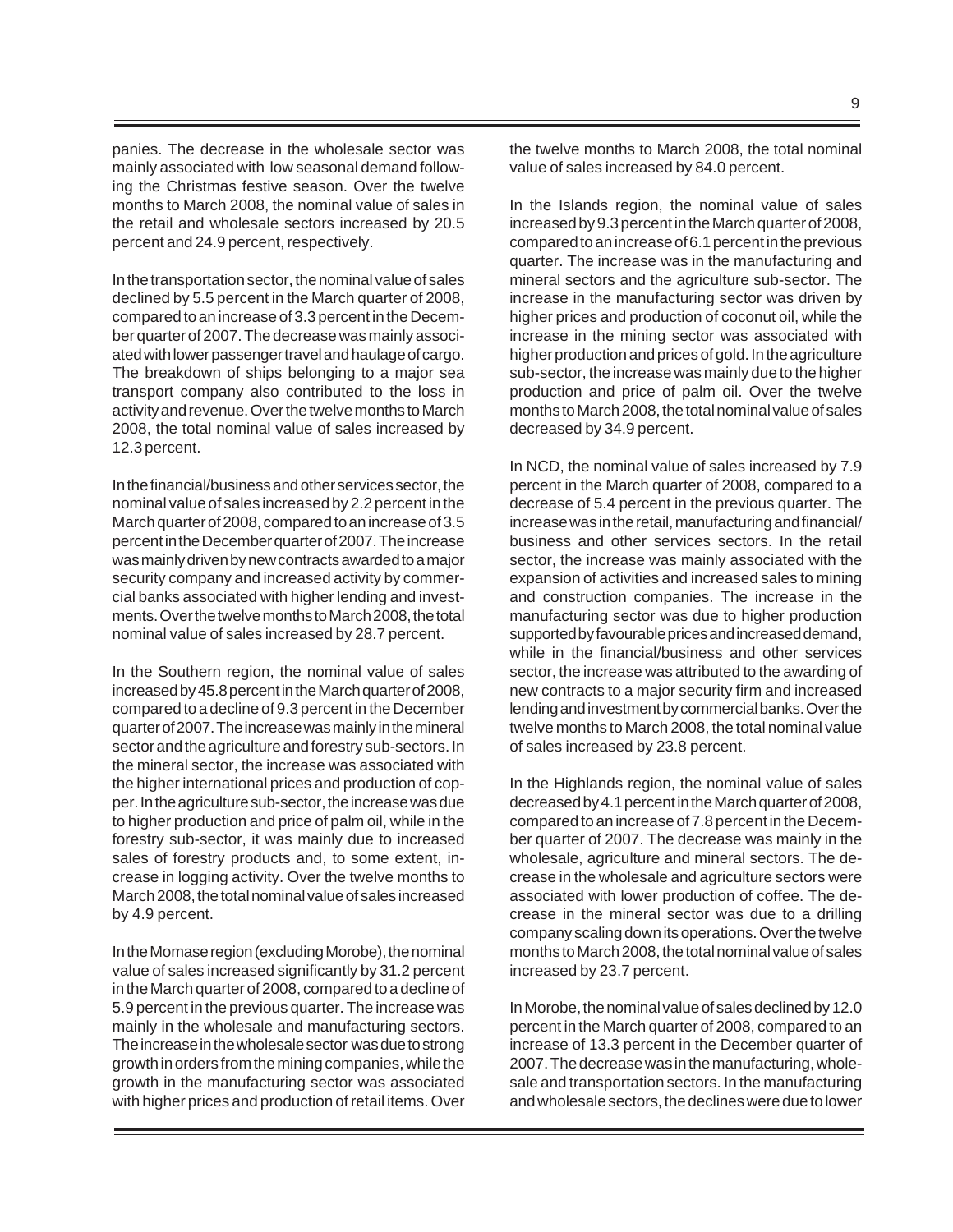demand following the festive season. In the transportation sector, the decrease was associated with falls in passenger travel and cargo haulage by sea. Over the twelve months to March 2008, the total nominal value of sales increased by 8.3 percent.

#### **EMPLOYMENT**

The Bank's Employment Index for the June quarter of 2008 indicated that the level of employment in the formal private sector, excluding the mineral sector, increased by 3.4 percent, compared to an increase of 2.9 percent in the March quarter of 2008. All sectors recorded increases in employment levels, except the building and construction sector. By region, all regions recorded increases. Over the year to June 2008, the level of employment excluding the mineral sector, increased by 8.2 percent.

In the agriculture/forestry/fisheries sector, the level of employment increased by 3.8 percent in the June quarter of 2008, compared to an increase of 5.2 percent in the previous quarter. The increase was across all the sub-sectors. In the agriculture subsector, the increase was due to the harvesting and planting of palm oil and the beginning of the coffee harvest season in the Highlands region. In the forestry sub-sector, the increase in employment was associated with higher log harvests, while in the fisheries sub-sector, the growth was due to additional shift schedules as a result of higher demand and harvest for fish. Over the year to June 2008, the level of employment increased by 6.1 percent.

In the building and construction sector, the level of employment declined slightly by 0.7 percent in the June quarter of 2008, compared to an increase of 12.3 percent in the March quarter. The decline was mainly due to the completion of road projects in NCD and Mount Hagen and scaling down of drilling operations for mineral companies. The completion of building projects in the Morobe, NCD and Eastern Highlands provinces also contributed to the decline. Over the year to June 2008, the level of employment increased by 4.2 percent.

In the transportation sector, the level of employment increased by 4.5 percent in the June quarter of 2008, compared to an increase of 4.0 percent in the March quarter. The increase was a result of higher cargo haulage and passenger travel by both air and sea transportation. Over the year to June 2008, the level of employment increased by 4.3 percent.

In the manufacturing sector, the level of employment increased by 1.2 percent in the June quarter of 2008, the same as in the previous quarter. The increase was associated with higher demand across a range of manufactured products such as food, beverages, fuel and other associated products. Over the year to June 2008, the level of employment increased by 10.3 percent.

In the retail and wholesale sectors, the level of employment increased by 4.1 percent and 4.3 percent in the June quarter of 2008, compared to an increase of 0.5 percent and a decline of 5.2 percent in the March quarter, respectively. The increase reflected higher consumer demand as well as expansion of operations by a few companies to new locations. The beginning of the coffee season in the Highlands and cocoa flush in the New Guinea Islands region also contributed to the increase. Over the year to June 2008, the level of employment in the retail and wholesale sectors increased by 9.1 percent and 4.7 percent, respectively.

In the financial/business and other services sector, the level of employment increased by 4.2 percent in the June quarter of 2008, compared to an increase of 0.1 percent in the March quarter. The increase was mainly due to the awarding of new contracts and employment of new security guards by security companies. Over the year to June 2008, the level of employment increased by 11.5 percent.

By region, all regions recorded increases in the level of employment. In Morobe, the level of employment increased by 9.0 percent in the June quarter of 2008, compared to a decline of 5.5 percent in the March quarter. Higher employment levels were recorded in the manufacturing, retail, wholesale, and transportation sectors and the fisheries sub-sector. In the manufacturing, retail and wholesale sectors, the increase was due to higher demand, while in the transportation sector, the increase reflected higher haulage of cargo. In the fisheries sub-sector, the increase was due to additional shift schedules as a result of higher demand and harvest of fish. Over the year to June 2008, the level of employment grew by 14.0 percent.

In the Momase region (excluding Morobe), the level of employment increased by 5.0 percent in the June quarter of 2008, compared to an increase of 10.6 percent in the previous quarter. Higher employment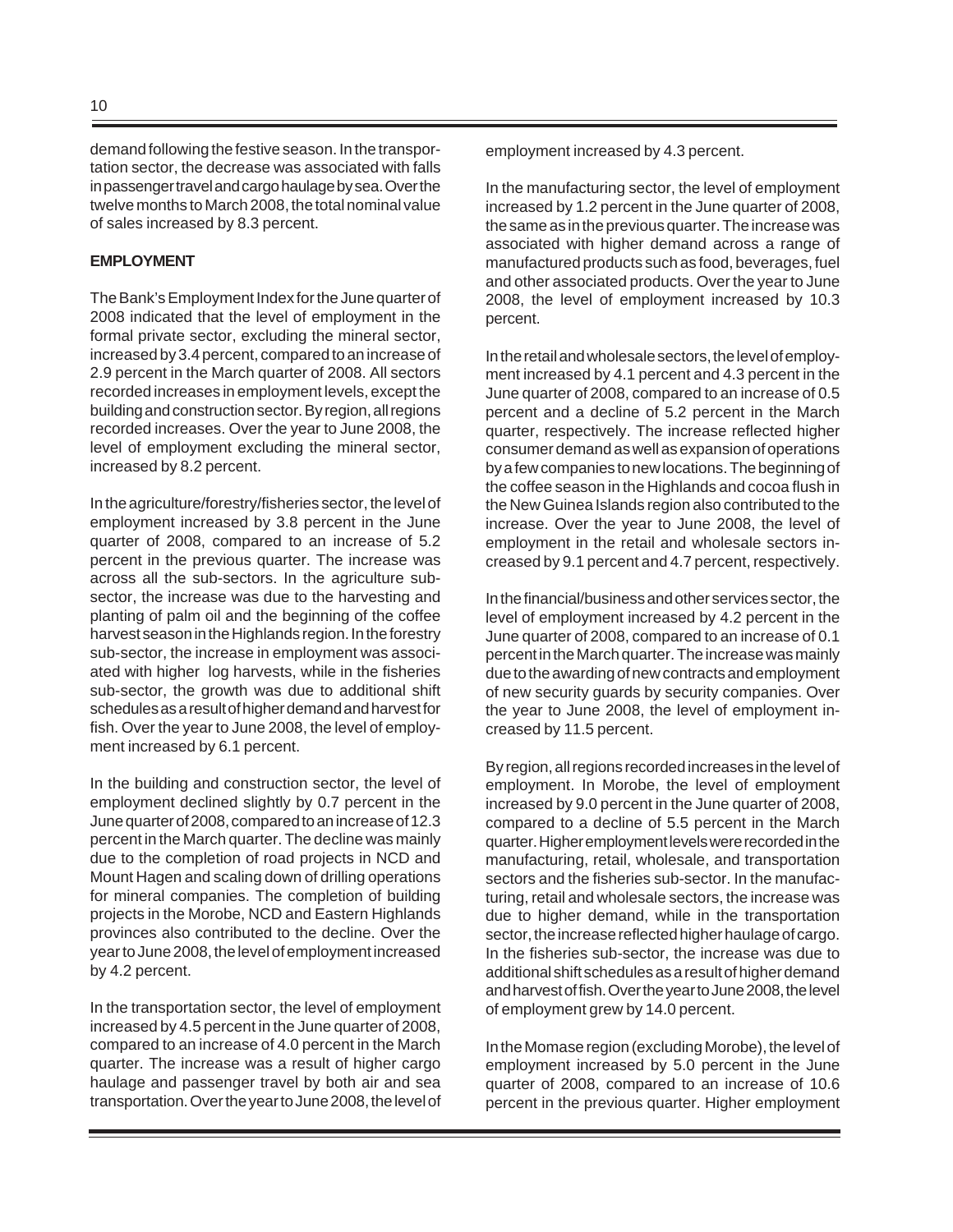

levels were recorded in the manufacturing, transportation, retail and wholesale sectors and the forestry subsector. In the manufacturing sector, the increase was associated with higher demand for cigarette and tobacco, while in the transportation sector, the increase was due to higher passenger travel by air. In the retail and wholesale sectors, the increase was due to higher demand and expansion of operations, while in the forestry sub-sector, the increase was due to higher logging activities. Over the year to June 2008, the level of employment grew by 16.4 percent.

In the Southern region (excluding NCD), the level of employment increased by 2.8 percent in the June quarter of 2008, compared to an increase of 0.2 percent in the March quarter. Higher employment levels were recorded in the transportation, wholesale and retail sectors and the agriculture sub-sector. The increase in the transportation sector was due to higher passenger travel by air transportation, while the increase in the retail and wholesale sectors was due to higher income and demand for consumer goods. The growth in the agriculture sub-sector was due to an increase in palm oil harvests. Over the year to June 2008, the level of employment declined by 1.3 percent.

In NCD, the level of employment grew by 2.4 percent in the June quarter of 2008, compared to an increase of 0.2 percent in the March quarter. Higher employment levels were recorded in the manufacturing, wholesale, retail, transportation and financial/business and other services sectors. In the manufacturing sector, the increase was due to higher demand for food, beverages and fuel products. In the wholesale and

retail sectors, the increase in employment was due to higher demand for consumer goods, while in the financial/business and other services sector, the increase was associated with the awarding of new contracts to security companies. Over the year to June 2008, the level of employment grew by 9.5 percent.

In the Highlands region, the level of employment increased by 2.4 percent in the June quarter of 2008, compared to an increase of 9.3 percent in the March quarter. Higher employment levels were recorded in the wholesale, retail and transportation sectors and the agriculture sub sector. In the retail and wholesale sectors, the increase was due to higher demand reflecting the start of the coffee season. In the transportation sector, the increase was associated with higher passenger travel. The increase in the agriculture subsector reflected the beginning of the coffee season. Over the year to June 2008, the level of employment fell by 1.9 percent.

In the Islands region (including the Autonomous Region of Bougainville) the level of employment increased by 0.3 percent in the June quarter of 2008, compared to an increase of 2.4 percent in the March quarter. Higher employment levels were recorded in the retail, wholesale and transportation sectors and the agriculture sub-sector. The increase in the retail and wholesale sectors was due to increased demand reflecting higher production and prices of cocoa, while the increase in the transportation sector reflected higher passenger travel and haulage of cargo by both sea and air transportation. The increase in the agriculture subsector was due to higher production and prices of cocoa. Over the year to June 2008, the level of employment grew by 11.2 percent.

#### **CONSUMER PRICE INDEX**

Quarterly headline inflation, as measured by the Consumer Price Index (CPI), increased by 3.7 percent in the June quarter of 2008, compared to an increase of 3.1 percent in the March quarter. This outcome was due to higher prices in all expenditure groups, except the 'Clothing and footwear' group. The annual headline inflation was 10.7 percent in the June quarter of 2008, compared to an increase of 7.5 percent in the March quarter. The outcome was mainly attributed to higher international food and fuel prices as well as increase in the prices of seasonal produce. As a result, all ex-

 $^2$  The dotted vertical line indicates a break in series from 2002. See 'For the Record' in the March 2003 QEB on page 31 and the September 2005 QEB on page 29.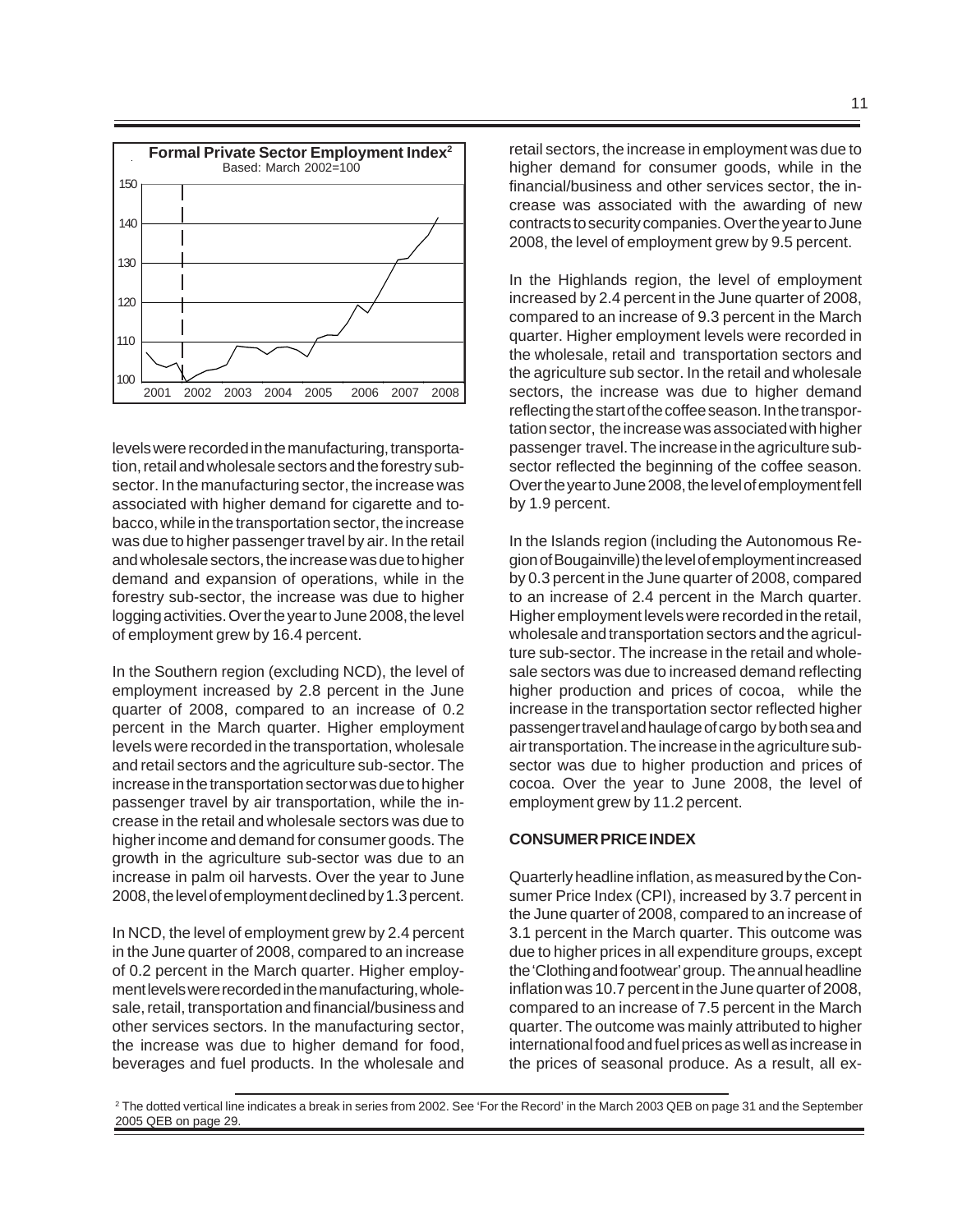penditure groups indicated price increases, mainly in the 'Rents, council charges, fuel and power' and 'Food' expenditure groups. By region, all urban areas recorded higher prices in the June quarter and over the year to June 2008.

The CPI for the 'Food' expenditure group increased by 6.2 percent in the June quarter of 2008, compared to an increase of 4.6 percent in the March quarter, and contributed 2.5 percentage points to the overall movement in the CPI. A significant increase in the cereals, and fruit and vegetables sub-groups accounted for most of the CPI growth.

The CPI for the 'Drinks, tobacco and betelnut' expenditure group increased by 2.2 percent in the June quarter of 2008, compared to an increase of 2.9 percent in the March quarter. Betelnut and soft drinks dominated the increases with 18.9 percent and 7.3 percent, respectively. However, these increases were partly offset by a decline in cigarettes & tobacco prices by 2.2 percent. This expenditure group contributed 0.4 percentage points to the overall movement in the CPI.

Prices in the 'Clothing and footwear' expenditure group declined by 4.5 percent in the June quarter of 2008, compared to an increase of 2.0 percent in the March quarter. This was attributed to huge mid-year clearance sales to make way for new stocks in the second part of the year, cheap goods from Asia and direct competition from the second-hand clothing outlets. This expenditure group contributed negative 0.3 percentage points to the overall movement in the CPI.

The 'Rents, council charges, fuel and power' expenditure group recorded the highest quarterly CPI increase of 7.3 percent in the June quarter of 2008, compared to an increase of 5.1 percent in the March quarter. The increase reflected the effects of high international oil prices, which impacted on the domestic prices of kerosene and electricity. This expenditure group contributed 0.5 percentage points to the overall movement in the CPI.

In the 'Household equipment and operations' expenditure group, the CPI increased by 1.6 percent in the June quarter of 2008, compared to an increase of 1.0 percent in the March quarter The increase was in the non-durable goods, such as laundry soap/powder and insecticides combined with a marginal increase in durable goods, such as cutleries. This expenditure group contributed only 0.1 percentage points to the



overall movement in the CPI.

In the 'Transport and communication' expenditure group, prices increased by 2.3 percent in the June quarter of 2008, compared to an increase of 1.3 percent in the March quarter. The outcome was due to the increase in the airline and public motor vehicle fares by 6.7 percent and motor vehicle operations by 3.3 percent reflecting higher fuel prices. This expenditure group contributed 0.3 percentage points to the overall movement of the CPI.

The Miscellaneous' expenditure group recorded a marginal price increase of 0.2 percent in the June quarter of 2008, compared to an increase of 0.3 percent in the March quarter. This outcome was due to marginal increases in items for body care , medicine and health care, and writing and drawing materials. There were no changes in education fees which usually is evident during the first quarter. Due to its small weighting, this expenditure group's contribution to the overall CPI growth was negligible.

By urban areas, prices increased in all surveyed centers in the June quarter of 2008. Lae recorded the highest increase of 6.5 percent in the June quarter of 2008, compared to an increase of 3.0 percent in the March quarter of 2008. In Port Moresby, prices increased by 2.3 percent in the June quarter of 2008, compared to an increase of 3.9 percent in the March quarter of 2008. In Goroka, prices increased by 4.3 percent in the June quarter of 2008, compared to an increase of 1.7 percent in the March quarter of 2008. In Madang, prices increased by 2.4 percent in the June quarter of 2008, compared to an increase of 2.2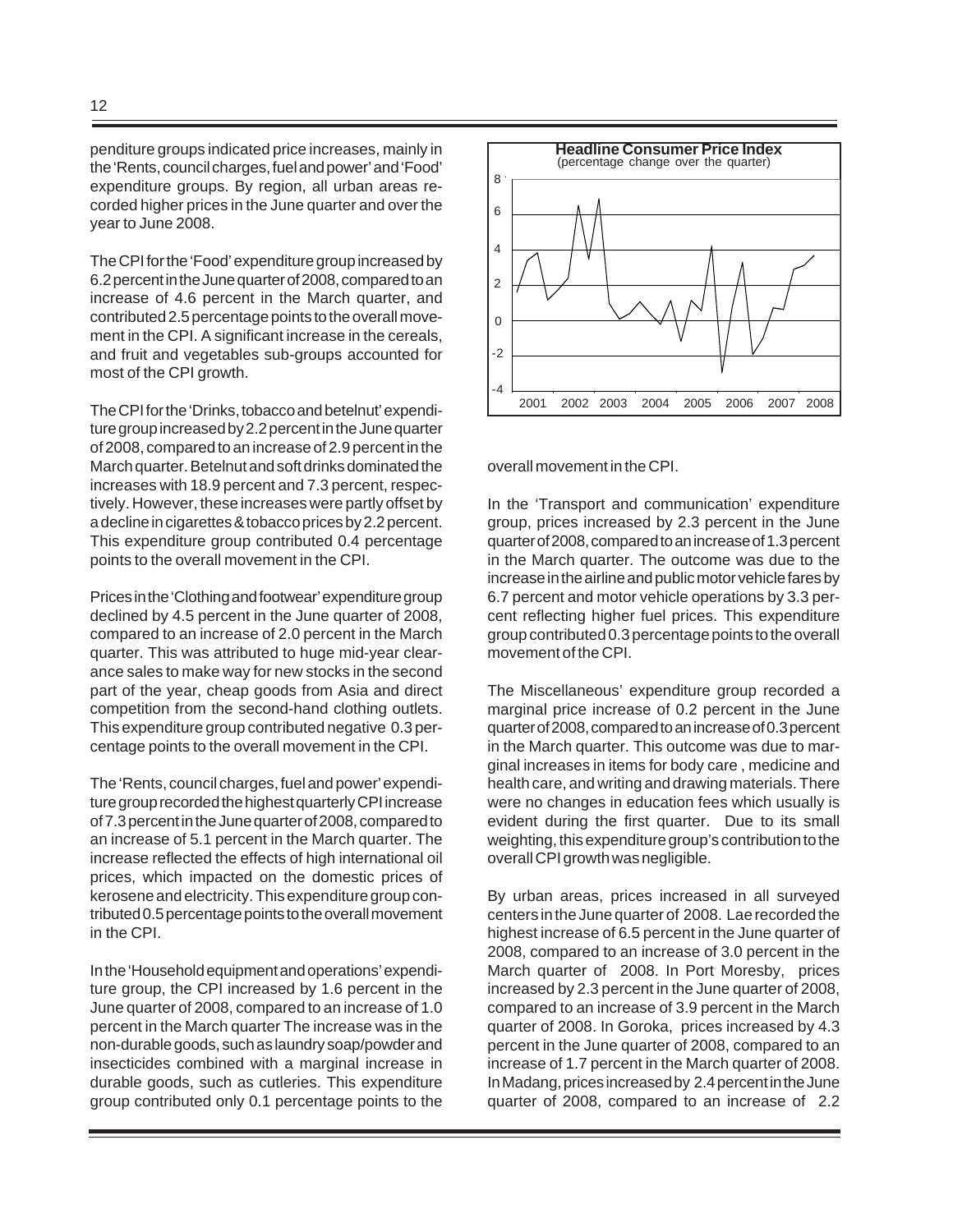percent in the March quarter of 2008. In Rabaul, prices increased by 4.6 percent in the June quarter of 2008, compared to an increase of 2.5 percent in the March quarter of 2008.

In Lae, there were higher prices in all expenditure groups, except the 'Clothing and footwear' expenditure group. 'Rents, council charges, fuel and power', 'Food', and 'Drinks, tobacco and betelnut' expenditure groups recorded huge price increases. In Port Moresby, price increases were in the 'Rents, council charges, fuel and power' and 'Food' expenditure groups. In Goroka, prices increased in the 'Food' and 'Rents, council charges, fuel and power' expenditure groups. In Madang, price increases were recorded in the 'Rents, council charges, fuel and power', 'Food', and 'Transport and communication' expenditure groups. In Rabaul, there were higher prices in the 'Rents, council charges, fuel and power', 'Food' and 'Transport and communication' expenditure groups.

The exclusion-based inflation measure was 3.7 percent in the June quarter of 2008, compared to 2.8 percent in the March quarter. Trimmed mean inflation was 3.6 percent in the June quarter of 2008, compared to 3.9 percent in the March quarter. The annual exclusion-based and trimmed-mean inflation outcomes were 10.2 and 11.4 percent, respectively.

# **4. EXPORT COMMODITIES REVIEW**

The total value of merchandise exports in the June quarter of 2008 was K4,331 million, 5.4 percent higher than in the corresponding quarter of 2007. Higher export values were recorded for coffee, cocoa, palm oil, copra, copra oil, rubber, gold, crude oil, refined petroleum products and other mineral exports, while there were declines in the export values of tea, logs, marine products and copper exports. Mineral export receipts, excluding crude oil, were K2,330.0 million and accounted for 53.8 percent of total merchandise exports in the June quarter of 2008, compared to K2,468.7 million or 60.1 percent in the corresponding quarter of 2007. Crude oil exports totalled K1,064.6 million and accounted for 24.6 percent of total merchandise exports in the June quarter of 2008, compared to K882.3 million or 21.5 percent in the corresponding quarter of 2007.

The value of agricultural, marine product, and other

non-mineral export, excluding forestry and refined petroleum product exports was K684.9 million and accounted for 15.8 percent of total merchandise exports in the June quarter of 2008, compared to K506.3 million or 12.3 percent in the corresponding quarter of 2007. Forestry product exports were K146.4 million and accounted for 3.4 percent of total merchandise exports in the June quarter of 2008, compared to K167.1 million or 4.1 percent in the corresponding quarter of 2007. Refined petroleum product exports were K105.1 million and accounted for 2.4 percent of total merchandise exports in the June quarter of 2008, compared to K83.6 million or 2.0 percent in the corresponding quarter of 2007.

The weighted average price of Papua New Guinea's exports was 25.5 percent higher in the June quarter of 2008, compared to the corresponding quarter of 2007. There was a 25.8 percent increase in the weighted average price of mineral exports, with higher kina prices for all mineral exports. For the agricultural, logs and marine product exports, excluding refined petroleum product exports, the weighted average price increased by 23.7 percent, and was accounted for by higher prices of all export commodities, with the exception of tea and logs. Excluding logs, the weighted average price of agricultural and marine product exports increased by 34.1 percent in the June quarter of 2008, compared to the corresponding period of 2007. The higher kina export prices reflected increases in international prices.

## **Mineral Exports**

Total mineral export receipts were K3,394.6 million in the June quarter of 2008, compared to K3,351.0 million in the corresponding quarter of 2007. This outcome was due to a combined increase in export receipts of gold and crude oil, which more than offset a decline in copper export receipts resulting from a decline in export volumes.

The volume of gold exported in the June quarter of 2008 was 15.7 tonnes, an increase of 3.3 percent from the corresponding quarter of 2007. This outcome was due to a significant increase in production from the Lihir mine resulting from the expansion of the production capacity of its processing plant, higher production from the Porgera mine and increased shipment of ore grades from the Ok Tedi mine. The average free on board (f.o.b.) price received for Papua New Guinea's gold exports was K79.2 million per tonne during the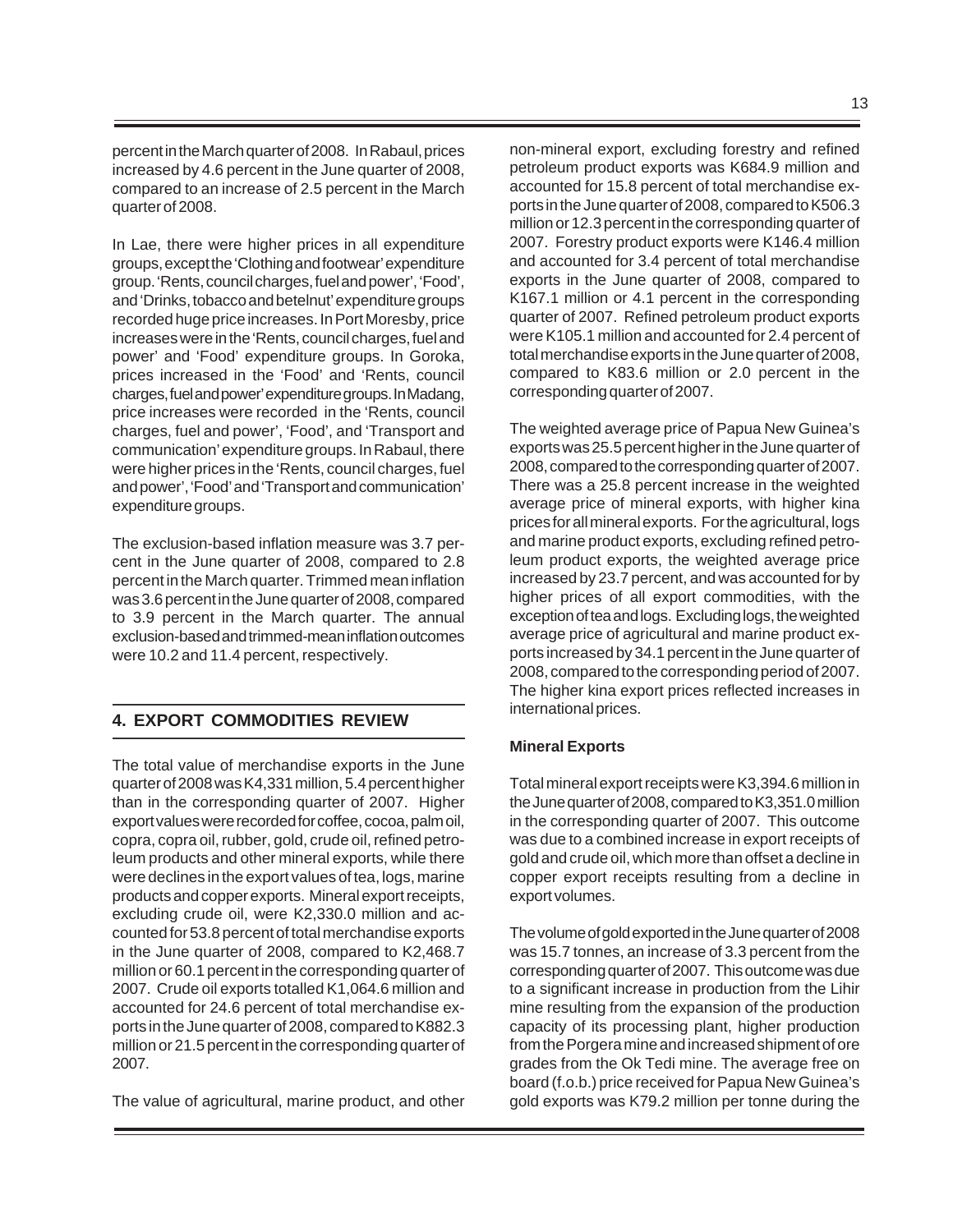June quarter of 2008, an increase of 29.0 percent from the corresponding period of 2007. The average gold price at the London Metal Exchange increased by 34.2 percent to US\$896 per fine ounce in the June quarter of 2008, compared to the corresponding quarter of 2007. The increase was due to higher international prices as a result of lower production, especially in South Africa and Australia, caused by operational and labour problems and higher demand for gold based investments in response to increased volatility of prices in the equity markets. The combined increase in export price and volume resulted in a 33.3 percent increase in export receipts to K1,243.2 million in the June quarter of 2008, from the corresponding quarter of 2007.

Copper export volumes declined by 34.9 percent to 46.2 thousand tonnes in the June quarter of 2008, compared to the corresponding quarter of 2007. The decline was due to lower shipment of copper ore and concentrate despite higher production, as compared to the higher shipment in the corresponding period of 2007. The higher shipment in June quarter of 2007 was mainly due to the clearing of backlog of shipment for 2006, due to low water levels. The average f.o.b. price of Papua New Guinea's copper exports increased by 8.7 percent to K23,152 per tonne in the June quarter of 2008, compared to K21,308 per tonne in the corresponding quarter of 2007. This outcome was mainly due to higher international prices resulting from lower production in Australia and Chile, combined with increased demand from Europe, China and the United States. The decline in export volume more than offset the increase in export price resulting in a 29.3 percent decline in export receipts to K1,069.6 million in the June quarter of 2008, compared to the corresponding quarter of 2007.

Crude oil export volumes declined by 16.6 percent to 3,343.4 thousand barrels in the June quarter of 2008, compared to the corresponding quarter of 2007. The decline reflected lower extraction rates and production from the Kutubu, Moran and Gobe oil fields due to the natural decline of reserves, combined with the shut down of major production facilities for maintenance at Kutubu and Moran. The average export price of crude oil increased by 44.5 percent to K318 per barrel in the June quarter of 2008, compared to the corresponding quarter of 2007, due to higher international prices. The increase in international oil prices was due to cuts to production quotas by the Organisation of Petroleum Exporting Countries (OPEC), combined with supply disruptions in Nigeria by the militants. The increase in export price more than offset the decline in export volume resulting in an increase in export receipts by 20.744.5 percent to K1,064.6 million in the June quarter of 2008, compared to the corresponding quarter of 2007.

Export receipts of refined petroleum products from the Napanapa Oil Refinery increased by 25.7 percent to K105.1 million in the June quarter of 2008, compared to the corresponding period in 2007. The increase was due to high international price and increase in export volume.

## **Agriculture, Logs and Fisheries Exports**

Export prices of most agricultural export commodities increased in the June quarter of 2008, compared to the corresponding quarter of 2007. Coffee prices increased by 14.1 percent, cocoa by 21.4 percent, palm oil by 48.5 percent, copra by 91.3 percent, copra oil by 62.0 percent and rubber by 12.1 percent, while tea prices declined by 4.0 percent. The average export price of logs declined by 10.1 percent to K186 per cubic meter in the June quarter of 2008, compared to the corresponding quarter of 2007. The average export price of marine products increased by 3.6 percent in the June quarter of 2008, from the corresponding period in 2007. The net effect of these price movements was a 23.7 percent increase in the weighted average price of agricultural, log and marine product exports.

The volume of coffee exported increased by 63.0 percent to 17,600 tonnes in the June quarter of 2008, compared to the corresponding quarter of 2007. The increase was due to higher production attributed to favourable weather conditions, continued recovery of coffee trees after rehabilitation and export of stocks from previous periods. The average export price of coffee increased by 14.1 percent to K8,199 per tonne in the June quarter of 2008, compared to the corresponding quarter of 2007. The increase was due to higher international prices reflecting a decline in world supply, following lower production from Brazil as a result of unfavourable wet weather conditions and speculative buying linked to the weak US dollar. The combined increase in export volume and price resulted in an 86.0 percent increase in export receipts to K144.3 million in the June quarter of 2008, compared to the corresponding period of 2007.

The volume of cocoa exported increased by 4.4 per-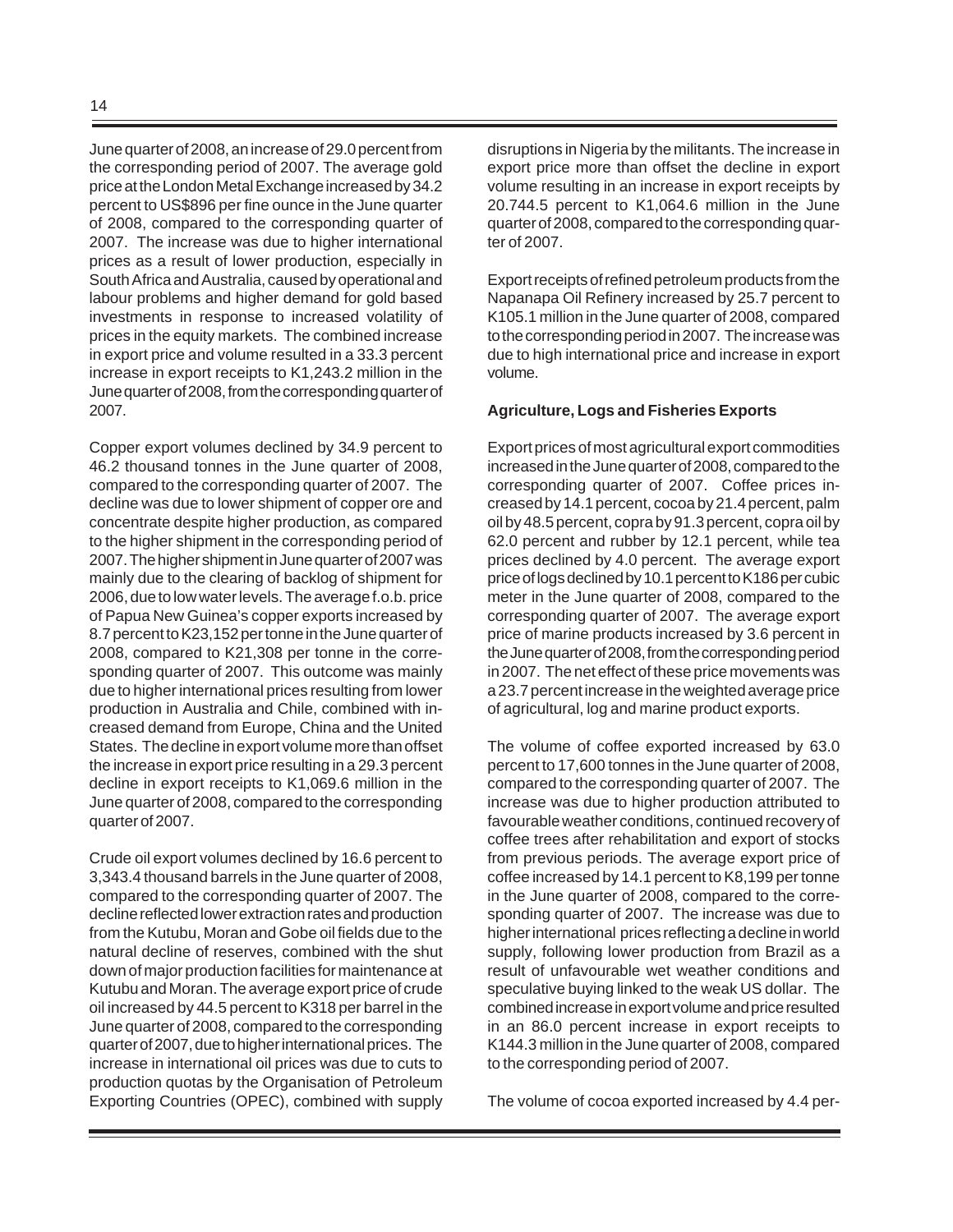cent to 11,900 tonnes in the June quarter of 2008, compared to the corresponding quarter of 2007. This outcome was due to favourable weather conditions in the cocoa producing regions, higher production from the Autonomous Region of Bougainville and carried over stocks from the previous period. The average export price of cocoa increased by 21.4 percent to K7,017 per tonne in the June quarter of 2008, compared to the corresponding period of 2007. This outcome was due to higher international prices resulting from the lower supply in the world market, due to declines in production from the Ivory Coast and Indonesia caused by unfavourable weather conditions.The combined increase in export volume and price resulted in a 26.7 percent increase in export receipts to K83.5 million in the June quarter of 2008, compared to the corresponding period of 2007.

The volume of copra exported increased by 23.1 percent to 4,800 tonnes in the June quarter of 2008, compared to the corresponding quarter of 2007. The outcome was due to increase production in the major copra producing regions, especially in the Autonomous Region of Bougainville, and favourable weather conditions. The average export price for copra increased by 91.3 percent to K1,521 per tonne in the June quarter of 2008, compared to the corresponding quarter of 2007. This outcome was due to higher international prices resulting from lower production from the Philippines due to aging coconut trees and unfavourable weather conditions. The combined increase in export volume and price resulted in a 135.5 percent increase in export receipts to K7.3 million in the June quarter of 2008, compared to the corresponding period of 2007.

The volume of copra oil exported increased by 5.6 percent to 15,000 tonnes in the June quarter of 2008, compared to the corresponding period of 2007. The increase was primarily due to higher volume of copra sold to the domestic copra mills, resulting from the availability of sea transportation to copra producers in other producing regions. The average export price of copra oil increased by 62.0 percent to K3,753 per tonne in the June quarter of 2008, compared to the corresponding period of 2007. The increase reflected higher international prices mainly due to lower production of copra from the Philippines and higher demand from the emerging economies for bio-fuel products. The combined increase in export volume and price resulted in a 71.1 percent increase in export receipts to K56.3 million in the June quarter of 2008, compared

## **EXPORT COMMODITY PRICES**

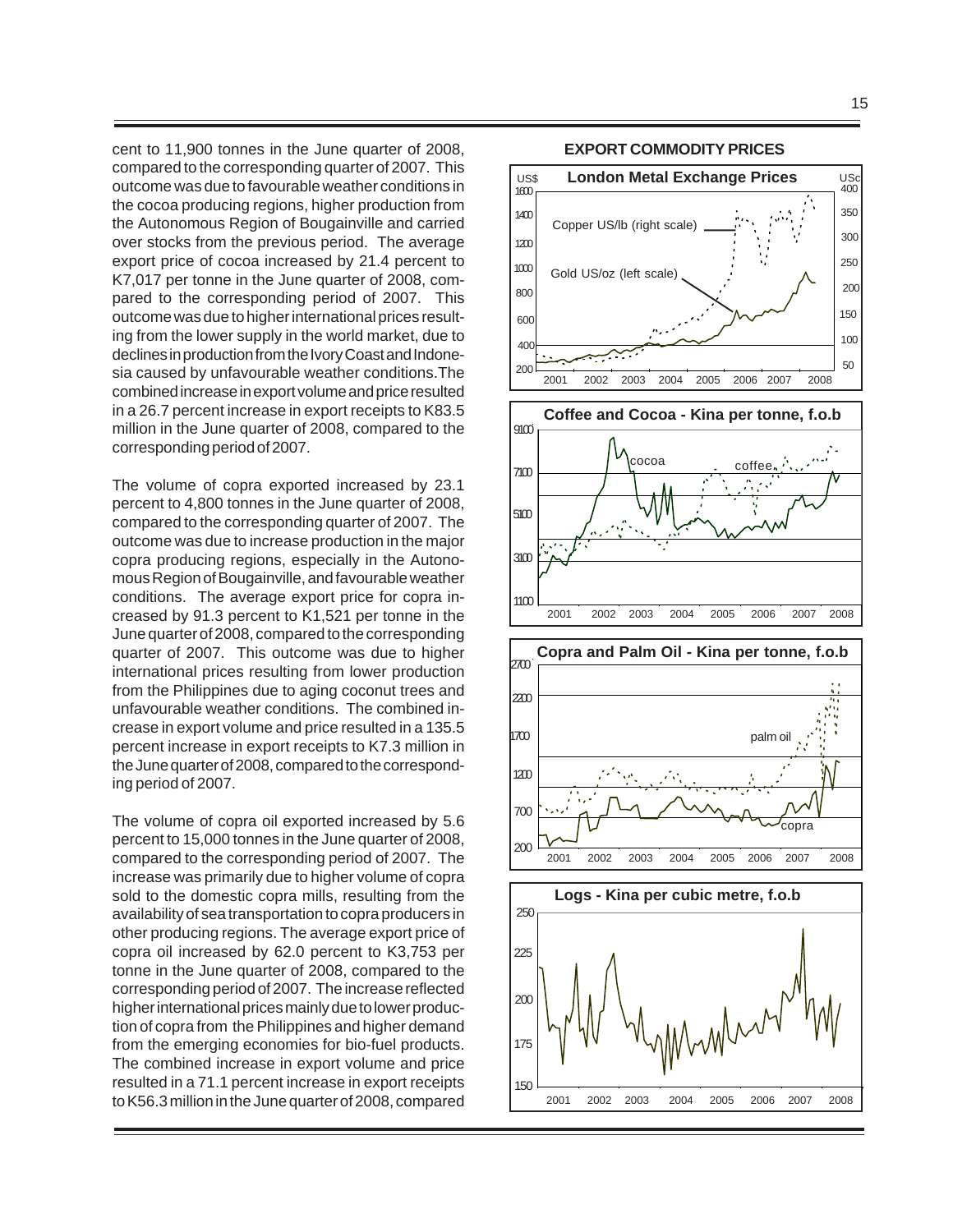to the corresponding period of 2007.

The volume of palm oil exported increased by 11.0 percent to 112,300 tonnes in the June quarter of 2008, compared to the corresponding period of 2007. The increase was due to the harvesting from matured palm oil trees in the new estates and the lag effect of palm oil peak harvesting period in the first half of the year. The average export price of palm oil increased by 48.5 percent to K2,694 per tonne in the June quarter of 2008, compared to the corresponding quarter of 2007. The increase was mainly attributed to lower production from Malaysia, combined with a higher demand for edible oils in the world market. The combined increase in export volume and export price resulted in a 64.8 percent increase in export receipts to K302.5 million in the June quarter of 2008, compared to the corresponding period of 2007.

The volume of tea exported declined by 5.9 percent to 1,600 tonnes in the June quarter of 2008, compared to the corresponding quarter of 2007. The decline was due to transportation problems associated with the closure of the Highlands Highway. The average export price of tea declined by 4.0 percent to K2,938 per tonne in the June quarter of 2008, compared to the corresponding period of 2007. This outcome was mainly due to the appreciation of the kina against the Australian dollar despite higher international price. The combined decline in export volume and price resulted in a 9.6 percent decline in export receipts to K4.7 million in the June quarter of 2008, from the corresponding period of 2007.

The volume of rubber exported increased by 30.0 percent to 1,300 tonnes in the June quarter of 2008, compared to the corresponding period of 2007. This outcome was attributed to favourable weather conditions and increased small-scale production in the major producing regions. The average export price increased by 12.1 percent to K6,615 per tonne in the June quarter of 2008, compared to the corresponding period of 2007. The increase was due to higher international prices following strong demand from China and India, combined with lower supply from Vietnam and Malaysia, two of the major producers in the world market. The combined increase in the export volume and price resulted in a 45.8 percent increase in export receipts to K8.6 million in the June quarter of 2008, from the corresponding period of 2007.

The volume of logs exported declined by 11.1 percent

to 689.0 thousand cubic meters in the June quarter of 2008, compared to the corresponding period of 2007. This was attributed to the lower production and shipment from major logging projects resulting from unfavourable weather conditions. The average export price of logs declined by 10.1 percent to K186 per cubic meter in the June quarter of 2008, compared to the corresponding period of 2007. This outcome was due to lower international prices reflecting the oversupply of logs to the Asian markets, especially China. The decline in export volume and price resulted in a 20.0 percent decline in export receipts to K128.1 million in the June quarter of 2008, from the corresponding period of 2007.

The volume of marine products exported declined by 83.0 percent to 1,700 tonnes in the June quarter of 2008, compared to the corresponding period of 2007. The average export price of marine products increased by 3.6 percent to K7,118 million in the June quarter of 2008, from the corresponding period of 2007. The decline was attributed to lower export volume, which more than offset an increase in export price.

## **5. BALANCE OF PAYMENTS**

The overall surplus in the balance of payments for the first six months of 2008 was K616 million, compared to a lower surplus of K400 million in the corresponding period of 2007. This outcome was the result of a higher surplus in the current account, which more that offset a deficit in the capital and financial accounts.

The surplus in the current account was due to a higher trade account surplus and lower net service payments, which more than offset higher net income payments and lower net transfer receipts. The surplus in the capital account reflected a net inflow of capital transfers, combined with the receipt of funds by a mineral company for trading of carbon credits. The deficit in the financial account is due to a higher net outflow from portfolio investments reflecting investments in short term money market instruments, investments in financial derivative instruments and other investments. The net outflow in other investments is due to a build-up in the net foreign assets of the banking system and foreign currency account balances of resident mineral companies and higher net loan repayments by the government. These more than offset the net inflows from direct investments reflecting the issuing of new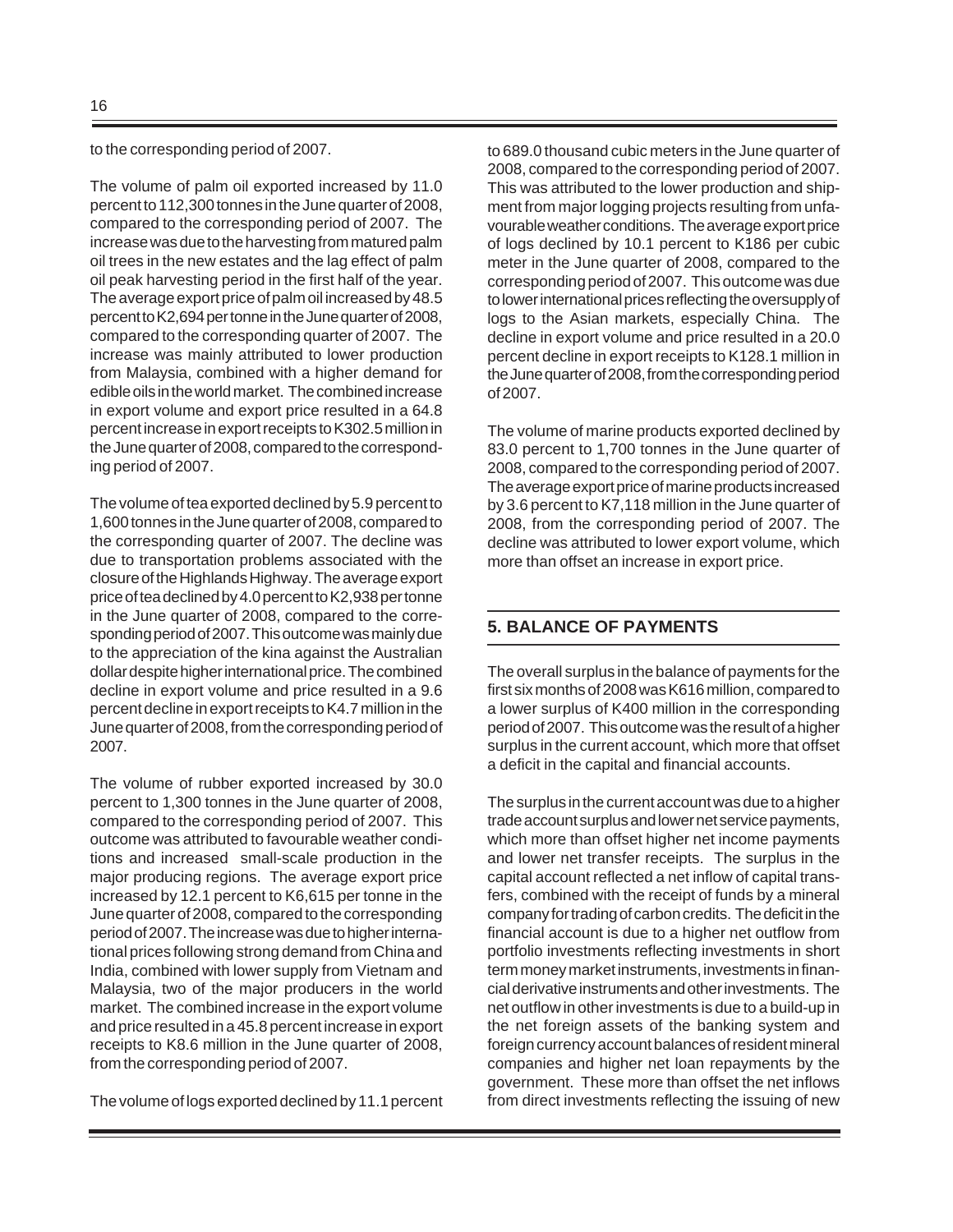shares abroad by a resident company to raise capital for further expansion. During the first six months of 2008, the kina depreciated against the currencies of Papua New Guinea's major trading partners with the exception of the US dollar, Hong Kong dollar and British pound sterling, compared to the corresponding period in 2007.

The trade account recorded a surplus of K3,832 million in the first six months of 2008, an increase of 13.4 percent from the corresponding period of 2007. The higher surplus was due to an increase in the value of merchandise exports, which more than offset the increase in the value of merchandise imports. The value of merchandise exports in the first six months of 2008 was K8,083 million, an increase of 12.8 percent from the corresponding period of 2007. The increase was attributed to higher values of gold, crude oil, coffee, cocoa, palm oil, copra, copra oil, rubber, and other exports receipts.

The value of merchandise imports increased by 12.2 percent to K4,251 million in the first six months of 2008, compared to the corresponding period of 2007. The increase was due to higher imports across all sectors. Imports by the mining sector increased by 32.8 percent to K968 million in the first half of 2008, compared to the corresponding period of 2007. The increase reflected higher capital expenditure undertaken by all mines except the Tolukuma and Kainantu gold mines. Petroleum sector imports increased by 22.9 percent to K365 million in first six months of 2008, compared to the corresponding period of 2007. The increase was due to higher capital expenditure, resulting from continued drilling, exploration and evaluation on all existing oil fields. General imports increased by 5.7 percent to K2,918 million in the first six months of 2008, compared to the corresponding period of 2007.

The deficit in the services account was K1,825 million in the first half of 2008, a decline of 23.8 percent from the corresponding period of 2007. The lower deficit was due to declines in payments for travel, education, other financial, computer and information, communication, other business, government services n.i.e, construction, refining and smelting and other services.

The deficit in the income account was K1,024 million in the first half of 2008, an increase of 5.7 percent from the corresponding period of 2007. The outcome was mainly due to higher dividend payments and lower



<sup>3</sup> The dotted vertical lines indicate a break in series from 2002. See 'For the Record' in the March 2002 QEB on page 29.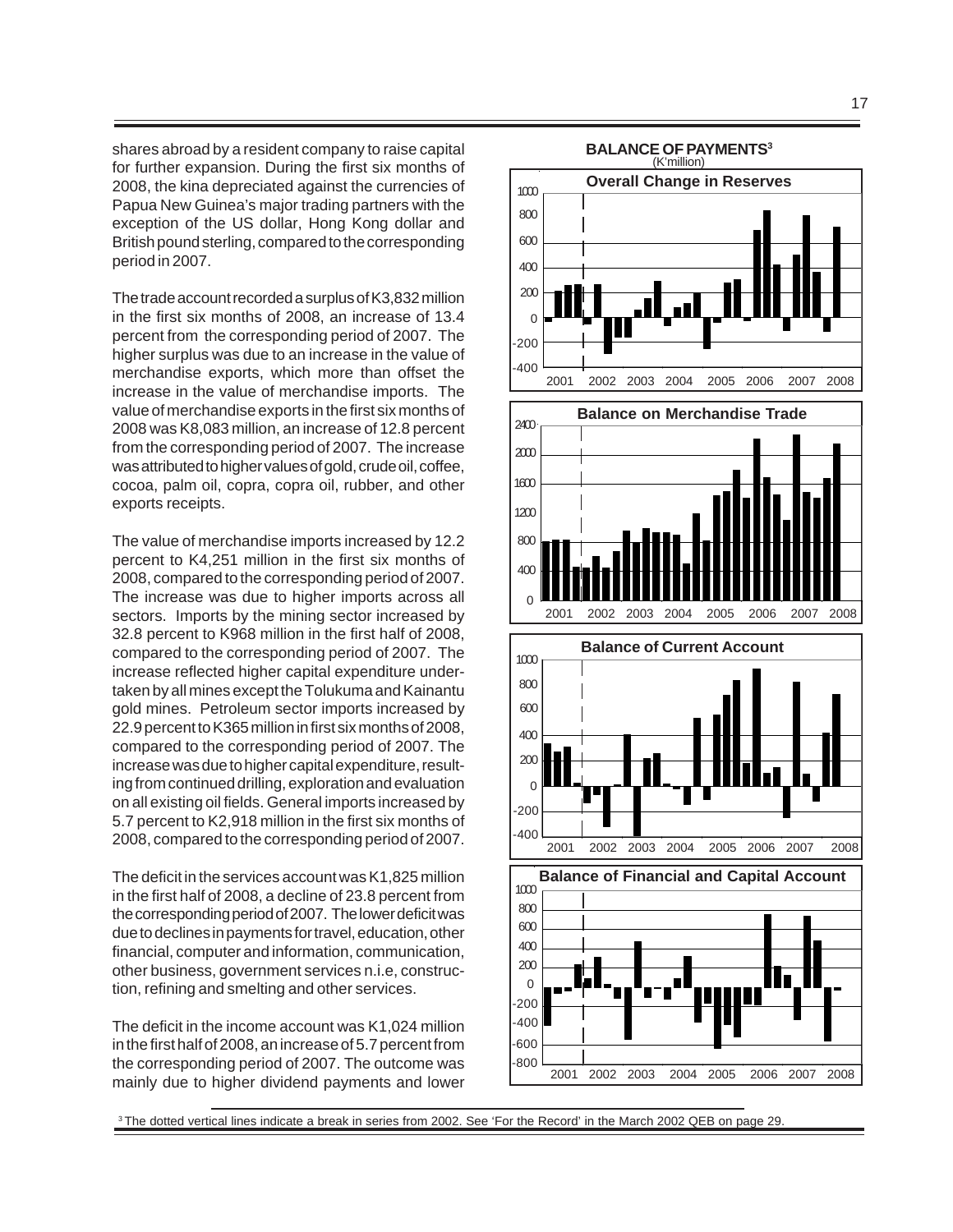interest receipts by resident entities.

The surplus in the transfers account was K166 million in the first half of 2008, a decline of 70.1 percent from the corresponding period of 2007. This outcome was due to lower receipts from gifts and grants and licensing fees, combined with higher payments for family maintenance.

As a result of these developments in the trade, services, income and transfers accounts, the current account recorded a surplus of K1,149 million in the first six months of 2008, compared to a surplus of K570 million in the corresponding period of 2007.

The capital account recorded a net inflow of K18 million in the first six months of 2008, a decline of 77.8 percent from the corresponding period of 2007. This reflected lower capital transfers by donor agencies for project financing.

The financial account recorded a net outflow of K607 million in the first six months of 2008, compared to a net outflow of K297 million in the corresponding period of 2007. This outcome reflected a higher net outflow from portfolio investments due to investments in short term money market instruments, investments in financial derivative instruments and other investments. The net outflow in other investments was due to a build-up in the net foreign assets of the banking system and foreign currency account balances of resident mineral companies and higher net loan repayments by the government. These more than offset net inflows from direct investments reflecting the issuing of new shares abroad by a resident company to raise capital for further expansion.

In the June quarter of 2008, the balance of payments recorded an overall surplus of K730 million, compared to a surplus of K506 million in the corresponding quarter of 2007.

The value of merchandise exports increased by 5.4 percent to K4,331 million in the June quarter of 2008, compared to the corresponding quarter of 2007. The increase was due to higher values of gold, crude oil, coffee, cocoa, palm oil, copra, copra oil, rubber, refined petroleum products, and other export receipts.

The value of merchandise imports increased by 18.9 percent to K2,176 million in the June quarter of 2008, compared to the corresponding quarter of 2007, with increases in all sectors. Imports by the mining sector were K474 million in the June quarter of 2008, an increase of 50.0 percent from the corresponding quarter of 2007. This was due to higher capital expenditures by all the mines, with the exception of the Tolukuma and Kainantu gold mines. Petroleum sector imports were K195 million in the June quarter of 2008, an increase of 16.8 percent from the corresponding quarter of 2007. This was due to higher capital expenditure, resulting from continued drilling, exploration and evaluation on all existing oil fields. General imports were K1,507 million in the June quarter of 2008, an increase of 11.9 percent from the corresponding quarter of 2007.

The deficit in the services account was K842 million in the June quarter of 2008, a decline of 23.7 percent from the corresponding quarter of 2007. The lower deficit was due to declines in payments for education, other financial, other business, government services n.i.e, construction, refining and smelting and other services.

The deficit in the income account was K676 million in the June quarter of 2008, an increase of 6.1 percent from the corresponding quarter of 2007. This outcome was due to higher dividend payments and lower interest receipts by resident entities.

The surplus in the transfers account was K90 million in the June quarter of 2008, compared to a higher surplus of K283 million in the corresponding period in 2007. This outcome was due to lower receipts for superannuation funds, gifts and grants and licensing fees, combined with higher payments for family maintenance.

As a result of these developments in the trade, services, income and transfers accounts, the current account recorded a surplus of K727 million in the June quarter of 2008, compared to a surplus of K820 million in the corresponding quarter of 2007.

The capital account recorded a net inflow of K4 million induring the June quarter of 2008, a decline of 90.2 percent from the corresponding period of 2007. This outcome was due to lower capital transfers by donor agencies for project financing.

The financial account recorded a net outflow of K37 million in the June quarter of 2008, compared to a net outflow of K381 million in the corresponding period of 2007. This outcome was due to net outflows from investments in financial derivative instruments and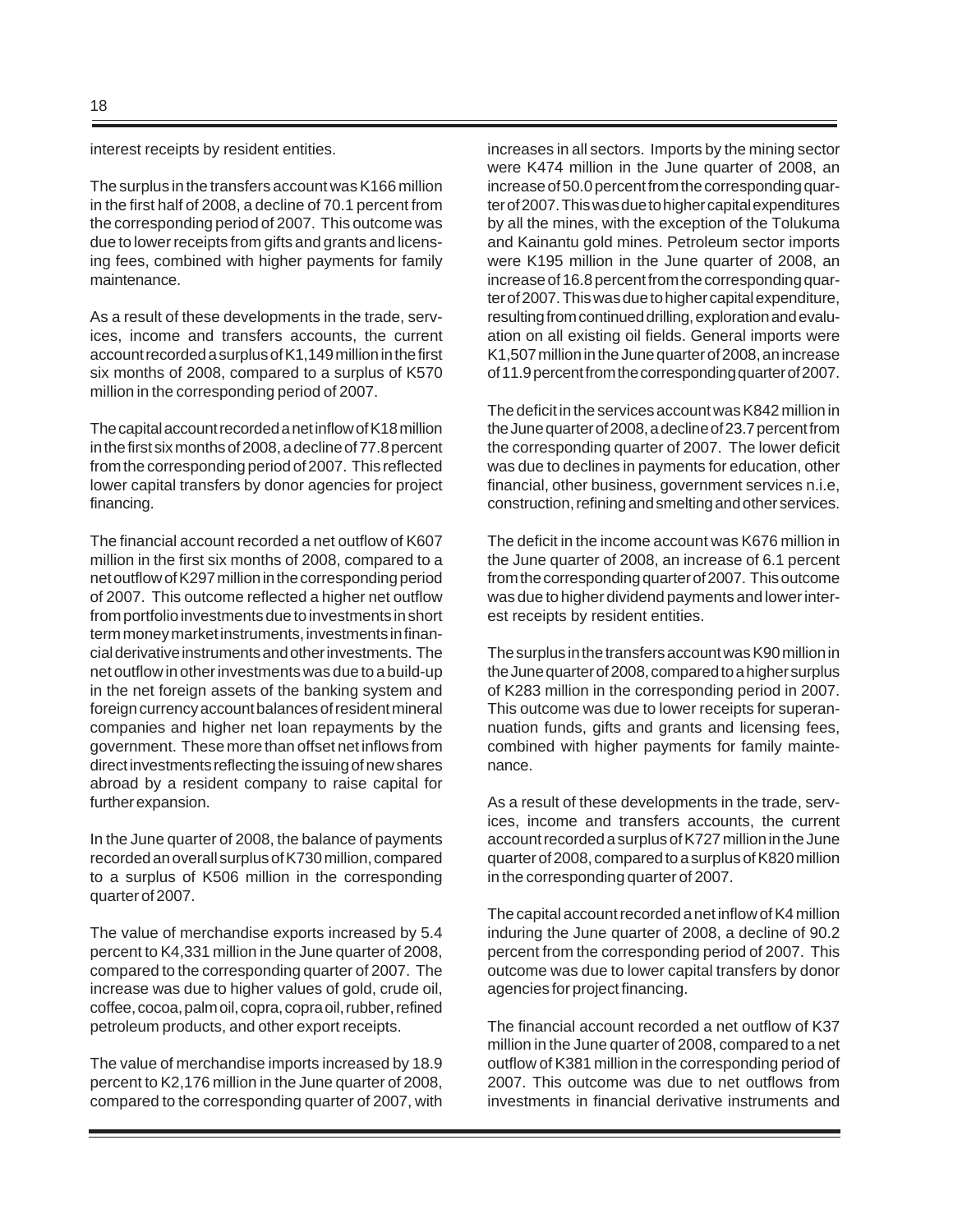other investments due to a build-up in the net foreign assets of the banking system and foreign currency account balances of resident mineral companies and higher net loan repayments by the government. These more than offset net inflows from foreign direct investments and portfolio investments reflecting sale of short term money market instruments.

The level of gross foreign exchange reserves at the end of the June quarter of 2008 was K6,567.9 (US\$2,434.5) million, sufficient for 9.3 months of total and 13.5 months of non-mineral import covers.

## **6. MONETARY DEVELOPMENTS**

#### **INTEREST RATES AND LIQUIDITY**

The Bank of Papua New Guinea tightened monetary policy in the June quarter of 2008. As a result, the KFR was increased by 25 basis points to 6.25 percent from 6.00 percent, for the first time since September 2005. The dealing margin for the Repurchase Agreements (Repos) was maintained at 100 basis points on both sides of the KFR during the same period.

Interest rates for short-term securities showed mixed trends during the June quarter of 2008, with the 28-day Central Bank Bill (CBB) rate decreasing from 5.49 percent to 5.45 percent and the 63-day CBB rate increasing from 5.44 percent to 5.49 percent. The 91 day CBB introduced in May 2008 increased from 5.24 percent to 5.54 percent at the end of June 2008. The CBB rates, whilst depicting mixed trends traded above 5.0 percent reflecting higher issuance by the Central Bank to diffuse excess liquidity and align short-term domestic interest rates with the KFR. There were no Treasury bill auctions during the period reflecting the Government's surplus cash flow position. The weighted average rates quoted by commercial banks on wholesale term deposits (K500,000 and above) showed mixed trends; the 30-day and 60-day deposit rates increased, whilst the 90-day and 180-day rates declined during the June quarter of 2008. The 30-day rate increased from 3.81 percent to 4.08 percent and the 60-day rate from 3.53 percent to 3.61 percent, whilst the 90-day and 180-day rates declined from 3.83 percent to 3.30 percent and 4.10 percent to 3.96 percent, respectively. The weighted average interest rate on total deposits paid by commercial banks increased from 1.1 percent to 1.2 percent, whilst the weighted average interest rate on total loans decreased marginally from 9.3 percent to 9.2 percent. The commercial banks Indicator Lending Rates (ILR) spread increased to 8.95 - 9.70 percent from 8.95 - 9.45 percent due to an increase made by one commercial bank during the period.

The Bank continued to utilise Open Market Operation (OMO) instruments in the conduct of monetary policy over the June quarter of 2008, as both CBBs and Reverse Repos were used to diffuse excess liquidity. As a result, trading in the inter-bank market increased moderately during the same period. The Cash Reserve Requirement (CRR) and the Minimum Liquid Assets Ratio (MLAR) of commercial banks were maintained at 3.0 percent and 25.0 percent, respectively, in the June quarter of 2008.

Average liquid assets held by other depository corporations (ODCs) increased by 7.2 percent in the June quarter of 2008, compared to an increase of 10.4



 $4$  The dotted vertical lines indicate a break in series from 2002. See 'For the Record' in the June 2006 QEB on page 44.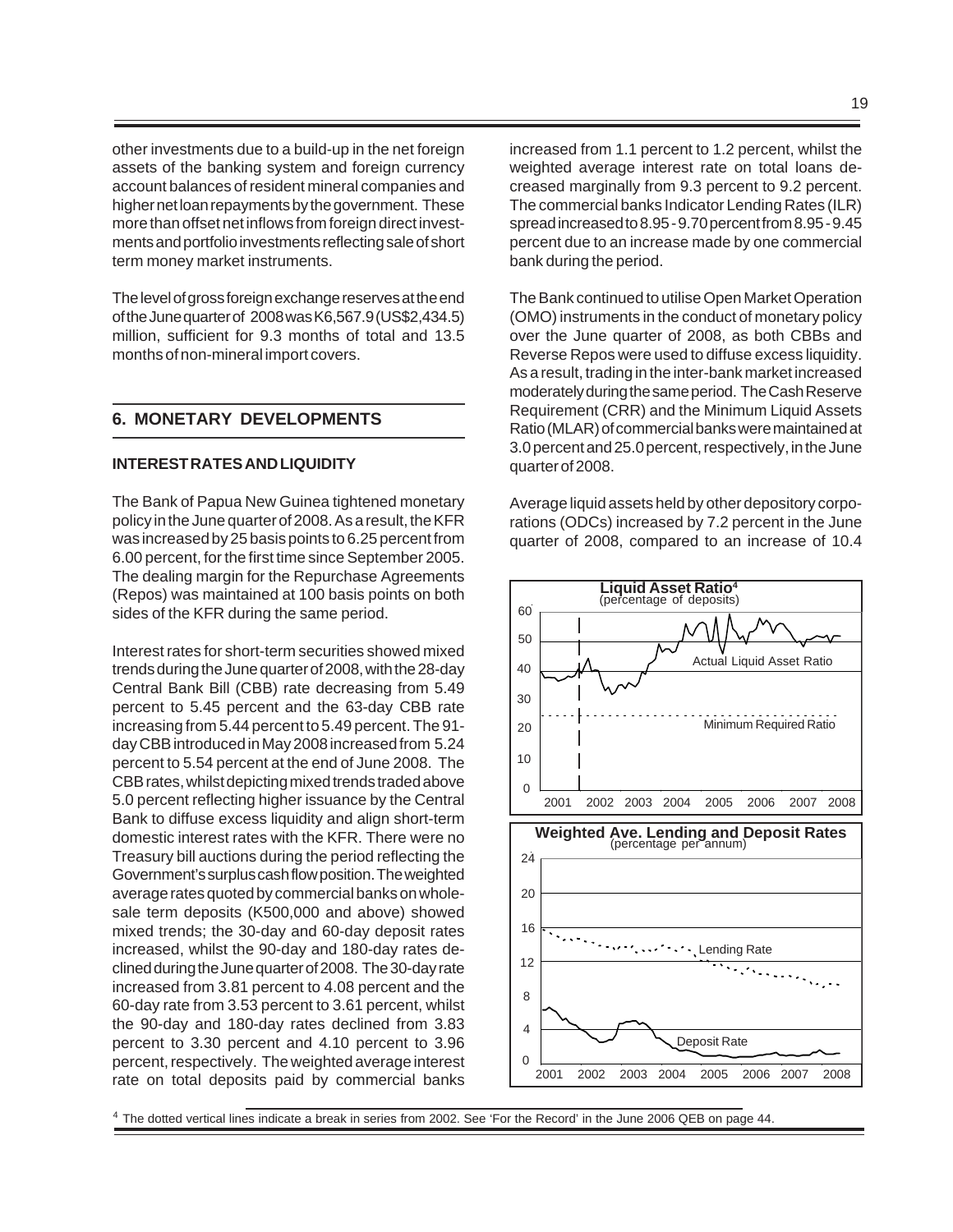

<sup>5</sup> Break in series. Refer to footnote on page 19.

percent in the previous quarter. The increase reflected higher holdings of CBBs, and deposits held at the Central Bank, which more than offset the decline in holdings of Treasury bills, Inscribed stocks of maturity of less than one year and currency.

#### **MONEY SUPPLY**

The average level of broad money supply (M3\*) increased by 7.0 percent in the June quarter of 2008, compared to an increase of 10.2 percent in the March quarter of 2008. This outcome was due to an increase of 4.7 percent in average net foreign assets of the depository corporations and 11.0 percent increase in average private sector credit, which more than offset a decline of 13.5 percent in average net claims on the Government. Average net domestic claims outstanding, excluding advances to the Central Government and outstanding loans under the Government's Agricultural Export Commodity Support Scheme increased by 10.0 percent in the June quarter of 2008, compared to an increase of 11.3 percent in the previous quarter. The average level of monetary base (reserve money) increased by 12.4 percent in the June quarter of 2008, compared to a decline of 9.2 percent in the March quarter of 2008. This reflected higher deposits of ODCs at the Central Bank and increase of currency in circulation.

The decline in average net claims on the Government in the June quarter of 2008 resulted mainly from the decline in the purchase of Government securities by ODCs as the Government retired maturing Treasury bills due to its favourable cash flow position. This more than offset the decrease in Government deposits at the Central Bank.

The average level of narrow money supply (M1\*) increased by 11.5 percent in the June quarter of 2008, compared to an increase of 7.5 percent in the March quarter of 2008. This was due to an increase in transferable deposits and currency in circulation. The average level of quasi money increased by 1.4 percent in the June quarter of 2008, compared to an increase of 13.9 percent in the previous quarter, due to an increase in average savings deposits.

The average level of deposits of the ODCs increased by 5.6 percent in the June quarter of 2008 to K10,103.1 million from K9,563.6 million in the March quarter of 2008, due to increases in both transferable and other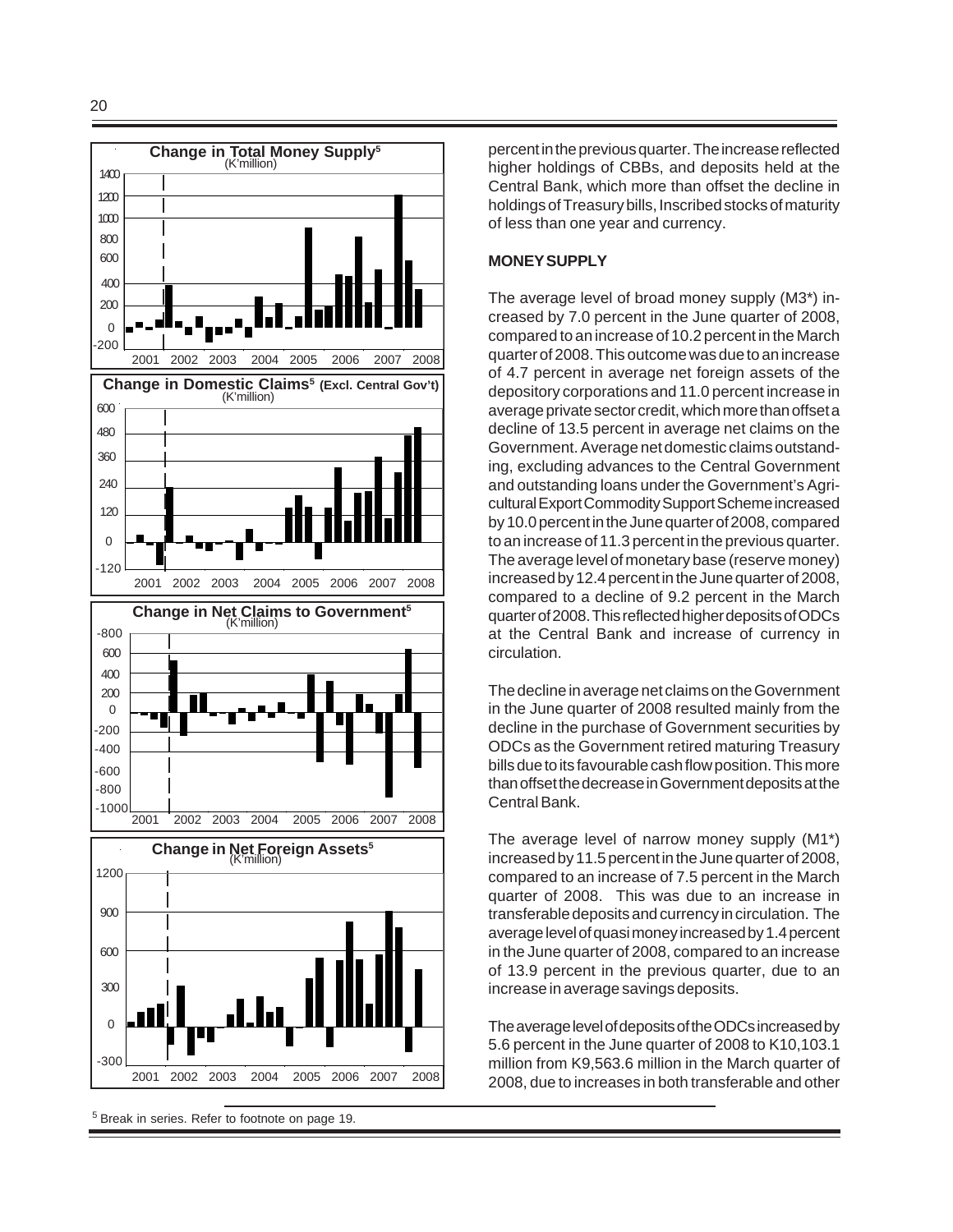

deposits, excluding Central Government deposits, which declined.

#### **LENDING**

During the June quarter of 2008, total domestic credit extended by depository corporations to the private sector, public non-financial corporations, Provincial and Local Governments, and other financial corporations, increased by K393.2 million to K4,912.5 million, compared to an increase of K470.1 million in the previous quarter. This was mainly due to an increase of K388.4 million in private sector credit and K4.6 million in public non-financial corporations. Credit to the private sector was broad-based with lending to the agriculture, forestry and fisheries, manufacturing, transport and communication, wholesale and retail trade, building and construction, mining and quarrying and other business services sectors, as well as the household sector for personal loans and advances for housing. There were no repayments under the price support schemes. The annualised growth in domestic credit,

<sup>6</sup> Refer to footnote on page 19.

excluding the Central Government and advances under the price support schemes was 35.9 percent in the second quarter of 2008.

# **7. PUBLIC FINANCE**

Preliminary estimates of the fiscal operations of the National Government over the six months to June 2008 showed an overall surplus of K304.4 million, compared to a surplus of K409.2 million in the corresponding period of 2007. This represents 1.5 percent of nominal GDP. The surplus resulted from higher revenue, which more than offset an increase in recurrent expenditure.

Total revenue, excluding foreign grants, during the first six months of 2008 was K2,502.5 million, K0.9 million higher than the receipts collected in the corresponding period of 2007. This represents 34.8 percent of the budgeted revenue for 2008. The increase was attributed to higher tax and non-tax receipts combined with an increase in infrastructure tax credits.

Total tax revenue amounted to K2,381.5 million, 5.7 percent higher than the receipts collected during the same period in 2007, and represents 43.2 percent of the budgeted tax receipts for 2008. Direct tax receipts totalled K1,738.2 million, 10.0 percent higher than the receipts collected over the corresponding period in 2007, and represents 42.0 percent of the budgeted amount. The increase was due to higher collections in personal income, company income and other direct taxes. The increase in personal and corporate income tax receipts mainly reflect the recording of deferred payments from the March quarter of 2008. The higher company tax is due to the improved profitability of companies mainly arising from the high international prices of export commodities and increased domestic demand. Other direct taxes increased as a result of higher receipts from sundry items including dividend withholding tax.

Indirect tax receipts was K643.3 million, 4.6 percent lower than in the corresponding period in 2007, and represents 46.8 percent of the budgeted tax receipts for 2008. Most categories of indirect tax receipts declined. The Goods and Services tax (GST) decreased as a result of lower collections from some provinces, combined with refunds of overdue claims to a large company. The decline in other indirect tax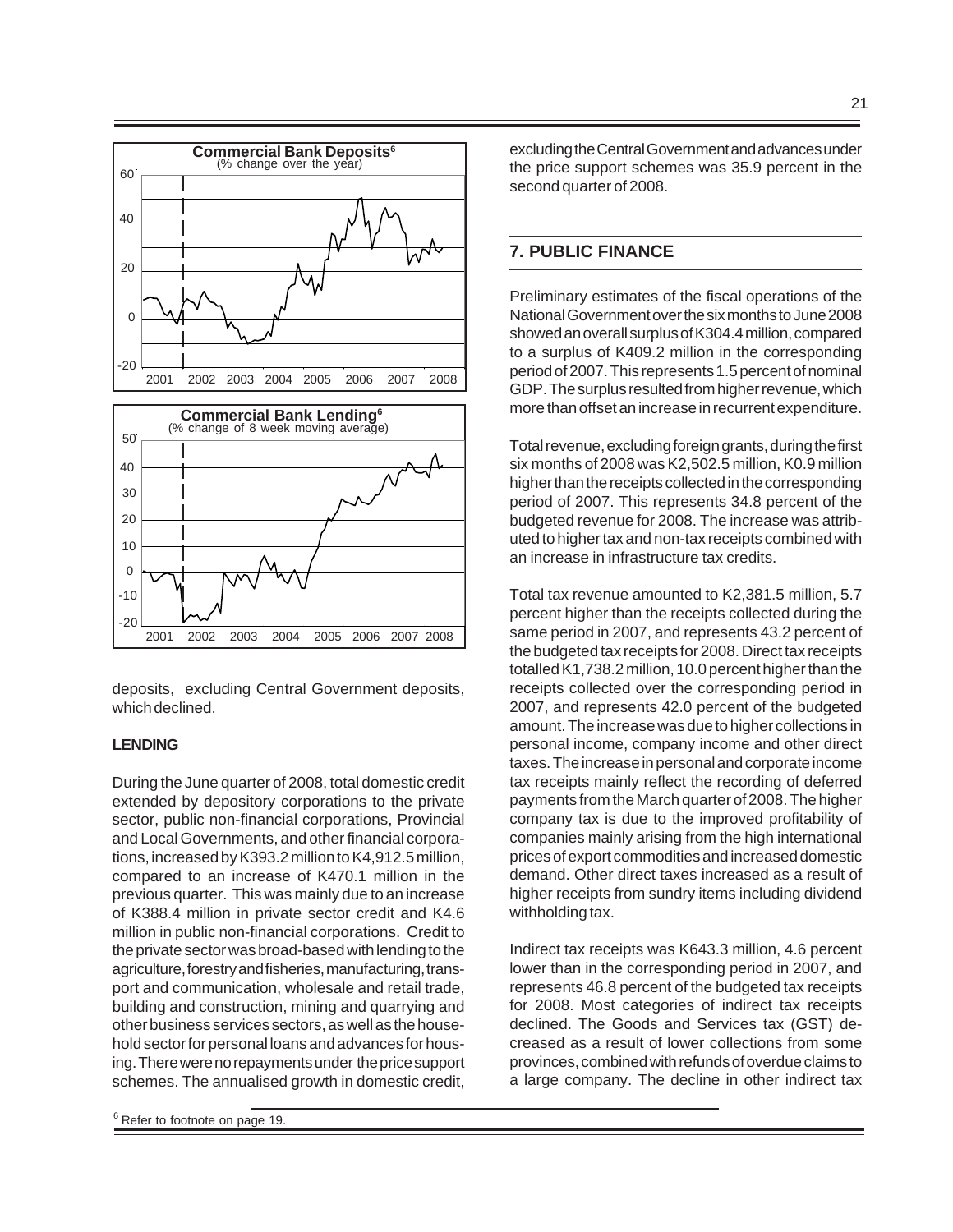receipts was a result of lower collection of arrears for the phased out mining levy. The lower export tax receipts reflected lower log exports. Excise duties increased as a result of higher volumes of domestically produced and imported items combined with higher international oil prices, while the increase in import duty was attributed to higher import demand.

Total non-tax revenue amounted to K104.4 million, K72.3 million higher than in the corresponding period of 2007, and represents 21.4 percent of the budgeted amount. The increase mainly reflected higher dividend payments related to the improved profitability of companies and increased collection of Departmental revenue. Infrastructure tax credit totalled K16.6 million, K9.3 million higher than in the corresponding period in 2007, due to higher utilisation by mineral companies on infrastructure development. Foreign grants to June 2007 were not recorded due to non-reporting by donor agencies mainly the Australian Government through its agency AusAID.

Total expenditure over the six months to June 2008 was K2,198.1 million, 5.1 percent higher than in the corresponding period in 2007, and represents 31.4 percent of the budgeted expenditure for 2007. The increase was due to higher recurrent expenditure, which more than offset lower development expenditure.

Recurrent expenditure for the first half of 2008 was K1,765.6 million, 18.3 percent higher than in the corresponding period in 2007, and represents 48.6 percent of the 2008 budgeted appropriation. Of this total, K1,113.4 million relates to National Departmental expenditure, 31.6 percent higher than the amount spent in the corresponding period in 2007, and represents 49.2 percent of the budgeted appropriation. The increase reflects higher personal emoluments, education subsidies, payments for departmental goods and services and court orders. Provincial Government recurrent expenditure was K422.3 million, 25.0 percent higher than in the corresponding period in 2007, and represents 54.3 percent of the budgeted amount. The increase was due to higher spending for personal emoluments, goods and services and conditional grants, including grants to the Autonomous Bougainville Government (ABG). Interest payments totalled K99.1 million, 49.7 percent lower than the amount paid in the corresponding period in 2007. This outcome reflected lower holdings of Treasury bills and the reduction in interest payments on foreign loans as a result of the appreciation of the kina exchange rate against the US dollar.

Total development expenditure for the first six months of 2008 was K395.5 million, 32.6 percent lower than in the corresponding period in 2007, and represents 21.0 percent of the budgeted expenditure for 2008. The decrease reflected the non-reporting of foreign grants mainly by AusAID, which more than offset increases in counterpart funding for projects by the Government and higher utilisation of infrastructure tax credit by mineral companies.

As a result of these developments in revenue and expenditure, the Government recorded an overall budget surplus of K304.4 million over the first six months of 2008. The surplus was used to make overseas loan repayments totalling K108.8 million and net negative financing to domestic sources of K195.6 million. The overseas loan repayments comprised of K33.0 million to concessionary, K8.3 million to commercial and K67.5 million to extraordinary sources. Net negative financing to domestic sources totalling K276.1 million represented the settlement of cheque floats to other resident sectors, which more than offset K80.5 million in net Government deposit with the financial corporations sector.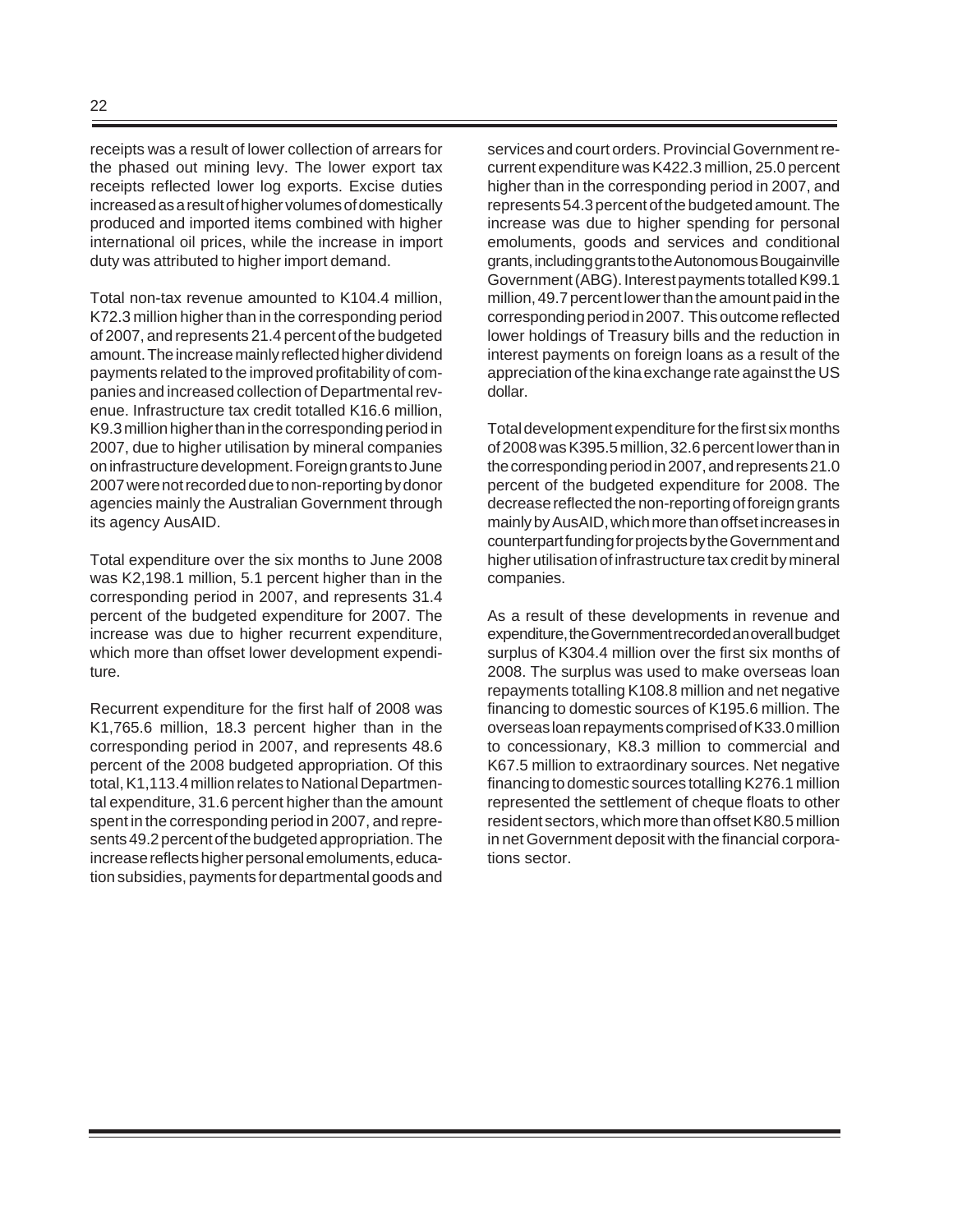## **PAPUA NEW GUINEA'S TOTAL EXTERNAL EXPOSURE**

Papua New Guinea's total external exposure is given by the stock of public and private sector external debt and foreign equity holdings in resident business enterprises.

This article reviews Papua New Guinea's total external exposure for the period 2005 to 2007. Historically, inflows of loans and equity capital for public and private sector investments have financed the balance of payments gaps as a result of low level of domestic savings. Papua New Guinea's balance of payments from 2005 to 2007 is presented in Table 1, and it shows that in 2005 there was a net capital outflow which reflected debt service payments by the mineral<sup>1</sup> sector. From 2006 to 2007, there were net capital inflows reflecting a significant increase in drawdown of loans by the mineral and manufacturing sectors. Over the same period, the current account recorded surpluses.

Between 2005 and 2007, Papua New Guinea's total external exposure as a percent of nominal Gross Domestic Product (GDP) continued to trend downwards from 64.2 percent in 2005 to 59.6 percent in 2007. This trend can be attributed mainly to a steady decline in the public external debt outstanding, combined with increase in nominal GDP. As a percentage of nominal GDP, total external debt outstanding declined from 41.3 percent in 2005 to 37.1 percent in 2007, while total foreign equity holdings declined marginally from 22.8 percent in 2005 to 22.6 percent in 2007. At the end of 2007, 74.8 percent of Papua New Guinea's external debt was denominated in US dollars (60.4 percent) and Japanese Yen (14.3 percent). Between 2005 and 2007, the kina appreciated by 4.7 percent and 11.8 percent against the US dollar and Japanese yen respectively, while it decreciated by 4.8 percent against the Australian dollar. The kina value of total external exposure increased, during this period, as a result of an increase in private sector external debt and total foreign equity holdings, which more than offset the decline in public sector external debt.

Papua New Guinea's total foreign exposure was K11,063 million in 2007, 12.4 percent higher than in 2005. This outcome was due to an increase in total private sector external debt and foreign equity holdings, which more than offset the decline in total public debt outstanding. The increase in private sector exter-

| Table 1:                         |        |           |           |           |            |        |         |
|----------------------------------|--------|-----------|-----------|-----------|------------|--------|---------|
|                                  | 2001   | 2002      | 2003      | 2004      | 2005       | 2006   | 2007(p) |
| Export of Goods and Services (b) | 7,135  | 7,123     | 8,671 r   | $9,093$ r | 11,229 r   | 13,816 | 15,148  |
| Import of Goods and Services     | 6,236  | 7,731     | $7,323$ r | 7,920 r   | 8,353r     | 10,603 | 13,206  |
| Current Account Balance (c) (d)  | 899    | $-607$    | $-351r$   | $-233r$   | 1,206 r    | 751    | 1,942   |
| Capital & Financial Account      | $-264$ | 320       | $-183$    | $-313r$   | $-1.714$ r | 618    | 1,001   |
| Foreign Exchange Reserve Level   | 1,672  | $1,377$ r | 1.743 $r$ | $2.072$ r | $2,368$ r  | 4,326  | 5,919   |
| Months of Total Import Cover     | 6.1    | 5.0 r     | 4.9 r     | 5.6r      | 6.0r       | 8.5    | 9.1     |

Source: Bank of Papua New Guinea.

(a) The BOP format changed in 2002 to conform with the new IMF reporting format (BPM5), refer to

"For the Record Note" in the March 2003 QEB for detailed explanations to the changes in the reporting format.

(b) The revisions for 2003 to 2006 refer to footnote (i) & (j) in Table 8.1 (S39) on Balance of Payments. (c) Excludes transfer account transactions. Beginning in 2002, it includes transactions in the Income Account,

- due to changes in the reporting. Prior to 2002, all Income Account transactions were recorded under Services Account. Refer to footnote (a).
- (d) Break in the series in 2006 highlights the exclusion of Income and Transfer accounts from export and import calculations which conforms with the method of calculation of debt-ratios used and the indictors employed in the calculation process. See "For the Record", June 2007 QEB for detailed explanation.

<sup>1</sup> Mineral sector includes the petroleum sector.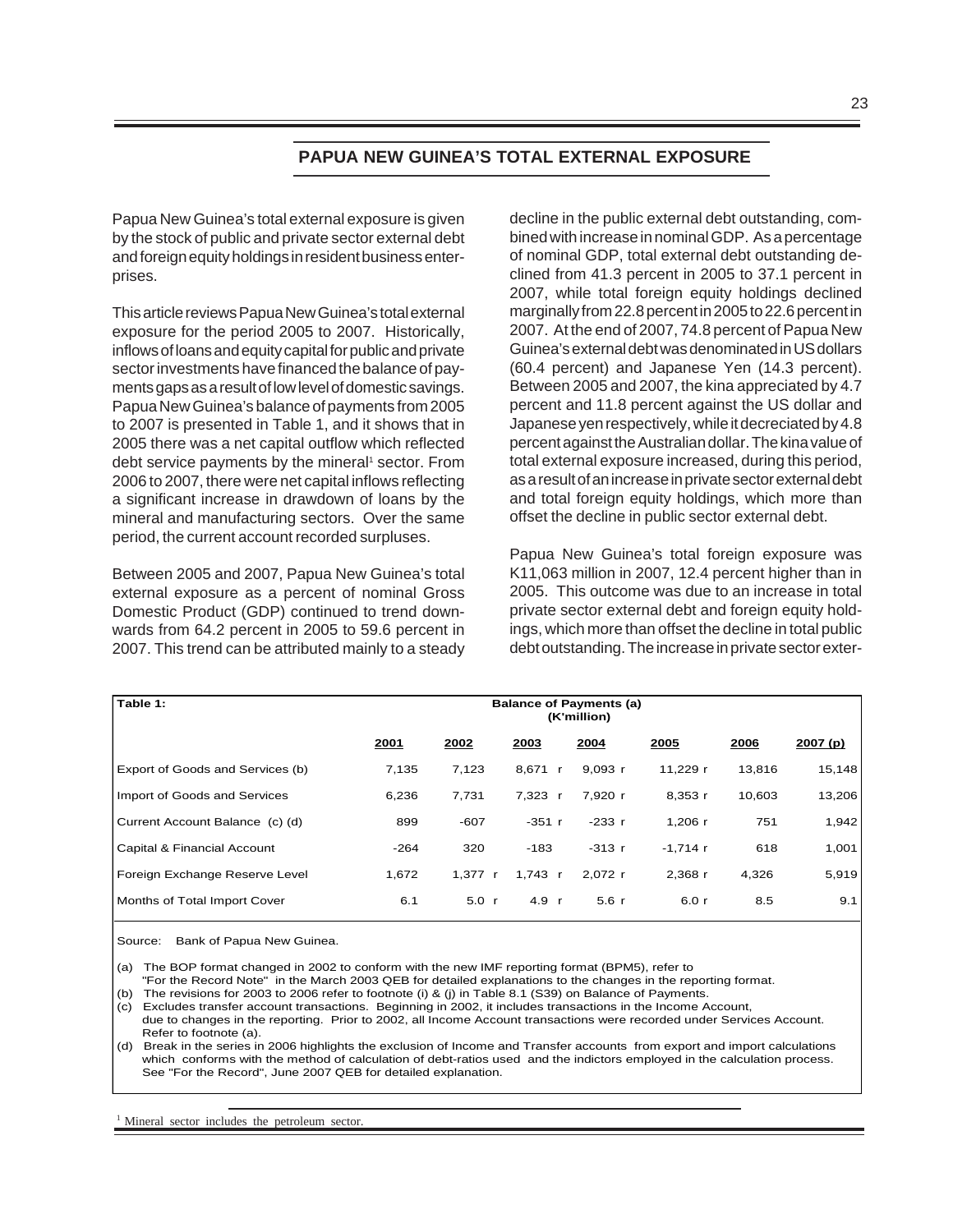| Table 2:                                                | <b>External Debt Outstanding and Foreign Equity Holdings</b><br>(K'million) (a) |          |          |          |             |          |          |  |  |  |
|---------------------------------------------------------|---------------------------------------------------------------------------------|----------|----------|----------|-------------|----------|----------|--|--|--|
|                                                         | 2001                                                                            | 2002     | 2003     | 2004     | 2005        | 2006     | 2007(p)  |  |  |  |
| <b>External Debt</b>                                    |                                                                                 |          |          |          |             |          |          |  |  |  |
| <b>Official Sector</b>                                  | 5,294.0                                                                         | 5.777.4  | 4,901.0  | 4,409.5  | 3,855.7     | 3,617.9  | 3,145.7  |  |  |  |
| Commercial                                              | 116.0                                                                           | 224.0    | 184.0    | 170.0    | 133.0       | 123.9    | 107.6    |  |  |  |
| Concessional                                            | 5,178.0                                                                         | 5,553.4  | 4,717.0  | 4,239.5  | 3,722.7     | 3,494.0  | 3,038.1  |  |  |  |
| <b>Private Sector</b>                                   | 2,970.0                                                                         | 3,050.0  | 2,380.0  | 2,138.0  | 2,485.0     | 2,986.4  | 3,733.0  |  |  |  |
| Mineral (b)                                             | 1.768.0                                                                         | 1,824.0  | 1,383.0  | 1,161.0  | 1,559.0     | 2,130.4  | 2,907.9  |  |  |  |
| Other                                                   | 1,085.0                                                                         | 1,124.0  | 930.0    | 923.0    | 842.0       | 840.0    | 818.9    |  |  |  |
| Commercial Stat. Authorities.                           | 117.0                                                                           | 102.0    | 67.0     | 53.0     | 84.0        | 16.0     | 6.2      |  |  |  |
| Total Debt Outstanding                                  | 8,264.0                                                                         | 8,827.4  | 7,281.0  | 6,547.2  | 6,340.7     | 6,604.3  | 6,878.7  |  |  |  |
| As a % of GDP                                           | 79.5                                                                            | 76.3     | 57.0     | 47.8     | 41.3        | 38.7     | 37.1     |  |  |  |
| As a % of Export of Goods and Services (c)              | 115.8                                                                           | 123.9    | 83.4     | 73.1     | 56.7        | 47.8     | 45.4     |  |  |  |
| <b>Foreign Equity Holdings</b><br><b>Private Sector</b> |                                                                                 |          |          |          |             |          |          |  |  |  |
| Mineral (a)                                             | 2,142.0                                                                         | 2,241.0  | 2,176.0  | 2,236.0  | 2,231.7 r   | 3,001.5  | 3,080.0  |  |  |  |
| Other                                                   | 740.0                                                                           | 755.0    | 800.0    | 916.0    | $1.077.8$ r | 1,088.4  | 1,104.0  |  |  |  |
| <b>Total Foreign Equity Holdings</b>                    | 2,882.0                                                                         | 2.996.0  | 2,976.0  | 3,153.0  | $3,309.5$ r | 4.089.9  | 4,184.0  |  |  |  |
| As a % of GDP (Nominal terms)                           | 27.7                                                                            | 25.9     | 23.3     | 23.0     | 21.6 r      | 24.0     | 22.6     |  |  |  |
| <b>Total External Exposure</b>                          | 11,146.0                                                                        | 11,823.4 | 10,257.0 | 9,699.0  | 9.650.2 r   | 10,694.2 | 11,062.7 |  |  |  |
| As a % of GDP (Nominal terms)                           | 107.2                                                                           | 102.2    | 80.4     | 70.8     | 62.9 r      | 62.7     | 59.6     |  |  |  |
| <b>GDP (Nominal Terms)</b>                              | 10,396.3                                                                        | 11,568.6 | 12,765.0 | 13,692.0 | 15,339.2    | 17,050.8 | 18,550.9 |  |  |  |

Source: Bank of Papua New Guinea, National Statistics Office & Department of Treasury.

(a) Figures from 1999-2003 are based on the old CS-DRMS database. Figures for 2004-2007 are from the upgraded databse system

(b) Includes petroleum and Mineral Resources Development Company Pty Ltd (MRDC).

See Footnote (d) in Table 1.

nal debt was mainly due to loan drawdowns by the mineral, manufacturing and agriculture companies. From 2005 and 2007, the public sector external debt outstanding declined annually due to high net loan repayments combined with the appreciation of the kina against the US dollar and the yen.

Between 2005 and 2007, total foreign equity increased due to significant investments in the mineral, manufacturing and agricultural sectors.

#### **Composition of External Debt Outstanding**

As presented in Table 2, Papua New Guinea's total external debt outstanding increased by 8.5 percent to K6,879 million in 2007, from K6,341 million in 2005. Total external debt outstanding as a percentage of nominal GDP declined from 41.3 percent in 2005 to 37.1 percent in 2007. This outcome was largely due to a decline in public sector debt combined with an increase in nominal GDP over the period.

The Government's external debt outstanding declined by 18.4 percent to K3,146 million in 2007 from 2005, and comprised 45.7 percent of total external debt in 2007 compared to 60.8 percent in 2005. Concessionary loans comprised 96.6 percent of total public external debt in 2007 with commercial loans making up the balance.

The decline in the stock of debt between 2005 and 2007 was due to higher repayments and the appreciation of the kina against the US dollar (4.7 percent) and the Japanese yen (11.8 percent).

The declining trend in the composition of public debt outstanding indicates that the Government, in line with its Medium Term Debt Strategy, intends to reduce the share of public external debt to total public debt. This would be facilitated by retiring public sector external debt and substituting it with financing from the domestic sector through increased issuance of longer dated Inscribed stocks.

The total stock of private sector external debt outstanding increased by 50.2 percent to K3,733 million in 2007, from K2,485 million in 2005. The increase was due to higher drawdown of loans by the mining, petroleum, manufacturing and agriculture sectors. The private sector debt outstanding, excluding mineral and commercial statutory authorities', declined by 2.7 percent from 2005 to K819 million in 2007. This was due to higher repayments by the manufacturing sector.

The increase in private sector external debt outstanding from 2005 to 2006 was mainly from the mineral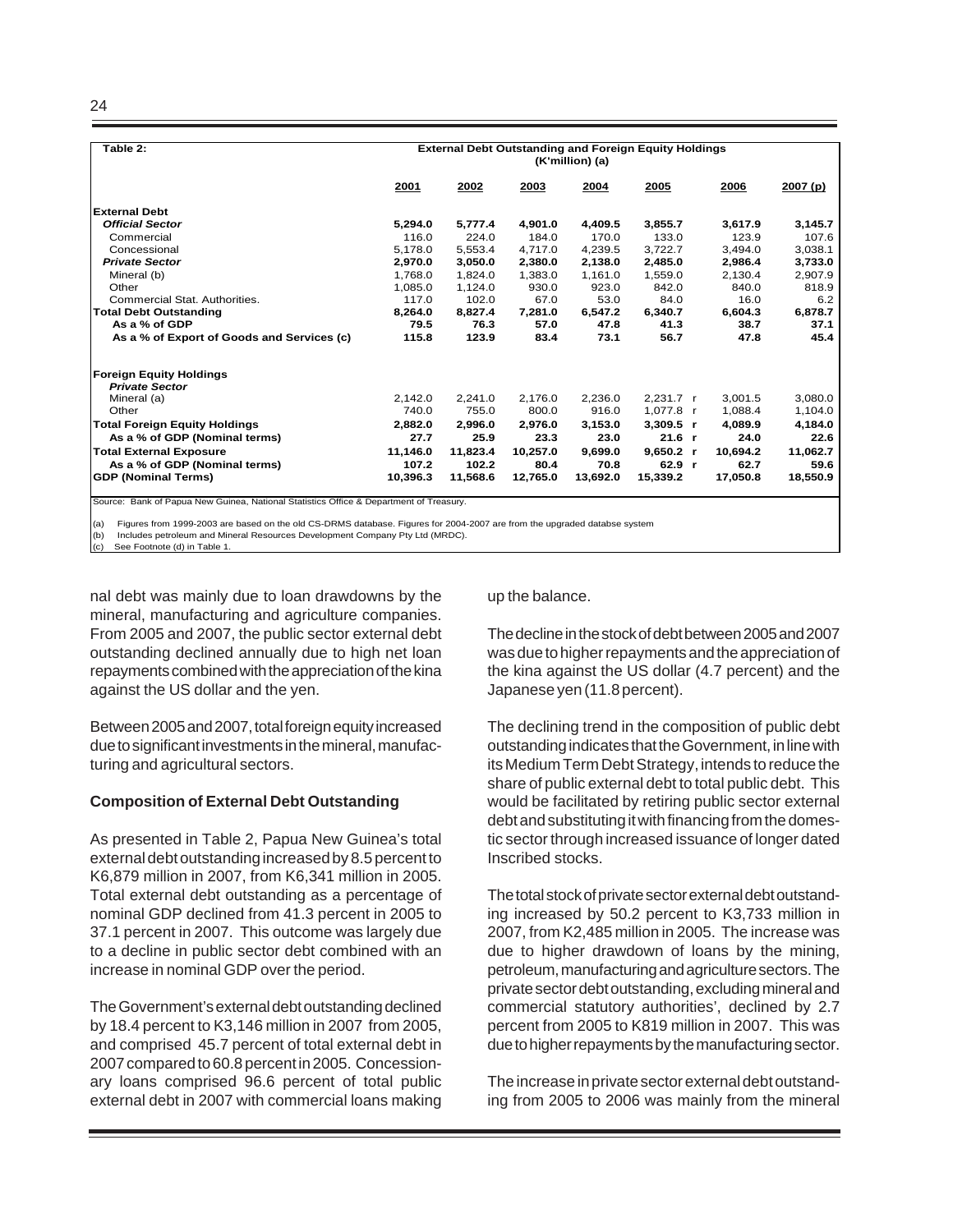**Maturity 2001 % 2002 % 2003 % 2004 % 2005 % 2006 % 2007 (p) %** 1 to 5 years 2 0 41 1 42 1 20 0 9 0 0 0 0 0 **Maturity Structure of Government External Debt Outstanding: 2001 - 2007 (K'million)**

6 to 10 years 406 8 433 7 429 9 235 5 102 3 33 1 31 1 11 to 15 years 291 6 494 9 435 9 424 10 366 9 286 8 252 8 Over 15 years 4,595 87 4,809 83 3,995 82 3,731 85 3,379 88 3299 91 2863 91 **Total 5,294 100 5,777 100 4,901 100 4,410 100 3,856 100 3,618 100 3,146 100**

sector. This reflected loan drawdowns for the construction and extension of the geothermal power plant at the Lihir Gold mine, capital expenditure work at the Highlands Kainantu gold mine and equity participation in the oil and gas projects. The increase in 2007 reflected significant loan drawdowns by Lihir Gold Limited, Morobe Consolidated Goldfields, Simberi Gold Limited

Source: Financial Evaluation Division, Department of Treasury.

**Table 3:** 

## **Maturity Structure of Government External Debt Outstanding**

and Barrick Goldfields Limited in the mineral sector.

Table 3 presents the maturity structure of Government's external debt, classified by date of maturity from drawdown. At the end of 2007, 1 percent and 8 percent of debt stock had original maturities between 6 to 10, and 11 to 15 years respectively. The remaining 91 percent of debt had maturities over 15 years which are loans provided by multilateral agencies under structural adjustment programs (SAP) and for other development projects.

## **Maturity Structure of Private External Debt Outstanding**

As presented in Table 4, the maturity structure of the private sector debt, classified by date of maturity from drawdown, shows that 80.0 percent of the total stock had original maturities between 1 to 10 years. These are mainly commercial debt associated with the min-

| Table 4:                        | Maturity Structure of Private External Debt Outstanding: 2001-2007<br>(K'million) (a) |               |       |               |       |               |       |               |           |               |       |               |          |               |
|---------------------------------|---------------------------------------------------------------------------------------|---------------|-------|---------------|-------|---------------|-------|---------------|-----------|---------------|-------|---------------|----------|---------------|
| <b>Maturity</b>                 | 2001                                                                                  | $\frac{9}{6}$ | 2002  | $\frac{0}{2}$ | 2003  | $\frac{0}{2}$ | 2004  | $\frac{9}{6}$ | 2005      | $\frac{0}{2}$ | 2006  | $\frac{0}{2}$ | 2007 (p) | $\frac{9}{6}$ |
|                                 |                                                                                       |               |       |               |       |               |       |               |           |               |       |               |          |               |
| 1 to 5 years                    | 957                                                                                   | 32            | 966   | 32            | 135   | 6             | 790   | 37            | 342 r     | 14            | 314   | 11            | 1,022    | 27            |
| 6 to 10 years                   | 489                                                                                   | 16            | 532   | 17            | 1,010 | 42            | 433   | 20            | $1,172$ r | 47            | 1,817 | 61            | 1,978    | 53            |
| 11 to 15 years                  | 778                                                                                   | 26            | 753   | 25            | 672   | 28            | 607   | 28            | 577 r     | 23            | 564   | 19            | 482      | 13            |
| Over 15 years                   | 746                                                                                   | 25            | 799   | 26            | 563   | 24            | 307   | 14            | 394 r     | 16            | 291   | 10            | 251      | 7             |
| <b>Total</b>                    | 2,970                                                                                 | 100           | 3,050 | 100           | 2,380 | 100           | 2,138 | 100           | 2,485     | 100           | 2,986 | 100           | 3,733    | 100           |
| Source:                         | Bank of Papua New Guinea.                                                             |               |       |               |       |               |       |               |           |               |       |               |          |               |
| (a) See footnote (a) in Table 2 |                                                                                       |               |       |               |       |               |       |               |           |               |       |               |          |               |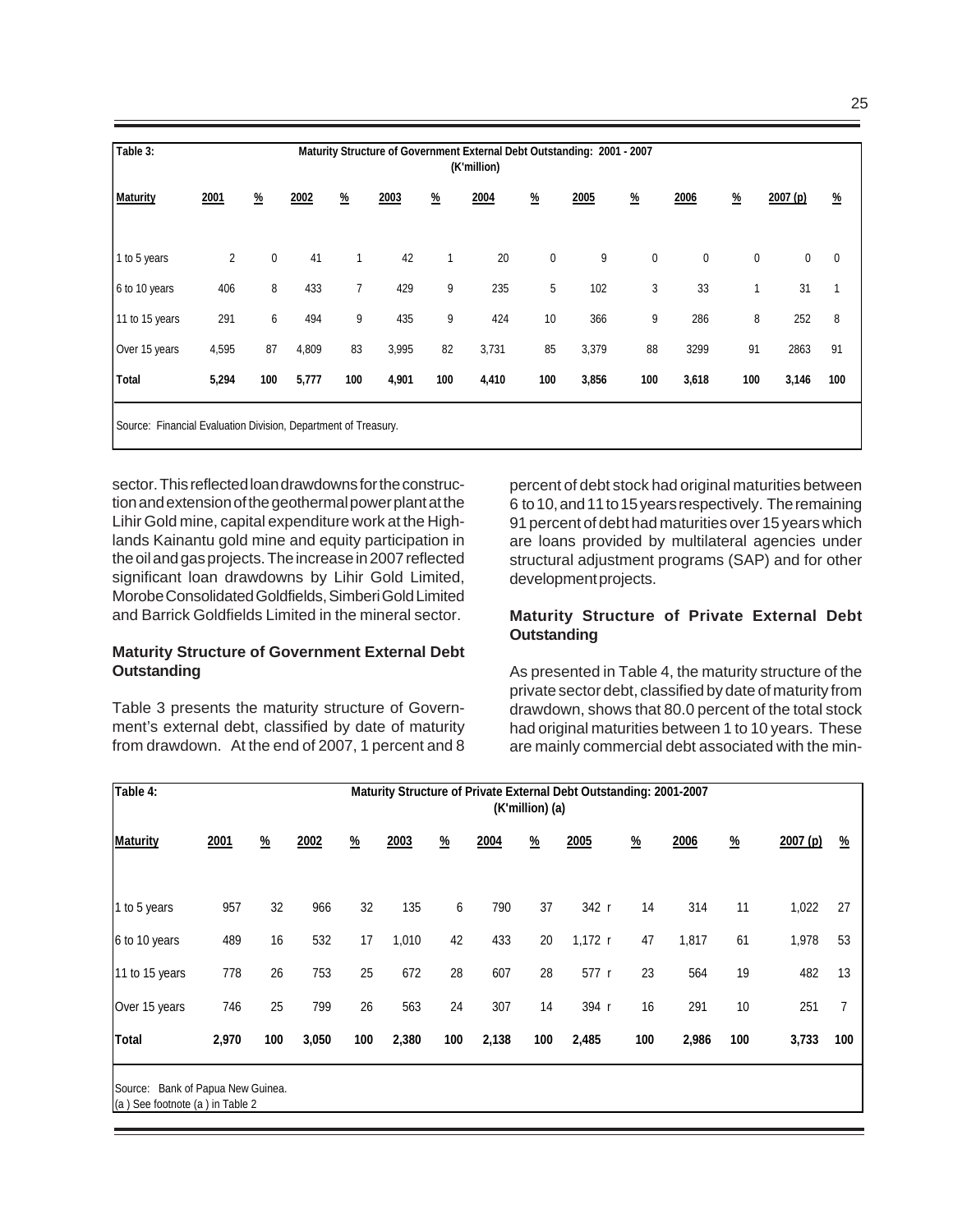| Table 5:                                                        | <b>External Debt Service by Category of Borrower</b><br>(K'million) (a) |       |       |                |                |                |          |  |  |
|-----------------------------------------------------------------|-------------------------------------------------------------------------|-------|-------|----------------|----------------|----------------|----------|--|--|
|                                                                 | 2001                                                                    | 2002  | 2003  | 2004           | 2005           | 2006           | 2007(p)  |  |  |
| <b>IOfficial Sector</b>                                         | 542                                                                     | 549   | 610   | 567            | 465            | 478            | 614      |  |  |
| Principal                                                       | 356                                                                     | 364   | 446   | 435            | 354            | 364            | 501      |  |  |
| Commercial                                                      | 45                                                                      | 34    | 45    | 27             | 17             | 16             | 16       |  |  |
| Concessional                                                    | 311                                                                     | 330   | 401   | 408            | 336            | 348            | 485      |  |  |
| Interest (b)                                                    | 186                                                                     | 185   | 164   | 133            | 112            | 114            | 113      |  |  |
| Commercial                                                      | $\overline{7}$                                                          | 6     | 4     | 3              | 2              | $\overline{2}$ | 2        |  |  |
| Concessional                                                    | 179                                                                     | 179   | 160   | 130            | 109            | 112            | 111      |  |  |
| <b>Private Sector</b>                                           | 1,093                                                                   | 468   | 1,145 | 377            | 663            | 1,034          | 1,923    |  |  |
| Principal                                                       | 973                                                                     | 376   | 1,039 | 316            | 577            | 935            | 1,799    |  |  |
| Mineral (c)                                                     | 905                                                                     | 278   | 936   | 217            | 499            | 496            | 568      |  |  |
| Other (d)                                                       | 20                                                                      | 57    | 63    | 81             | 23             | 430            | 1,222    |  |  |
| Commercial Stat. Authorities (e)                                | 48                                                                      | 41    | 40    | 18             | 55             | 9              | 9        |  |  |
| Interest (b)                                                    | 120                                                                     | 92    | 106   | 61             | 86             | 99             | 124      |  |  |
| Mineral (c)                                                     | 92                                                                      | 54    | 64    | 33             | 48             | 83             | 83       |  |  |
| Other                                                           | 23                                                                      | 32    | 39    | 26             | 36             | 16             | 41       |  |  |
| Commercial Stat. Authorities (e)                                | 5                                                                       | 6     | 3     | $\overline{2}$ | $\overline{2}$ | 0              | $\Omega$ |  |  |
| <b>Total Debt Service</b>                                       | 1,635                                                                   | 1,017 | 1,755 | 945            | 1,129          | 1,512          | 2,536    |  |  |
| <b>Principal</b>                                                | 1,329                                                                   | 740   | 1,485 | 750            | 931            | 1,299          | 2,299    |  |  |
| <b>Interest</b>                                                 | 306                                                                     | 277   | 270   | 194            | 198            | 213            | 237      |  |  |
| Total Debt Servicing/Export of<br>Goods and Sevices (%) (f)     | 22.9                                                                    | 14.3  | 20.1  | 10.6           | 10.1           | 10.9           | 16.7     |  |  |
| Interest Payments/Export of<br><b>Goods and Sevices (%) (f)</b> | 4.3                                                                     | 3.9   | 3.1   | 2.2            | 1.8            | 1.5            | 1.6      |  |  |

(a) See foot note (a ) in Table 2

(b) From 1999 onwards Other fees and charges are not included.<br>(c) Includes petroleum and MRDC. Includes petroleum and MRDC.

(d) The significant increase in 2007 was due to debt service by the manufacturing sector.

(e) Includes Bank of Papua New Guinea's debt service.

See Footnote (d) in Table 1.

eral sector. The remaining 20.0 percent with over 10 years to maturity mainly constitutes inter-company debt, contracted between resident companies and their foreign affiliates.

#### **External Debt Service**

Table 5 shows that Papua New Guinea's external debt service payments, comprising of principle and interest, increased by 124.6 percent from 2005 to K2,536 million in 2007. Much of the increase was attributed to the mineral sector, whose debt service obligations have first call on export receipts. The external debt service of the mineral sector and other private sector companies, excluding the commercial and statutory authorities, accounted for a large portion relative to the total external debt service of the private sector. The Government's external debt service increased between 2005 and 2007, mainly due to the repayments of some loans whose grace periods have ended combined with increased loan repayments by the Government. In 2007, K297 million was paid by the Government on those loans considered to be expensive.

#### **Debt Service to Exports Ratio2**

The ratio of debt service to exports is defined as the ratio of debt service to the value of exports of goods and services. This ratio is used as an indicator of a country's ability to meet external debt obligations from its export earnings.

As shown in Chart 1, Papua New Guinea's debt service to exports ratio showed an increasing trend since 2005, and was around 16.7 percent by the end of 2007. This outcome was due to a significant increase of 124.7 percent in debt service payments to K2,536 million, mainly by the mineral and manufacturing sectors. The ratio was higher compared to that of the African and other developing economies. The overall increase in Papua New Guinea's debt service to exports ratio indicates that the country's ability to meet its external debt obligations has declined.

2 Refer to 'For the Record' in the June 2007 Quarterly Economic Bulletin for detailed explanation.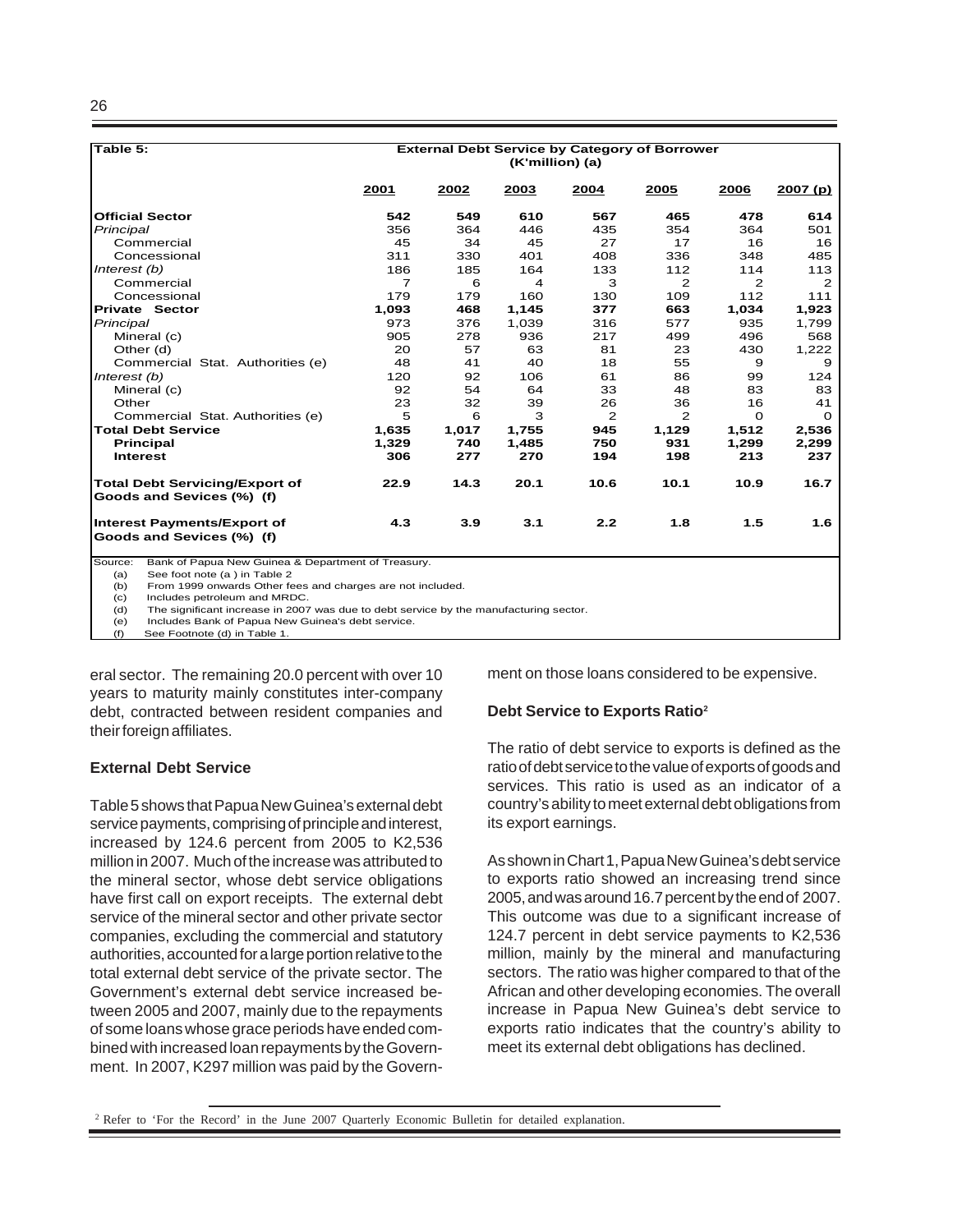#### **Debt to Exports Ratio3**

The debt to exports ratio is defined as the ratio of total outstanding debt to the value of exports of goods and services for the economy. This ratio is used as a measure of sustainability and as an indicator of a country's ability to meet its future external debt obligations from its export earnings.

Between 2005 and 2007, Papua New Guinea's ratio of external debt outstanding to exports of goods and services continued to trend downwards, as shown in Chart 2, and was lower than the ratios of other Latin America, Africa and other developing countries. The decline was due to high debt service payments and the appreciation of the kina against the US dollar and the Japanese yen, the main currencies in which loans are denominated. The decline in Papua New Guinea's ratio of external debt to export receipts of goods and services from 56.7 percent in 2005 to 45.4 percent in 2007 resulted mainly from a significant increase in the value of goods and services exported during this period. The decline in the country's debt to exports ratio indicates an improvement in the country's ability to meet its external debt obligations.

## **Debt to GDP Ratio4**

This ratio is defined as total outstanding external debt to nominal GDP. It is an indication of the country's ability to service external debt by switching resources from production of domestic goods to the production of exports.

The ratio of Papua New Guinea's external debt outstanding to nominal GDP, as shown in Chart 3, indicates that while it declined between 2005 and 2007, it was still higher than the average of Africa, Latin America and other developing countries. The decline was due to higher debt repayments by the public and private sectors, appreciation of the kina against the US dollar and significant increase in the nominal GDP. The decline in the debt to GDP ratio indicated an improvement in the country's ability to meet its future external debt obligations.





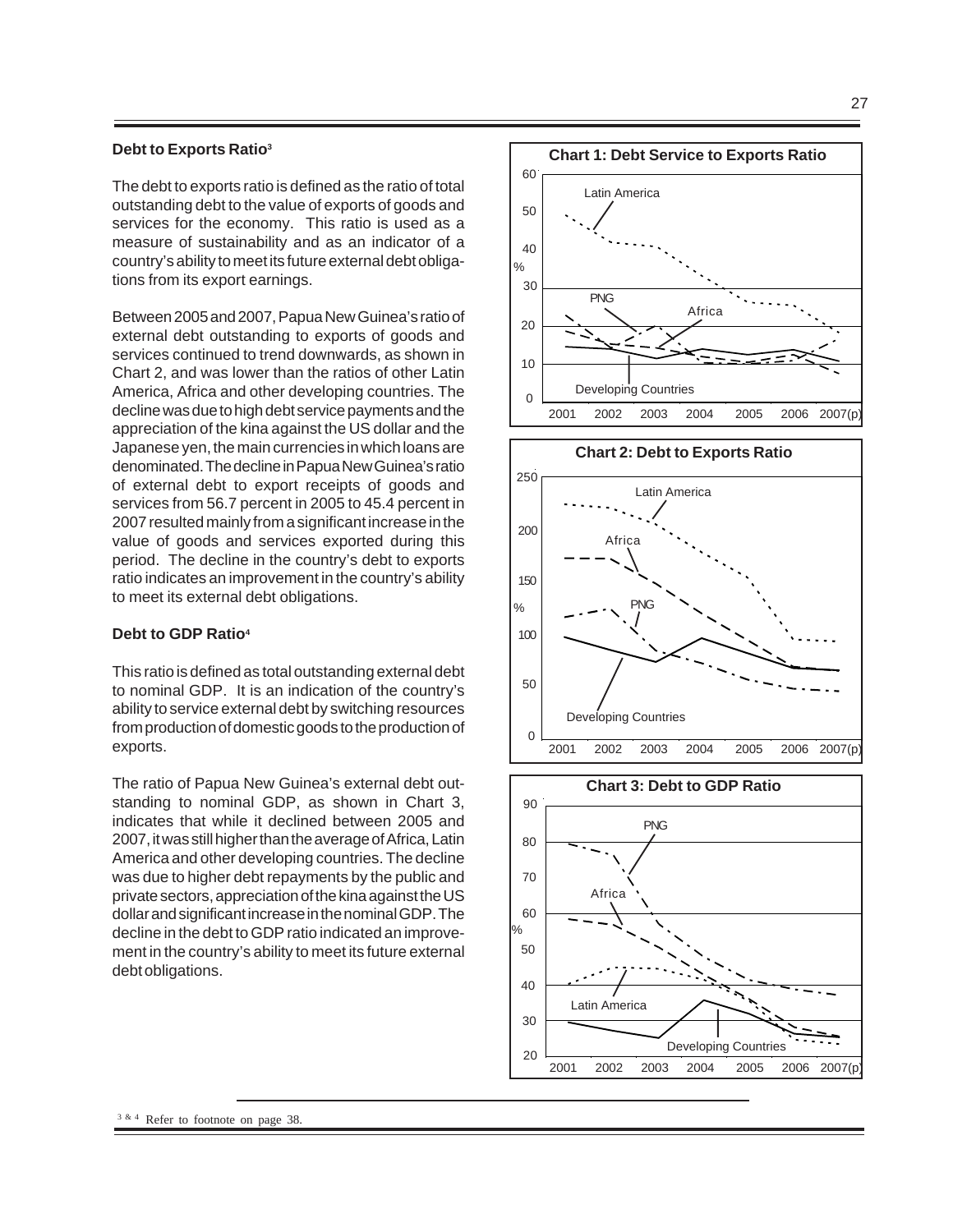| ٠       |                    |
|---------|--------------------|
| ۰,<br>v | ۰<br>۰.<br>×<br>۰. |

| Table 6:                         | Foreign Equity Holdings by Country of Origin<br>(K'million) (a) |        |        |        |        |                       |         |  |  |  |  |
|----------------------------------|-----------------------------------------------------------------|--------|--------|--------|--------|-----------------------|---------|--|--|--|--|
| <b>Country</b>                   | 2001                                                            | 2002   | 2003   | 2004   | 2,005  | 2,006                 | 2007(p) |  |  |  |  |
| Australia                        | 1,657                                                           | 1,615  | 1,612  | 1,658  | 1,671  | 2,280<br>$\mathsf{r}$ | 2,305   |  |  |  |  |
| <b>United States</b>             | 112                                                             | 112    | 48     | 48     | 48     | 48                    | 48      |  |  |  |  |
| United Kingdom                   | 169                                                             | 158    | 158    | 156    | 181    | 181<br>$\mathbf{r}$   | 206     |  |  |  |  |
| Japan                            | 107                                                             | 115    | 115    | 107    | 107    | 107                   | 107     |  |  |  |  |
| Canada                           | 42                                                              | 42     | 42     | 42     | 43     | 43                    | 98      |  |  |  |  |
| Singapore                        | 20                                                              | 142    | 142    | 155    | 162 r  | 162                   | 162     |  |  |  |  |
| Hong Kong                        | 45                                                              | 49     | 52     | 66     | 66     | 70                    | 70      |  |  |  |  |
| South Korea                      | 64                                                              | 64     | 64     | 64     | 41     | 41                    | 24      |  |  |  |  |
| Malaysia                         | 126                                                             | 126    | 170    | 170    | 170    | 170                   | 170     |  |  |  |  |
| <b>Bahamas</b>                   | 189                                                             | 189    | 189    | 189    | 189    | 189                   | 189     |  |  |  |  |
| Bermuda                          | 66                                                              | 66     | 66     | 66     | 66     | 66                    | 66      |  |  |  |  |
| <b>Others</b>                    | 285                                                             | 318    | 318    | 431    | 565    | 734<br>$\mathsf{r}$   | 740     |  |  |  |  |
| <b>Total Foreign Equity</b>      | 2,882                                                           | 2,996  | 2,976  | 3,152  | 3,309  | 4,090                 | 4,183   |  |  |  |  |
| As a % of GDP (nominal)          | 27.7                                                            | 25.9   | 23.3   | 23.0   | 21.6   | 24.0                  | 22.6    |  |  |  |  |
| Gross Domestic Product (GDP) (a) | 10,396                                                          | 11,569 | 12,765 | 13,692 | 15,339 | 17,051                | 18,551  |  |  |  |  |

(a ) See footnote (a ) in Table 2

(b) GDP figures are from various budget documents published by Department of Treasury.

#### **Foreign Equity Investment in Papua New Guinea**

As presented in Table 6, foreign equity investment in Papua New Guinea increased by 19.4 percent from 2005 to K4,183 million in 2007. The ratio, as a percentage of nominal GDP, increased from 22.8 percent in 2005 to 24.0 percent in 2006 reflecting an increase in the value of equity investments in the mineral, banking/insurance/finance, retail and other sectors. The increase in foreign equity in 2007 was due to investments in the agricultural, mineral, and banking/insurance/finance sectors.

By country of origin, equity investments from Australia, Japan, the United Kingdom (UK), Singapore, Bahamas and Malaysia together accounted for 71.3 percent in 2005, and increased to 75.0 percent in 2007. Investments from Australia, UK, Canada and

| Table 7:                          |       | <b>Foreign Equity Holdings by Economic Sector</b><br>(K'million) (a) |       |       |                       |       |         |  |  |  |  |
|-----------------------------------|-------|----------------------------------------------------------------------|-------|-------|-----------------------|-------|---------|--|--|--|--|
| <b>Economic Sector</b>            | 2001  | 2002                                                                 | 2003  | 2004  | 2005                  | 2006  | 2007(p) |  |  |  |  |
| Agriculture                       | 191   | 194                                                                  | 194   | 194   | 194                   | 194   | 219     |  |  |  |  |
| Mineral (b)                       | 2,142 | 2,241                                                                | 2,176 | 2,237 | 2,232<br>$\mathsf{r}$ | 3,002 | 3,080   |  |  |  |  |
| Transportation                    | 7     | 7                                                                    | 5     | 5     | 5                     | 5     | 5       |  |  |  |  |
| Manufacturing                     | 88    | 100                                                                  | 144   | 214   | 379<br>$\mathbf{r}$   | 382   | 382     |  |  |  |  |
| Fisheries                         | 52    | 52                                                                   | 52    | 52    | 52                    | 52    | 52      |  |  |  |  |
| Bank/Insurance/Finance            | 122   | 113                                                                  | 113   | 115   | 131<br>r              | 131   | 137     |  |  |  |  |
| Retail                            | 32    | 32                                                                   | 32    | 32    | 31                    | 38    | 38      |  |  |  |  |
| Forestry                          | 112   | 125                                                                  | 128   | 152   | 130                   | 130   | 130     |  |  |  |  |
| Hotel/Restraurant                 | 10    | 10                                                                   | 10    | 10    | 10                    | 10    | 10      |  |  |  |  |
| Other                             | 126   | 122                                                                  | 122   | 141   | 146<br>$\mathsf{r}$   | 147   | 131     |  |  |  |  |
| <b>Total Foreign Equity</b>       | 2,882 | 2,996                                                                | 2,976 | 3,152 | 3,310                 | 4,090 | 4,184   |  |  |  |  |
| Source: Bank of Papua New Guinea. |       |                                                                      |       |       |                       |       |         |  |  |  |  |
| (a) See footnote (a) in Table 2   |       |                                                                      |       |       |                       |       |         |  |  |  |  |
| (b) Includes petroleum.           |       |                                                                      |       |       |                       |       |         |  |  |  |  |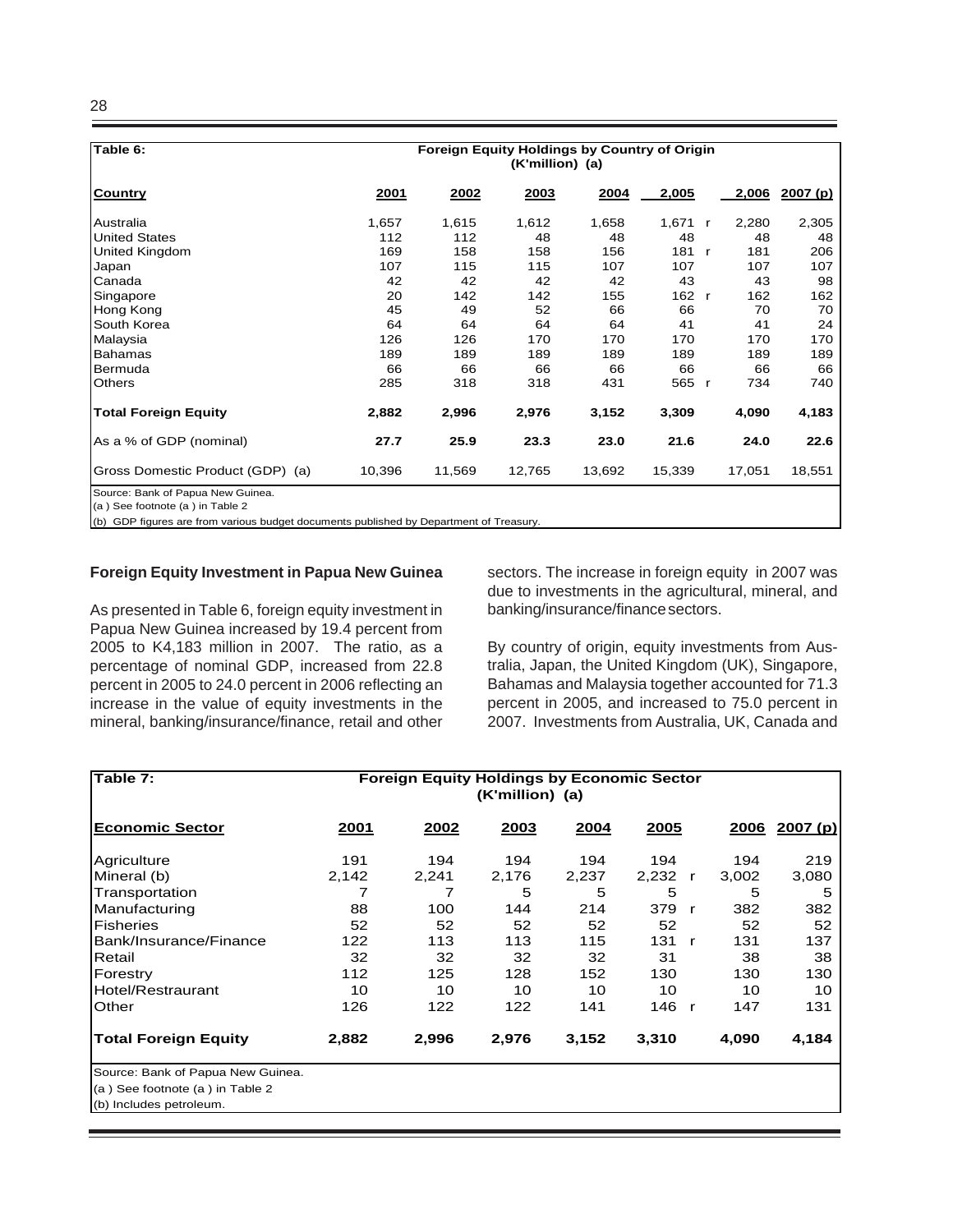Hong Kong increased, while the investments from the USA, Japan, Singapore, Malaysia, Bermuda and Bahamas remained stable over the same period.

Table 7 shows that the mineral sector accounted for 68.7 percent and 73.6 percent of the total foreign equity in 2005 and 2007, respectively, reflecting the dominance of this sector in the economy. Equity in the nonmineral private sector increased by 0.6 percent to K1,104 million in 2007 from 2005, reflecting marginal growth in investments.

#### **Net Equity Flows**

As shown in Tables 8 and 9, Papua New Guinea displayed a consistent trend of net equity inflows from 2005 to 2007. This was due to an increase in investments in the agriculture, mineral, banking/insurance/ finance and retail sectors.

| Table 8:              | <b>Equity Inflows by Country of Origin</b><br>(K'million) (a) |      |                          |                |      |      |         |  |  |
|-----------------------|---------------------------------------------------------------|------|--------------------------|----------------|------|------|---------|--|--|
| <b>Country</b>        | 2001                                                          | 2002 | 2003                     | 2004           | 2005 | 2006 | 2007(p) |  |  |
| Australia             |                                                               | 100  |                          | 59             | 2    | 609  | 27      |  |  |
| United Kingdom        |                                                               |      |                          | 10             |      |      | 25      |  |  |
| Fiji                  |                                                               |      |                          |                |      |      | 0       |  |  |
| Japan                 |                                                               |      |                          | 40             |      |      |         |  |  |
| Germany               |                                                               |      |                          |                |      |      |         |  |  |
| Canada                |                                                               |      |                          |                |      |      | 55      |  |  |
| Singapore             |                                                               | 122  |                          | 13             |      |      |         |  |  |
| Hong Kong (PRC)       |                                                               | 4    | 3                        | 15             |      | 3    |         |  |  |
| Taiwan (PRC)          |                                                               |      |                          | 13             |      |      |         |  |  |
| Malaysia              |                                                               |      | 44                       | $\blacksquare$ |      |      |         |  |  |
| <b>Others</b>         | 8                                                             | 44   | $\overline{\phantom{a}}$ | 78             | 154  | 168  |         |  |  |
| Inflows/Transfers (b) | 8                                                             | 270  | 47                       | 228            | 157  | 781  | 108     |  |  |

(a ) See footnote (a ) in Table 2

(b) The large inflows in 2002, 2004, 2005, 2006 and 2007 were for the agriculture, manufacturing, fisheries, mineral and manufacturing sectors, respectively.

| Table 9:                          | <b>Equity Withdrawals /Transfers by Country of Destination</b><br>(K'million) (a) |      |                |      |      |          |          |  |  |  |
|-----------------------------------|-----------------------------------------------------------------------------------|------|----------------|------|------|----------|----------|--|--|--|
| <b>Country</b>                    | 2001                                                                              | 2002 | 2003           | 2004 | 2005 | 2006     | 2007 (P) |  |  |  |
| Australia                         |                                                                                   | 142  | 3              |      |      |          | 2        |  |  |  |
| Canada                            |                                                                                   |      |                |      |      |          |          |  |  |  |
| Japan                             |                                                                                   |      |                | 48   |      |          |          |  |  |  |
| Korea, Republic of                |                                                                                   |      |                |      |      |          | 17       |  |  |  |
| <b>United Kingdom</b>             |                                                                                   | 6    |                | 3    |      |          |          |  |  |  |
| <b>United States</b>              |                                                                                   |      | 65             |      |      |          |          |  |  |  |
| <b>Others</b>                     |                                                                                   | 2    | $\blacksquare$ |      |      |          |          |  |  |  |
| <b>Withdrawals/Transfers (b)</b>  | 0                                                                                 | 150  | 68             | 51   | 0    | $\bf{0}$ | 20       |  |  |  |
| <b>Net Flows</b>                  | 8                                                                                 | 120  | $-20$          | 177  | 157  | 781      | 88       |  |  |  |
| Source: Bank of Papua New Guinea. |                                                                                   |      |                |      |      |          |          |  |  |  |
| (a) See footnote (a) in Table 2   |                                                                                   |      |                |      |      |          |          |  |  |  |

(b) Transfers to other non-residents are treated as withdrawals.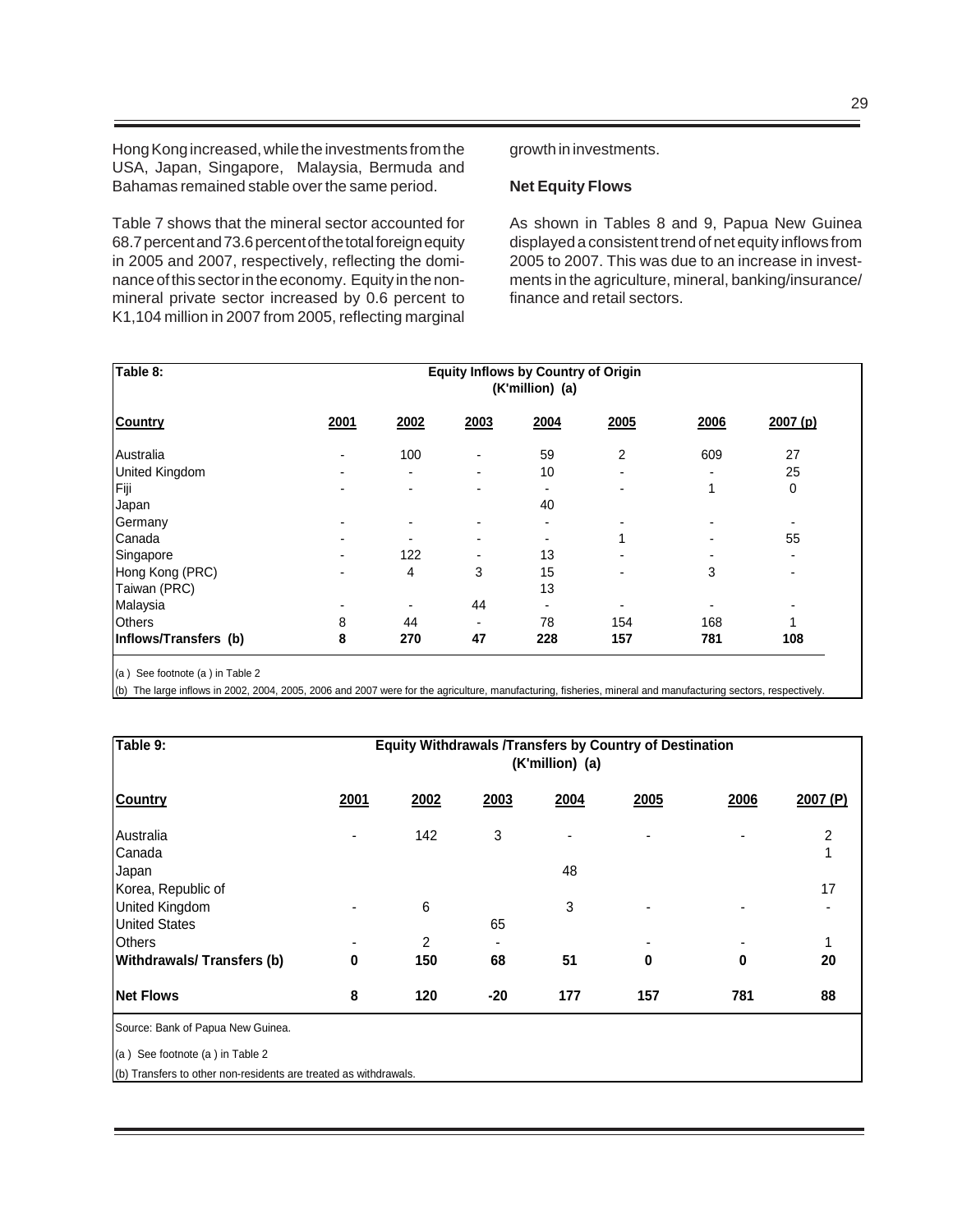## **Dividend Payments**

Dividends reflect the cash return to shareholders and are an indicator of the profitability of an enterprise. As shown in Tables 10 and 11, dividend payments increased by 20.3 percent to K1,604 million in 2007, from 2005. The increase in dividend payments, between 2005 and 2006, reflected higher payments mainly by the mineral, fisheries, transport and bank/insurance/ finance sectors. In 2007, dividend payments declined as a result of lower payments by the mineral, fisheries, transport and bank/insurance/finance sectors, compared to 2006. The consistently high annual dividend payments made to Australia and Singapore between 2005 and 2007 reflects the high shareholding of mineral companies by the two countries and their dominance of equity investment in Papua New Guinea (see Table 6).

| Table 10:                         |                | <b>Dividend Payments by Country of Destination</b> |      | (K'million) (a) |          |                |                |
|-----------------------------------|----------------|----------------------------------------------------|------|-----------------|----------|----------------|----------------|
| Country                           | 2001           | 2002                                               | 2003 | 2004            | 2005     | 2006           | 2007 (p)       |
| Australia                         | 237            | 146                                                | 490  | 506             | 449      | 411 r          | 333            |
| <b>United States</b>              | 6              | 123                                                | 219  | 26              | 16       | 4              | $\overline{0}$ |
| United Kingdom                    | 0              |                                                    | Ο    | 0               | 0        | 0              | $\overline{O}$ |
| Japan                             | 0              | 0                                                  |      | 3               | 3        | 2              | $\overline{0}$ |
| France                            | 0              | 0                                                  | O    | $\mathbf 0$     | 5        | $\overline{2}$ | $\overline{O}$ |
| New Zealand                       |                | 8                                                  | 2    | 10              | 12       | 12             | 11             |
| Korea                             | 3              | 0                                                  | 12   | 17              | 18       | 13             | 13             |
| Philippines                       | 0              | Ο                                                  | 0    | 0               | 2        | 11             | $\overline{a}$ |
| Hong Kong                         |                |                                                    | 3    | 3               | 0        | 0              | 3 <sup>1</sup> |
| Italy                             | O              | O                                                  | 0    | 0               | 0        | 64             | $\overline{O}$ |
| Canada                            | 24             | 18                                                 | 0    | $\Omega$        | $\Omega$ | 0              | $\overline{O}$ |
| Singapore                         | 19             | 3                                                  | 32   | 29              | 774      | 1295           | 1070           |
| Malaysia                          | 22             | 23                                                 | 24   | 26              | 36       | 17             | 26             |
| <b>Others</b>                     | $\overline{4}$ | 2                                                  | 1    | 29              | 17       | 116            | 147            |
| <b>Total</b>                      | 317            | 325                                                | 785  | 650             | 1,333    | 1,947          | 1,604          |
| Source: Bank of Papua New Guinea. |                |                                                    |      |                 |          |                |                |
| (a) See footnote (a) in Table 2   |                |                                                    |      |                 |          |                |                |

| <b>Dividend Payments by Economic Sector</b><br>(K'million) (a) |      |      |      |       |       |                |  |  |  |
|----------------------------------------------------------------|------|------|------|-------|-------|----------------|--|--|--|
| 2001                                                           | 2002 | 2003 | 2004 | 2005  | 2006  | 2007(p)        |  |  |  |
| 203                                                            | 166  | 587  | 318  | 1,026 | 1,663 | 1,363          |  |  |  |
| 11                                                             | 10   | 21   | 18   | 33    | 0     | O              |  |  |  |
|                                                                | 0    | 17   | 10   | 9     | 12    | 2              |  |  |  |
| 0                                                              | 2    | 2    |      | 0     | 4     | 3              |  |  |  |
| 0                                                              | 2    | 0    | 2    | 0     | 0     | 3              |  |  |  |
| 0                                                              | 0    | 0    | 0    | 2     | 11    | $\overline{c}$ |  |  |  |
| 56                                                             | 38   | 73   | 106  | 72    | 71    | 80             |  |  |  |
| 22                                                             | 42   | 55   | 136  | 108   | 116   | 54             |  |  |  |
| 3                                                              | 28   | 4    | 8    | 16    | 14    | 31             |  |  |  |
| 3                                                              | 0    | 12   | 17   | 18    | 13    | 13             |  |  |  |
| 18                                                             | 35   | 13   | 33   | 48    | 42    | 53             |  |  |  |
| 317                                                            | 324  | 785  | 650  | 1,333 | 1,947 | 1,604          |  |  |  |
|                                                                |      |      |      |       |       |                |  |  |  |

(a) See footnote (a) in Table 2

(b) Includes petroleum.

Includes dividends from the remaining sectors and from unspecified sectors.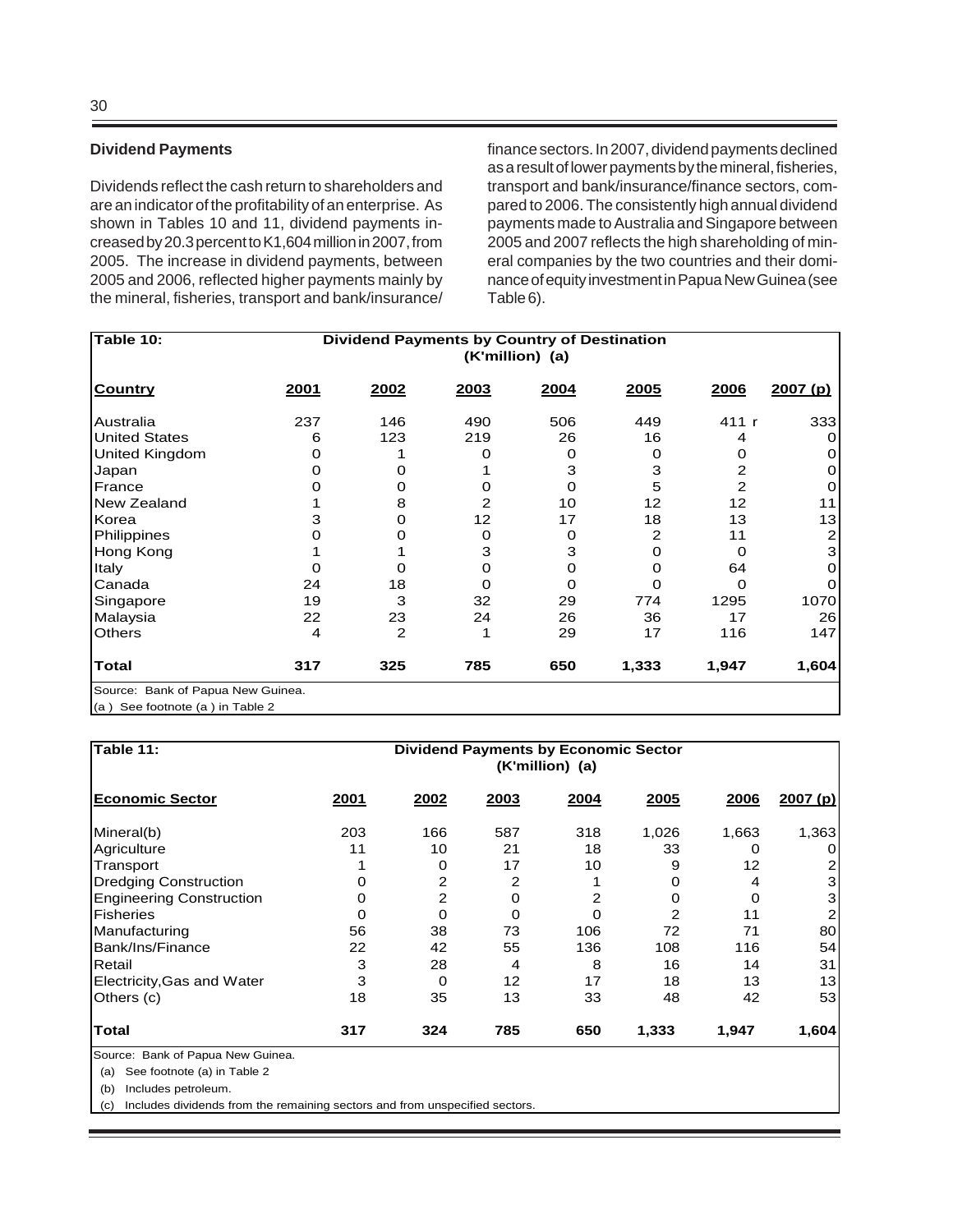## **MONETARY POLICY STATEMENT (MPS) JULY 2008**

## **Executive Summary**

Based on the high inflation outcome in the March quarter of 2008 and expectations that inflation will be higher for the year, the Bank of Papua New Guinea (Bank) tightened its monetary policy stance in June 2008 by increasing the Kina Facility Rate (KFR) to 6.25 percent from 6.0 percent. Annual headline inflation was 7.5 percent in the March quarter. The outcome was due to higher imported inflation resulting from increases in international oil and food prices and depreciation of the kina against the Australian dollar. Domestic factors including faster growth in monetary aggregates, higher Government spending emanating from the 2006 and 2007 Supplementary Budgets, the second round effect of fuel price increases on goods and services and higher aggregate demand also contributed to the outcome.

Whilst external sources of inflation such as international oil and food prices are beyond the authorities' control, prudent management of fiscal and monetary policies is important to help contain domestic demand. On its part, the Bank issued additional Central Bank Bills (CBBs) to absorb excess liquidity and prevent interest rates from falling and also intervened in the foreign exchange market to allow the kina to appreciate against the US dollar in the first half of 2008. But these were not enough to contain the inflation that is largely driven by external sources.

Inflationary pressures are expected to remain strong throughout the remainder of 2008. The Bank will pursue a tightening monetary policy stance in 2008.

This stance is based on the following expectations for 2008:

- Inflation of around 9.0 percent;
- Credit growth to the private sector to continue; and
- Real Gross Domestic Product (GDP) growth rate to be 7.6 percent.

The upside risks to the inflation expectation will arise from: further increases in international oil and food prices, higher imported inflation from PNG's major trading partner countries, depreciation of the kina exchange rate against the currencies of PNG's major trading partner countries, higher growth in monetary aggregates, increases in wages, further increases in Government expenditure and fast drawdown of trust account funds, increase in aggregate demand, and other unforeseen external and domestic shocks.

The return to price stability requires close coordination between the Government and the Bank. In this respect, the Bank will assess these developments and their potential effects on restoring price stability, and make appropriate adjustments to the stance of monetary policy in 2008 and over the medium term.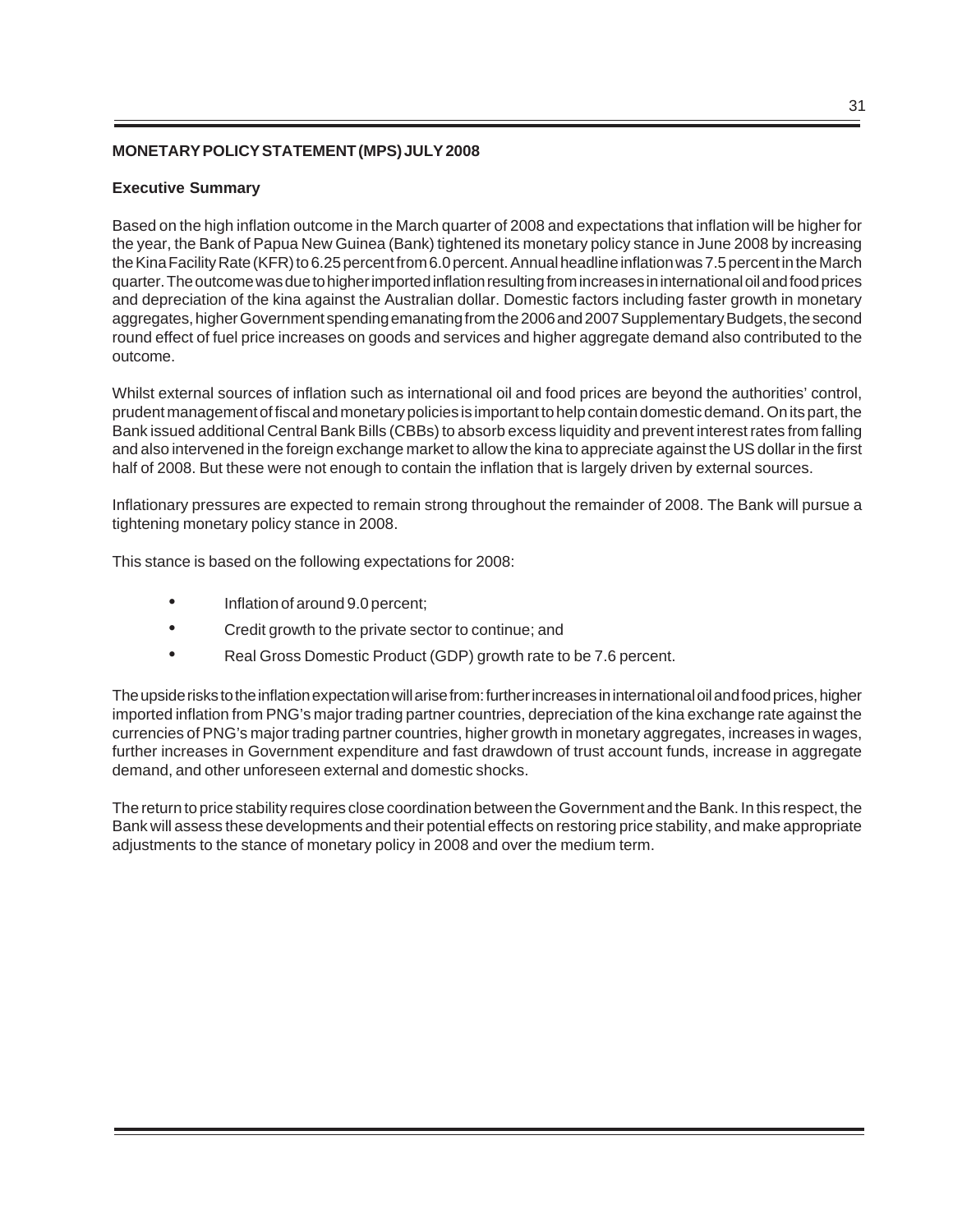#### **1.0 Monetary Policy Discussions**

#### **1.1 Monetary Policy Assessment and Issues**

The high inflation outcome for the March<sup>1</sup> quarter of 2008 and expectations of continued inflationary pressures prompted the Bank of Papua New Guinea to tighten monetary policy after maintaining a neutral stance since September 2005. Hence, the KFR was increased by 25 basis points to 6.25 percent in June 2008.

Annual headline inflation was 7.5 percent in the March quarter. The outcome was due to higher imported inflation resulting from increases in international oil and food prices (*see Box 1*) and depreciation of the kina against the Australian dollar. Domestic factors including the fast growth in monetary aggregates, higher Government spending from the 2006 and 2007 Supplementary Budgets, second round effect of fuel price increases on goods and services and higher aggregate demand also contributed to the outcome. Inflationary pressures are expected to remain strong throughout 2008.

The kina depreciated against the Australian dollar by 2.3 percent to A\$0.3906 at the end of June 2008 from December 2007. This added to inflationary pressures as Australia is a major source of PNG's imports. However, against the US dollar, the kina appreciated by 6.7 percent to US\$0.3760, which reflected increased foreign exchange inflows and Central Bank intervention to help dampen inflationary pressures.

Interest rates remained low due to the high level of liquidity in the banking system. The low interest rate environment combined with a fiscal surplus and improved business confidence led to the continuation of the strong growth in lending to the private sector by other depository corporations (ODCs) <sup>2</sup> . The increase in lending enabled the private sector to continue to expand business activity and increase employment in the first half of 2008. This contributed to the increase in domestic demand and inflationary pressures.

Despite the low interest rate environment compared to Papua New Guinea's substitute financial markets and the liberalisation of the capital account in September 2007, there was no significant capital outflow and downward pressure exerted on the exchange rate. This is due to the low level of portfolio investment and the shallowness of the domestic capital market. As an alternative form of investment, the growth in the domestic capital market was reflected by the high turnover at the Port Moresby Stock Exchange (POMSoX) in the first half of 2008.

Annual growth in broad money supply (M3\*) and the monetary base were 27.5 percent and 33.2 percent, respectively, over the year to June 2008. The growth in broad money supply was accounted for by an increase in the net foreign assets of the Central Bank and net claims on the private sector by ODCs. To diffuse excess liquidity from the banking system and address concerns of inflationary pressures, the Bank issued new CBBs totalling K1.4 billion over the first six months of 2008. Since its introduction in September 2005, the level of CBBs outstanding reached K4.0 billion as at 25th July 2008.

Preliminary estimates of the Government's fiscal operations recorded a surplus of K317 million during the five months to May 2008. However, recurrent expenditure increased by 31.5 percent in the first five months of 2008 compared to the corresponding period in 2007, due to frontloading of warrants in January 2008. While the Bank endorses the achievement of fiscal surpluses by the Government, the fast pace of increases in recurrent expenditure and drawdown of trust account funds, can contribute to aggregate demand and inflationary pressure.

Excluding foreign grants, there was a marginal increase in development expenditure, reflecting the ongoing capacity constraints of implementing agencies. It is important that the Government addresses this problem to enhance service delivery and ensure sustained economic growth.

The growth in the monetary aggregates and recurrent expenditure has contributed to the higher than expected inflation outcome and forced the Bank to tighten monetary policy. The Bank will closely monitor the changes in the monetary aggregates and recurrent expenditure and continue its close coordination with the Government, where necessary, to restore price

<sup>&</sup>lt;sup>1</sup> March quarter inflation outcomes became available in May 2008.

<sup>&</sup>lt;sup>2</sup> As of June 2006, the Bank adopted the new International Monetary Fund (IMF) reporting format for Monetary and Financial Statistics, which extended the coverage to include financial institutions other than the Central Bank and commercial banks. Refer to the June 2006 Quarterly Economic Bulletin (QEB) for details.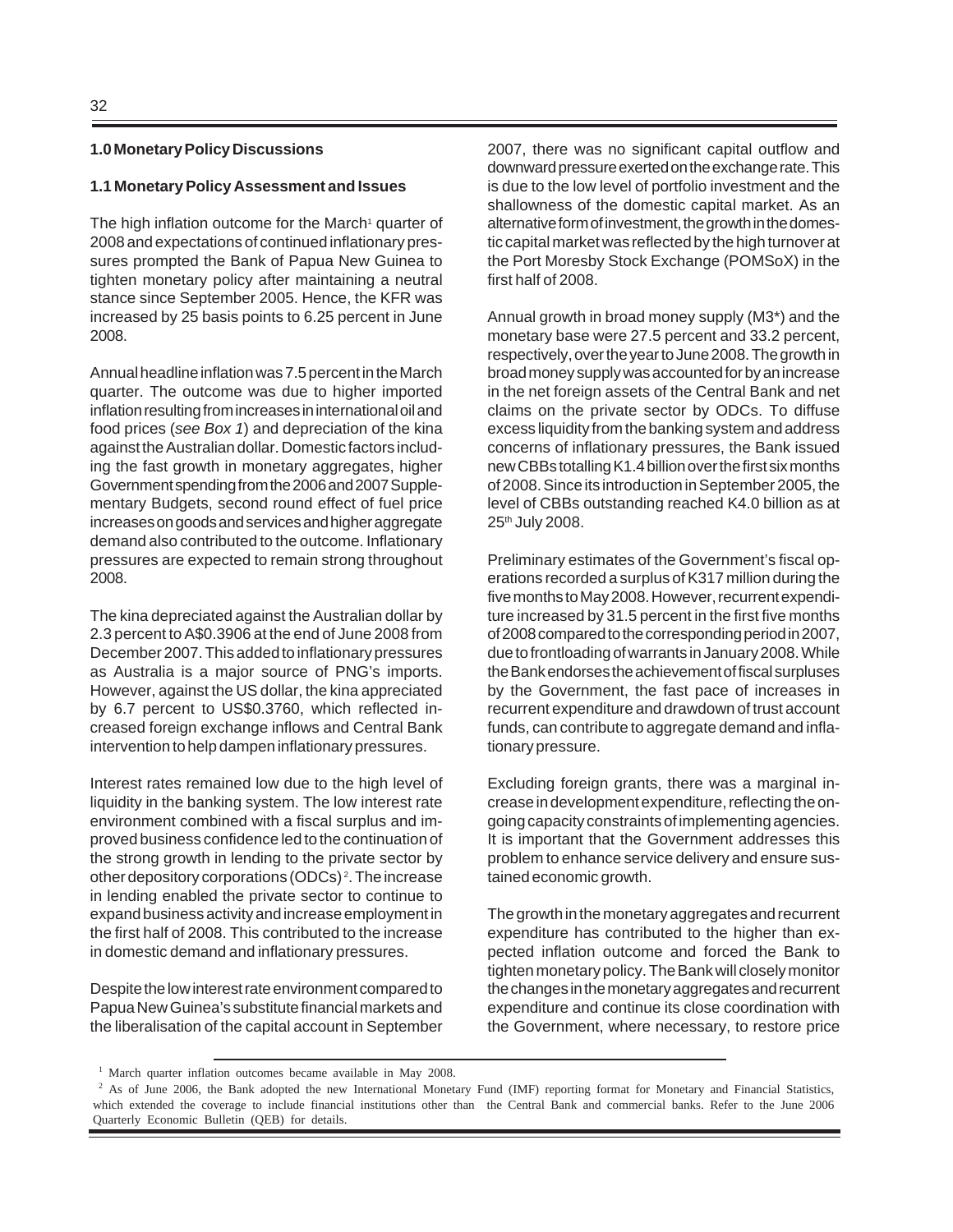stability which will assist in enabling continued economic growth.

## **1.2 Monetary Policy Stance**

Based on the high inflation outcome in the March quarter of 2008 and expectations that inflation will be higher for the year, the Bank will pursue a tightening monetary policy stance in 2008.

This stance is based on the following expectations for 2008:

- Inflation of around 9.0 percent;
- Credit growth to the private sector to continue; and
- Real GDP growth rate to be 7.6 percent.

The Bank expects broad money supply to grow by 20.7 percent and the monetary base by 16.3 percent in 2008. The increase in broad money supply is mainly due to the projected growth in the net foreign assets of the Central Bank and private sector credit. If private sector credit is directed to expanding productive capacity it will reduce inflationary pressures in the long run. A tightening monetary policy stance will raise the cost of borrowing and reduce aggregate demand through lower lending growth in 2008.

The Bank expects the Government to prudently manage its fiscal operations in 2008 by avoiding excessive recurrent expenditure, effectively spending on the priority areas of health, education, law and order and physical infrastructure and continuing to repay debt in line with the Medium Term Debt Strategy. Efforts should be made to improve implementation capacity for development expenditure so that economic growth is sustained in the medium term. The fast tracking of public sector reforms and removal of other impediments to trade and investment consistent with the medium term development, fiscal and debt strategies are also necessary to support economic growth.

The upside risks to the inflation expectation will arise from:

- Further increases in international oil and food prices;
- Higher imported inflation from PNG's major trading partner countries;
- Depreciation of the kina exchange rate against the

 currencies of PNG's major trading partner coun tries;

- Higher growth in monetary aggregates;
- Increases in wages;
- Further increases in Government expenditure and fast drawdown of trust account funds;
- Increase in aggregate demand; and
- Other unforeseen external and domestic shocks.

The Bank will assess these developments and their potential effects to restoring price stability, and make appropriate adjustments to the stance of monetary policy in 2008 and over the medium term.

## **1.3 Conduct of Monetary Policy**

Monetary policy will be conducted within the reserve money framework. The Monetary Policy Statement (MPS) provides the overall monetary policy framework, while the monthly KFR remains the instrument for signalling the Bank's monetary policy stance through an announcement by the Governor. Following the announcement, Open Market Operations (OMOs) will be conducted to support the Bank's monetary policy stance. The OMOs involves Repurchase Agreement (Repo) transactions with commercial banks and the auction of CBB to licensed ODCs and Treasury bills to the general public.

The Bank is committed to adopting appropriate monetary policy management strategies that will help to restore price stability.

#### **2.0 Developments and Expectations**

#### **2.1 International Developments**

Global economic growth is expected to weaken in 2008. According to the International Monetary Fund's (IMF) World Economic Outlook (WEO) Update of July 2008, global real GDP growth is projected to be 4.1 percent in 2008, compared to 5.0 percent in 2007. The lower growth is mainly driven by the slowdown in the US economy and its contagion effect on the rest of the world. It is expected that in advanced economies, growth rates will be 1.7 percent and 1.4 percent in 2008 and 2009 respectively, compared to 2.7 percent in 2007. Emerging and developing economies are also expected to slow marginally to 6.9 percent and 6.7 percent, in 2008 and 2009 respectively, from 8.0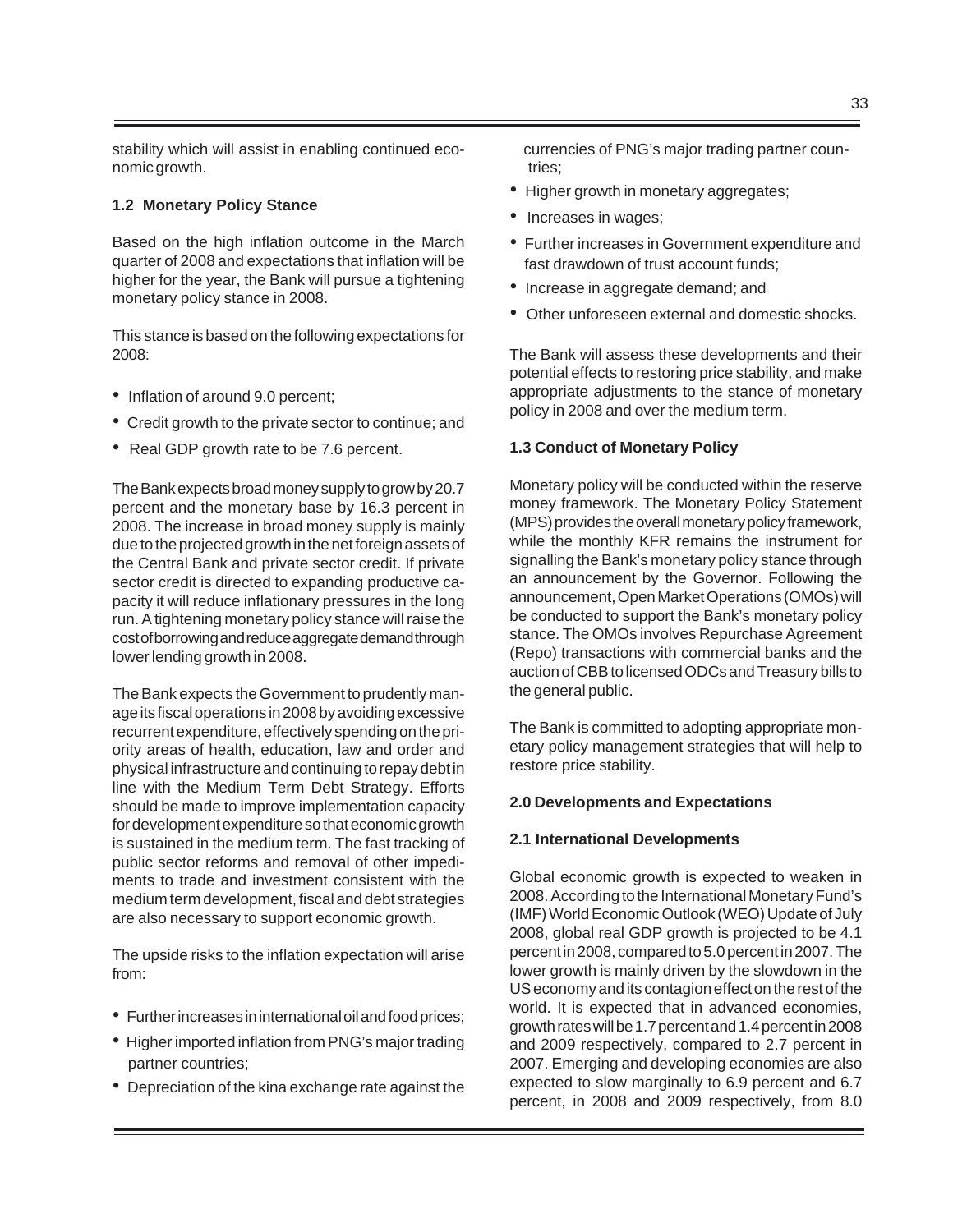#### percent in 2007.

In the US, economic growth slowed rapidly in the first quarter of 2008 reflecting the ongoing sub-prime mortgage crisis and rising oil prices. In 2008, the US economy is expected to grow at a much lower rate of 1.3 percent, down from 2.2 percent in 2007. The impact of the slow down in the US economy on other advanced economies<sup>3</sup>, through the financial market turmoil and reduced trade, is significant. In the Euro area, economic growth is expected to decelerate to 1.7 percent from 2.6 percent in 2007, reflecting a fall in demand caused by reduced trade, high oil prices and financial market turbulence. The Japanese economy is projected to slow to 1.5 percent from 2.1 percent in 2007, mainly due to the slump in housing investment, the dampening impact of the appreciation of the yen against the US dollar on export growth, and rising oil and food prices. For emerging and developing economies, economic growth is expected to decelerate but remain robust at 6.9 percent in 2008, compared to 8.0 percent in 2007, driven mainly by developing Asia.

Crude oil prices rose to record highs above US\$140 per barrel in June 2008 on the back of geopolitical tensions, capacity constraints and volatile world financial markets. Oil prices are expected to remain high for the remainder of the year. Similarly, gold prices continue to remain strong at around US\$900 an ounce after reaching a historic high of US\$1,007 per ounce in March this year. Except for tea, all other commodities experienced price booms, largely due to supply constraints and strong demand from emerging and devel-

#### oping economies.

The risks to the global economic outlook include further volatility in financial markets due to the slow down in the US, further increases in international oil, food and other commodity prices, strong inflationary pressures and trade imbalances.

Global inflationary pressures will continue throughout 2008. This will be due to the high international prices of commodities, especially base metals, food and energy, reflecting robust demand from emerging and developing economies, particularly China and India. Annual inflation in the March quarter of 2008 was 3.9 percent in the US, 3.6 percent in the Euro area, 1.2 percent in Japan and 4.2 percent in Australia. In the emerging and developing economies, China and India recorded inflation of 11.1 percent and 8.8 percent, respectively, over the same period. Despite increased inflationary pressures, the major central banks' approach to monetary policy over the first half of 2008 differed. The US Federal Reserve and Bank of England reduced their official interest rates to 2.0 and 5.0 percent, respectively, in April 2008 due to concerns over the significant slowdown in economic growth. However, the Reserve Bank of Australia raised its Official Cash Rate in February to 7.00 percent and in March 2008 to 7.25 percent to contain inflationary pressures, while the European Central Bank and Bank of Japan kept their policy rates unchanged at 4.0 and 0.5 percent, respectively, although concerns over increased inflationary pressures remained.



<sup>3</sup> Includes the Euro area, United Kingdom (UK) and Japan.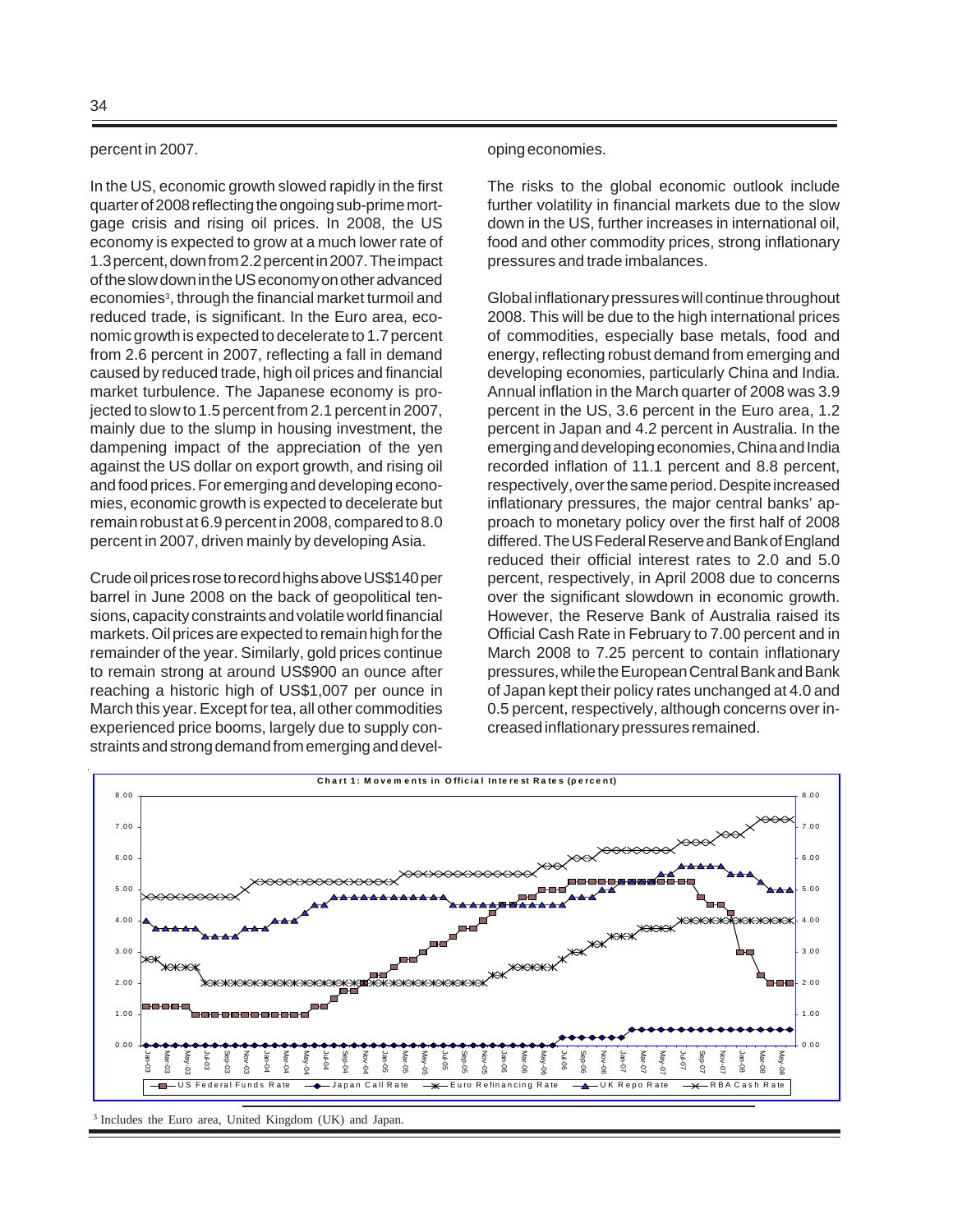Global financial markets have been under considerable stress since the last quarter of 2007 due to tight credit and liquidity conditions emanating from the mortgage crisis in the US. The performance of financial markets were also affected by the attitude of investors to bear risk, difficulties in valuing complex financial products, uncertainties about the exposures of major financial institutions to credit losses, and concerns about the weaker outlook for the global economy. During the first half of 2008, the major central banks made a concerted effort to address liquidity constraints by providing access to funds to minimise disruptions to their financial markets. This included expanding access to central banks lending facilities and the range of collaterals offered to financial institutions.

In the foreign exchange markets, the US dollar depreciated against most major currencies in the first half of 2008 reflecting the mortgage crisis in the US. Government bond markets, which started the year on a strong note on the back of the turmoil in financial markets, have now weakened due to rising global inflation and inflation expectations.

#### **2.2 Domestic Economic Conditions**

Preliminary data from the Bank's Business Liaison Survey (BLS) indicates that nominal value of sales by the private sector grew by 17.1 percent in the March quarter of 2008, compared to the December quarter of 2007. Excluding the mineral sector, economic activity

The Bank's Employment Index indicates that the total level of employment in the formal private sector continued to increase on a quarterly basis throughout 2007 and the first quarter of 2008. The level of employment in the March quarter of 2008 grew by 8.5 percent compared to the December quarter of 2007. Excluding the mineral sector, employment levels increased by 2.9 percent. The growth in March 2008 was across all sectors except the wholesale/retail and mineral sectors. Over the twelve months to March 2008, employment increased by 8.4 percent.

The Bank's Business Sentiment Survey (BSS)<sup>4</sup> indicates that business confidence is high and economic activity will continue to increase for the rest of 2008. Profits and employment are expected to increase further in the second half of 2008, compared to the first six months of 2008. Although, there is a positive outlook for the remainder of 2008, companies are concerned about high inflation and its associated costs of doing business. Consequently, companies have passed on some of the increasing costs to customers in the first half of 2008 with further increases expected in the second half of 2008.



*Source: Department of Treasury*

<sup>4</sup> The BSS is a qualitative survey conducted biannually with company executives on their business outlook.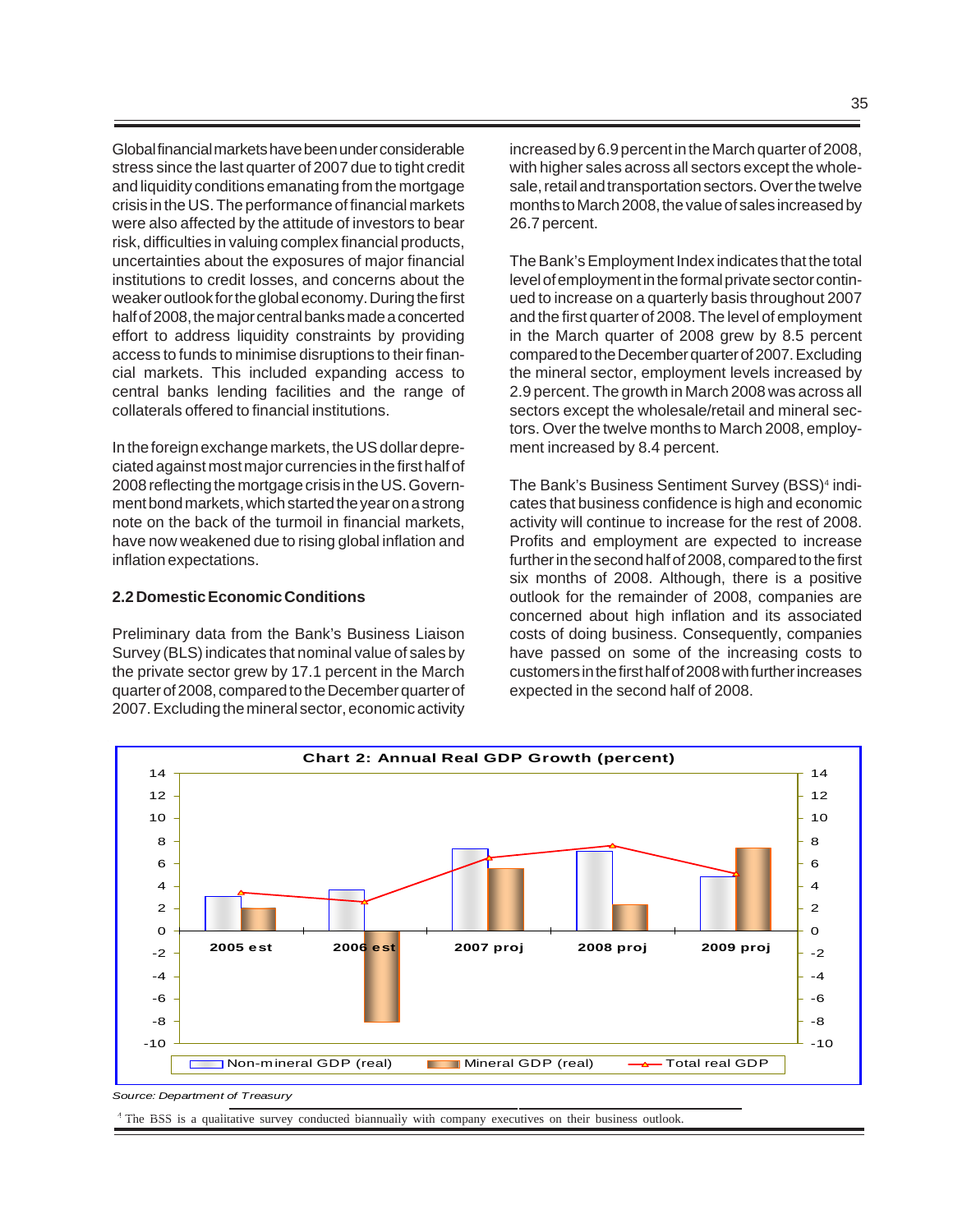The Bank estimated that real GDP in 2007 grew by more than the Government's estimate of 6.5 percent, with robust growth in all sectors of the economy, except the mineral sector (*see Chart 2*). There were strong growth in the manufacturing, construction and commerce sectors and the transport, communication and finance sub-sectors. In 2008, the Bank forecast real GDP growth to be in line with the Government's projection of 7.6 percent. All sectors are projected to grow in 2008, especially in the agriculture, construction, manufacturing and commerce sectors and the finance sub-sector. The notable increase in the construction sector and its spill-over effects to the other sectors is attributed to the construction of the Ramu Nickel/Cobalt and the Hidden Valley mines. The growth in the other sectors is mainly due to higher production and prices of all mineral and most agricultural export commodities. Higher Government expenditure and continued growth in private sector credit are also expected to contribute to this growth.

In 2009, the Bank projects real GDP growth to be higher than the Government's projection of 5.1 percent with growth expected in all sectors of the economy. Growth in the construction and mineral sectors is associated with the ongoing construction of the Ramu Nickel/Cobalt and the Hidden Valley mines and the commencement of production by these two mines in late 2009. In addition, Government initiatives to rehabilitate and develop infrastructure, remove other impediments to trade and investment, and continue with public sector reforms are also expected to contribute

positively to the growth. The major risks to this outlook would stem from higher inflation, fluctuations in production and prices of export commodities, as well as the global demand for these commodities.

#### **2.3 Balance of Payments**

Preliminary balance of payments data for the five months to May 2008 showed an overall surplus of K649.5 million, compared to a surplus of K356.9 million in the corresponding period of 2007. This outcome was due to combined surpluses in the current and capital and financial accounts. The surplus in the current account was attributed to higher trade account balance and lower net income payments which more than offset higher net service and transfer payments. The surplus in the capital and financial account was mainly due to a higher net inflow from investments in short term money market instruments and a drawdown in the net foreign assets of the banking system, which more than offset a build up in foreign currency account balances of the mineral companies and higher loan repayments by the Government.

The level of gross foreign exchange reserves at the end of May 2008 was US\$2,347.7 (K6,568.9) million, sufficient for 10.3 months of total and 15.2 months of nonmineral import covers. As at 29<sup>th</sup> July 2008, the level of gross foreign exchange reserves was US\$2,421.2 (K6,264.4) million.

**Chart3: Current Account Chart 3: Current Account**18,000 16,000 14,000 12,000 **Kina Million** Kina Milion 10,000 8,000 6,000 4,000 2,000 0 1998 1999 2000 2001 2002 2003 2004 2005 2006 2007 2008 2009 2010 (proj) (proj) (proj) (proj) The Imports Trade Account Courrent Account Trade Trade Account г

The May 2008 World Bank price projections indicated

*Source: Bank of PNG*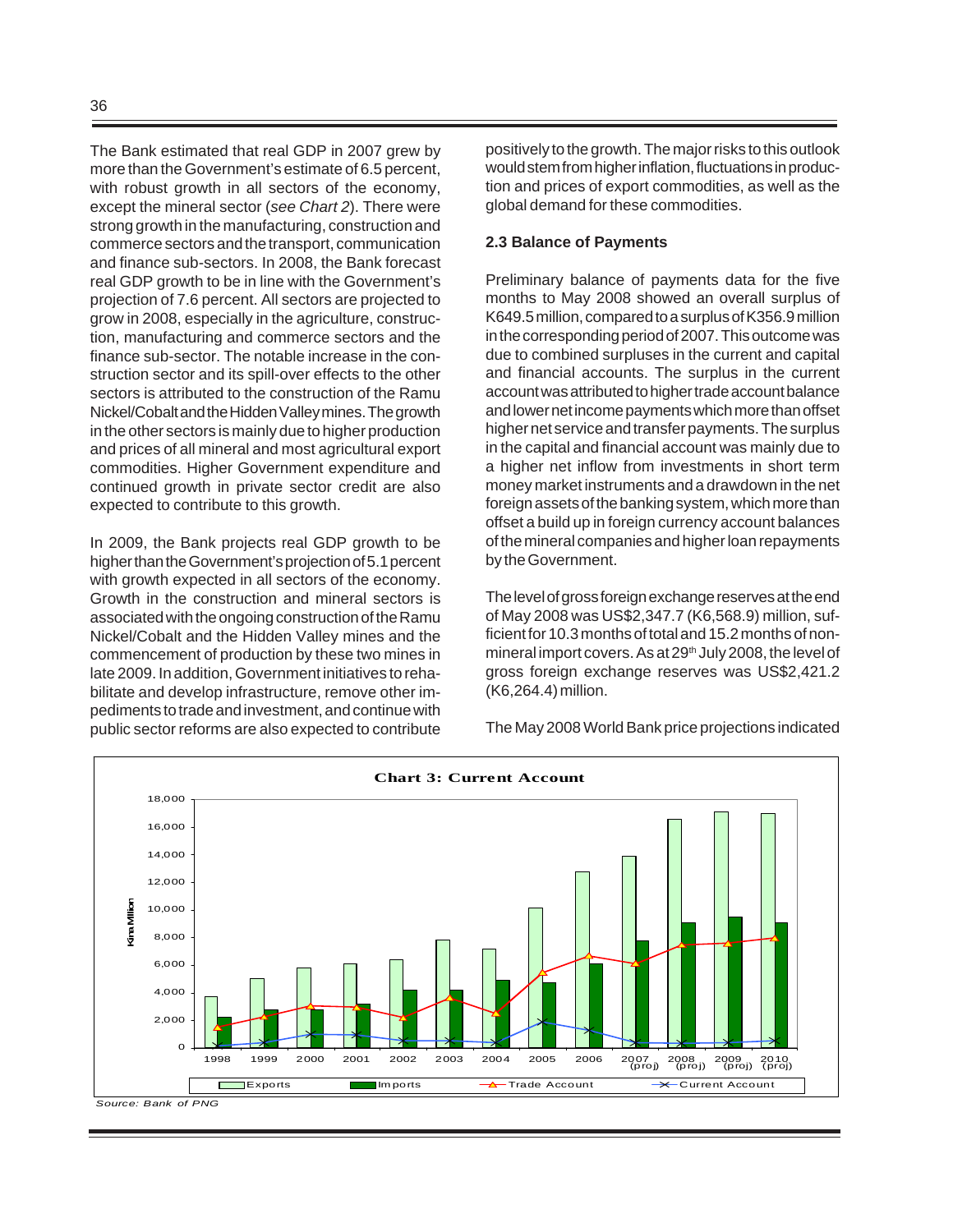that most international prices of PNG's non-mineral exports will be higher in 2008, compared to 2007. According to the mineral companies, prices of all mineral exports are expected to increase in 2008.

The export volumes of PNG's major commodities are projected to increase in 2008 (*see Chart 3*). The projected increases are mainly due to supply responses to higher international prices for most nonmineral commodities and improved road infrastructure associated with the Government's medium term objective of increasing agricultural output through the National Agricultural Development Plan (NADP). The nonmineral export volumes are projected to continue to increase in the medium term. In the mineral sector, the projected increase is due to mining of higher ore grades from existing mines, upgrading of the processing plant at Lihir to boost production and increased exploration activities. The Ramu Nickel/Cobalt project is expected to commence production in the second half of 2009. In the petroleum sector, production is projected to decline over the medium term and is associated with the natural declines of reserves in the existing oilfields.

The Bank assumes a stable exchange rate in its balance of payments projections for 2008 and the medium term. The Liquefied Natural Gas (LNG) project was not included in the projections.

Accordingly, the overall surplus in the balance of payments is projected to be K2,086.7 million in 2008, compared to a surplus of K1,593.8 million in 2007. At the end of 2008, it is projected that gross foreign exchange reserves will be around US\$2,784.5 (K7,385.9) million, sufficient for 9.8 months of total and 16.9 months of non-mineral import covers. The gross foreign exchange reserves are projected to increase further over the medium term (*see Appendix - Table 2*).

## **2.4 Fiscal Operations of the National Government**

Preliminary estimates of the fiscal operations of the National Government over the five months to May 2008 showed an overall budget surplus of K317.0 million, compared to a surplus of K510.5 million in the corresponding period of 2007. This represents 1.6 percent of nominal GDP<sup>5</sup> and reflected higher revenue, which more than offset an increase in expenditure. The budget surplus was used to make net repayments of overseas loans totalling K102.1 million and net settlement of cheques totalling K214.9 million to other

resident sectors.

Total revenue, excluding foreign grants, represented 29.6 percent of the 2008 Budget while total expenditure represented 25.9 percent over the five months to May 2008. However, recurrent expenditure increased by 31.5 percent in May 2008, compared to May 2007 and represented 40.0 percent of the budgeted appropriations. This reflected the frontloading of warrants to National Departments and Provincial Governments in January 2008. Development expenditure, excluding foreign grants, increased by 0.2 percent during the same period and represented 17.6 percent of the budget. This reflects the ongoing capacity constraints of implementing agencies. Despite this, the Government fully drew down funds under the District Services Improvement Program (DSIP) totalling K356 million from the Central Bank, by July 2008.

Total debt to nominal GDP ratio declined to 31.9 percent from 33.6 percent between the end of December 2007 and June 2008 reflecting the higher growth in GDP combined with net retirement of domestic loans. Total domestic debt declined by 2.6 percent to K3,085.5 million, mainly resulting from the net retirement of Treasury bills and Inscribed stocks totalling K50.8 million and K33.2 million, respectively. Foreign debt increased by 4.6 percent to K3,214.0 million reflecting Government drawdown of external loans.

# **2.5 Exchange Rate**

The kina strengthened against the US dollar, while it weakened against the Australian dollar during the first half of 2008. The kina appreciated against the US dollar by 6.7 percent to US\$0.3760 at the end of June 2008 from US\$0.3525 in December 2007, due to foreign exchange inflows mainly from the mineral, communication and agriculture/forestry/fisheries sectors, and Central Bank intervention. The kina depreciated against the Australian dollar by 2.3 percent to A\$0.3906 from A\$0.3999 during the same period reflecting cross currency movements as the US dollar weakened against the Australian dollar due to interest rate differentials and high commodity prices. As a result, the Trade Weighted Index (TWI) depreciated by 0.6 percent during the same period. The Real Effective Exchange Rate (REER) appreciated by 0.4 percent during the March quarter of 2008 reflecting the high domestic inflation (*see Chart 4*).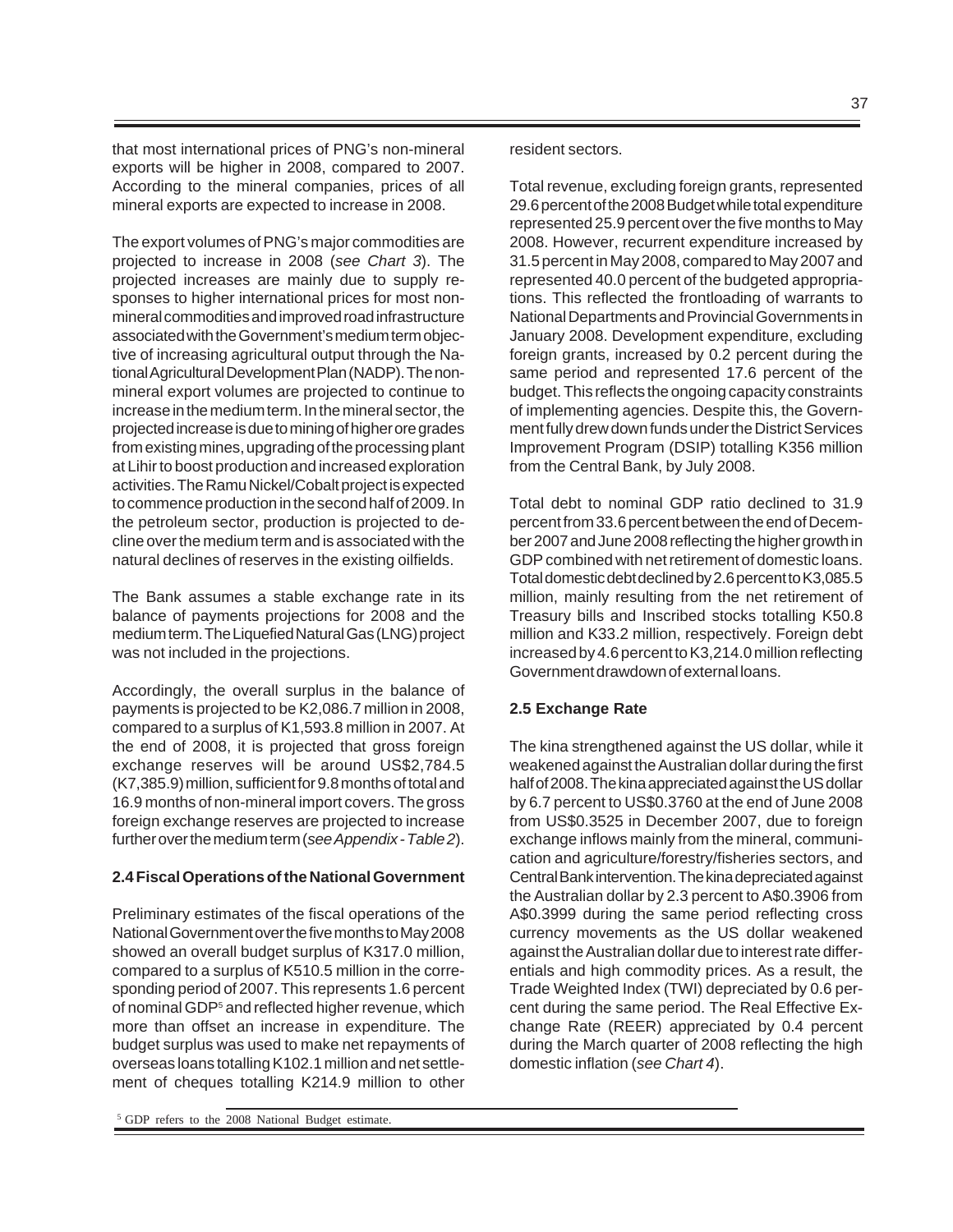

*Source: Bank of PNG*

Between the end of June and 29<sup>th</sup> July 2008 the kina appreciated against the US and Australian dollars by 55 and 77 basis points to US\$0.3815 and A\$0.3983, respectively.

#### **2.6 Inflation**

Annual headline inflation was 7.5 percent in the March quarter of 2008, compared to 3.2 percent in the December quarter of 2007. This is the highest annual increase since December quarter 2003. There were increases in all expenditure groups particularly from the 'food' and 'rents, council charges, fuel and power' groups, reflecting high international fuel and food prices, and increased prices of domestically produced fruits and vegetables.

Annual exclusion-based inflation was 7.7 percent in the March quarter of 2008, compared to 6.1 percent in the December quarter of 2007. Annual trimmed-mean inflation was 8.7 percent in the March quarter of 2008, compared to 5.3 percent in the December quarter of 2007 (*see Chart 5*). The higher underlying inflation outcomes were driven mainly by the increase in imported inflation associated with the high international oil and food prices and the feed-through of domestic fuel prices to goods and services and the depreciation of the kina against the Australian dollar. Quarterly inflation outcomes for the core measures have also been increasing significantly since the September quarter of 2007.

In 2008, annual headline inflation is projected to be around 9.0 percent, while exclusion-based and trimmedmean inflation are both projected to be around 8.0 percent. The upward revision from the projections made in the January 2008 MPS reflects the realised inflation in the March quarter, expected increase in both international and domestic cost pressures stemming from the high oil and food prices, feed-through of fuel price increases to the prices of domestic goods and services, increase in prices of public utilities and demand for higher wages. On the other hand, the demand pull inflationary pressures would come from increased aggregate demand reflecting higher commodity prices and increase in government expenditure and private sector credit.

For the medium-term, headline inflation is expected to ease to around 5.0 percent, higher than the projections made in the January 2008 MPS (*see Appendix - Table 2*). The decline in medium-term inflation projections are based on the assumption that international oil and food prices will subside and inflation outcomes in PNG's main trading partner countries will ease.

The risks to these projections would stem from: further increases in international oil, food and other commodity prices; higher inflation outcomes in PNG's main trading partner countries; depreciation of the kina exchange rate; and the impact of other domestic factors such as a significant growth in government expenditure and increases in wages and monetary aggregates.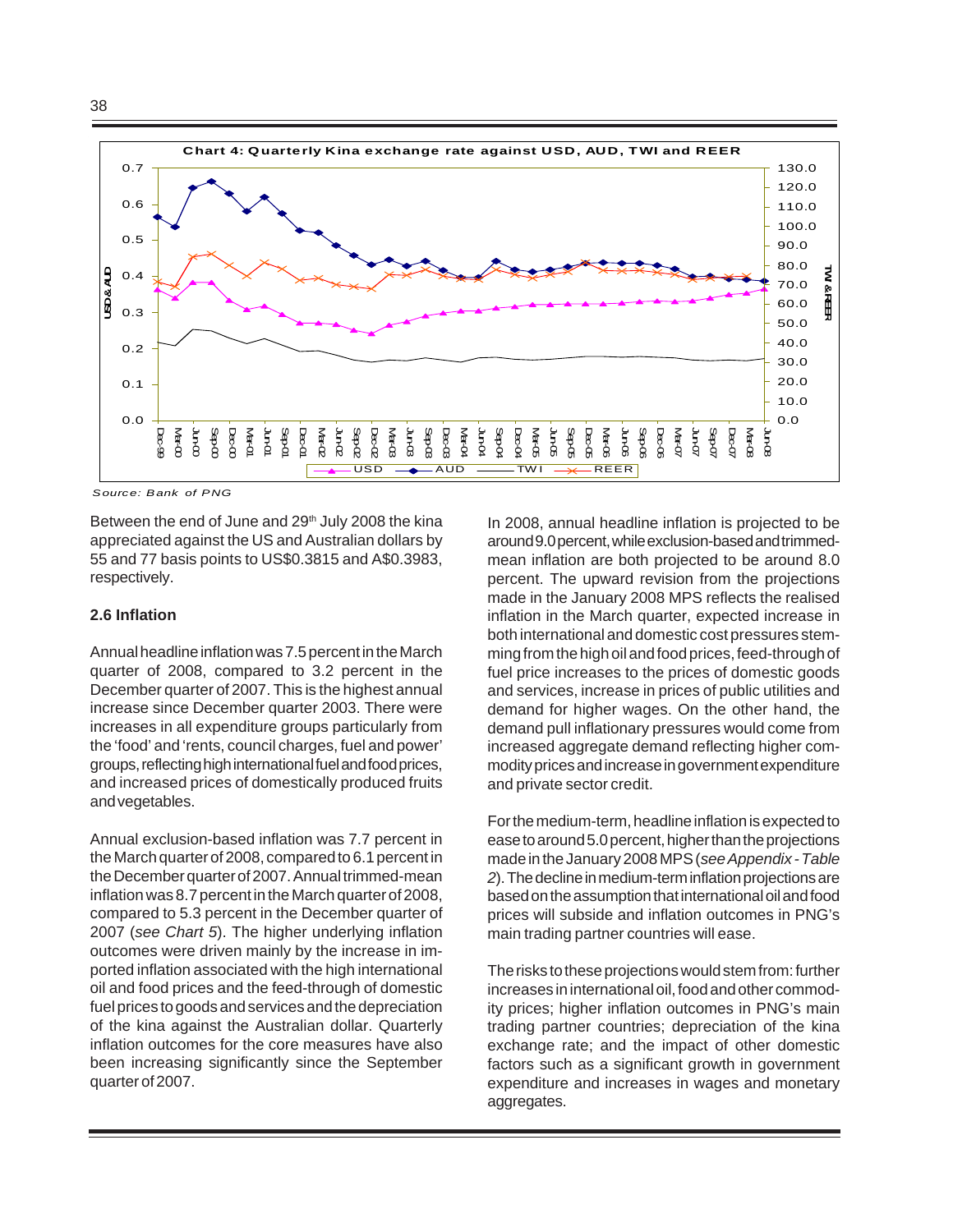

*Source: Bank of PNG & National Statistical Office (NSO)*

The high inflation outcome for the March quarter and expectations of continued inflationary pressures prompted the Bank of Papua New Guinea to tighten monetary policy after maintaining a neutral stance since September 2005. As a result, the KFR was increased by 25 basis points to 6.25 percent in June 2008 (*see Chart 6*). The trading margin for the Repo was maintained at 100 basis points on both sides of the KFR in the first half of 2008.

The Bank issued CBBs totalling K1,447.7 million to diffuse excess liquidity in the banking system in the first half of 2008. As a result, interest rates for short-

term securities depicted an upward trend. The CBB and Treasury bill rates all traded above 5.00 percent.

The Indicator Lending Rates (ILR) spread remained unchanged at 8.95 – 9.45 percent during the first half of 2008. Following the increase in the KFR, one commercial bank announced an increase in its ILR from 9.45 percent to 9.70 percent in July 2008. The weighted average interest rate on total deposits declined from 1.58 percent in December 2007 to 1.20 percent in June 2008, while the weighted average lending rate on total loans declined from 9.25 percent to 9.17 percent. As a result, the spread between the weighted average lending and deposit rates widened (*see Chart 7*).



*S ourc e: B ank of P NG*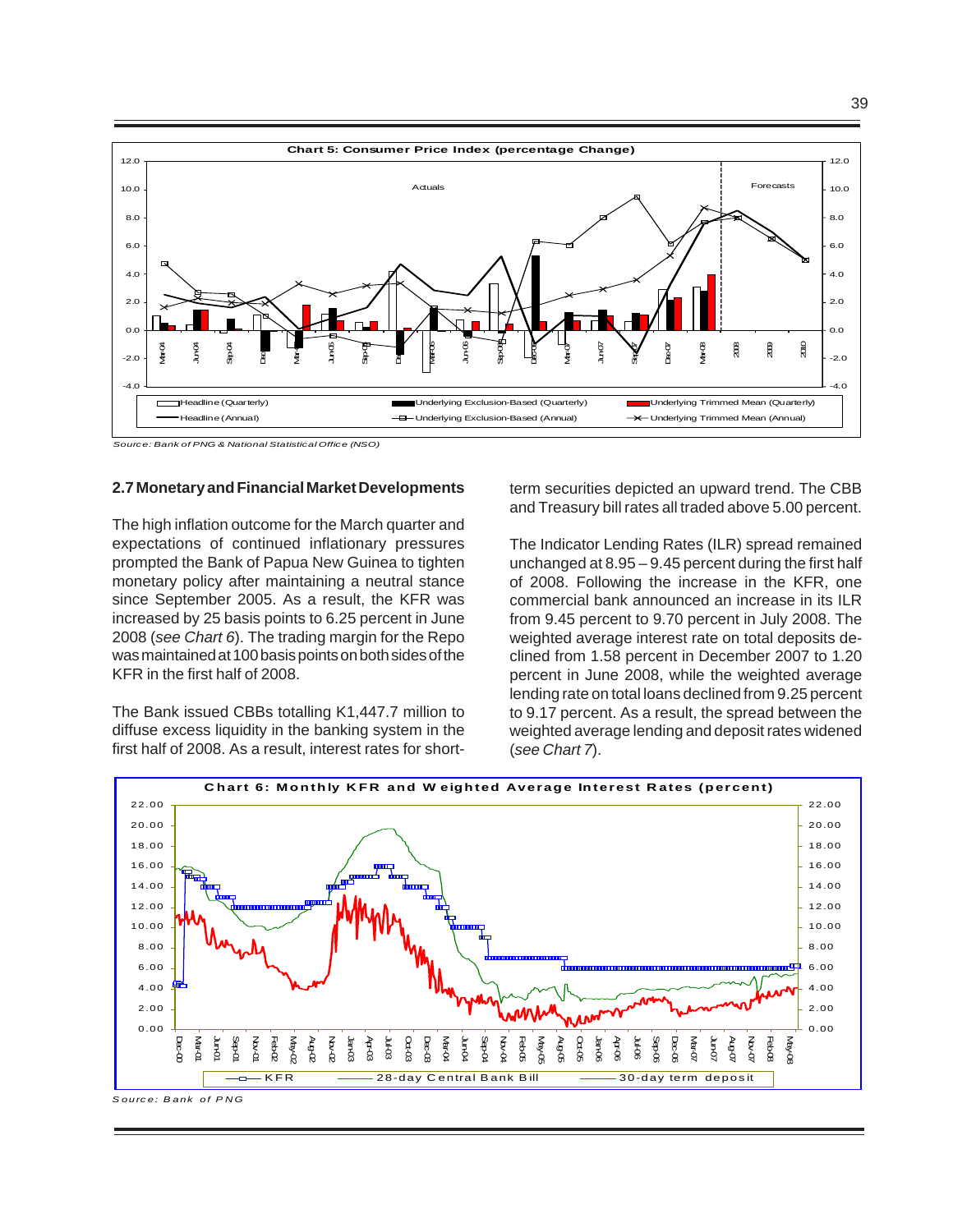Total liquidity of the banking system increased by 12.1 percent to K5,163.6 million between end of December 2007 and June 2008, mainly due to mineral sector inflows and higher Government expenditure. As a result, the Bank continued to utilise OMOs to diffuse the excess liquidity.

Lending extended by ODCs to the private sector increased by 35.3 percent over the year to June 2008. The growth in private sector credit was broad based across all sectors due to the low inment and improved business confidence. Net claims on the Government declined by 68.1 percent over the year to June 2008, due to increased deposits and retirement of debt held by the depository corporations (DCs).

The level of broad money supply (M3\*) increased by 27.5 percent over the year to June 2008 as a result of the growth in net foreign assets of the DCs combined with an increase in private sector credit. This more than offset the decline in net credit to the Government. The growth in net foreign assets is primarily accounted for by increased mineral tax receipts driven by high commodity prices. The monetary base increased by 33.2 percent during the same period due to higher commercial banks deposits at the Central Bank and currency in circulation (*see Appendix-Table 1*).



*Source: Bank of PNG*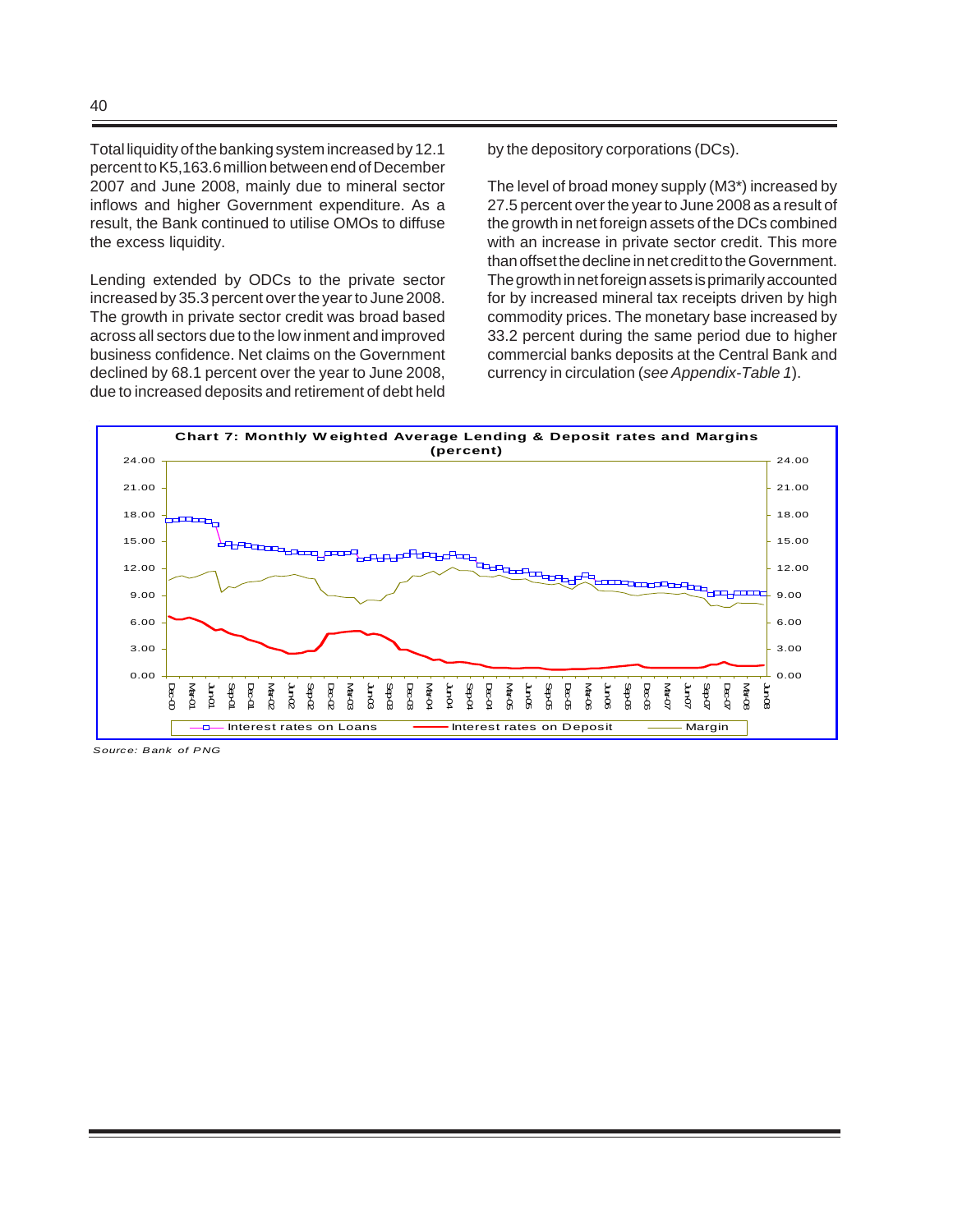#### **Box 1: Causes of high international food and fuel prices and their pass-through to inflation in the domestic economy**

High international fuel and food prices have contributed strongly to rising global inflation over the last couple of years and especially in 2008.<sup>1</sup> These high prices have largely been due to imbalances between supply and demand.

#### **Causes**

The high growth rates of emerging and developing economies such as China and India have fueled the increased demand for fuel, base metals and food products. The nature of growth in these economies is commodity-intensive with fuel for production, base metals for manufacturing and construction and food for consumption. Demand has grown tremendously, but due to supply constraints, prices have risen sharply.

Global demand for oil has caught up with supply after a long period of spare capacity. The supply response to this increased demand has been slow due to geo-political factors, high investment costs, technological, geological and policy constraints, which include OPECs reluctance to increase supply. The geo-political factors due to instability in the Middle East, the nationalisation of oil assets in Venezuela and the tension in Nigeria have all contributed to the shortfall in oil supply.

Financial market developments, such as reduction in key central banks' policy interest rates have fuelled speculation and the depreciation of the U.S. dollar allowing investors to switch away from money market instruments to commodity futures. These have contributed to upward price pressure over the last year.

Similarly for agricultural crops, supply levels have not kept up with rising demand in recent years. In addition, unfavourable weather conditions in the major wheat, rice and corn producing countries in 2007 caused lower harvests and led to rising prices. Rising bio-fuel production, induced by higher oil prices and generous policy support, has resulted in reduction in food supply and caused their prices to rise. Substitution effect has also led to higher demand and prices for other food crops. Moreover, there have been adoptions of trade policies to raise domestic food supplies and lower domestic prices. This has resulted in lower exports from major food producers, putting upward pressure on world prices. These factors have not only pushed up corn, rice and other food prices but also, to a lesser extent, meat and poultry

products.

#### **Pass-through to inflation in the PNG Economy**

Papua New Guinea is a small open economy and is vulnerable to financial and economic developments in the rest of the world. Food and fuel products constitute an important share of PNG's consumption basket. High international prices of oil mean that prices of imported fuel and refined fuel products from the domestic oil refinery will increase as they are priced at import parity price ex-Singapore. As a result, the prices of fuel products such as petrol at the pump-stations will rise. This is referred to as the first round effect of oil price increase and is due to an external shock over which PNG has no control. The first round effect has both imported inflation and exchange rate components.

The second round effect of the oil price rise is realised when the buyers of the fuel products face a rise in the cost of their operations and have to increase the prices of their goods and services for consumers. For example, when farmers take their goods to the market during a period of oil price increases they have to pay more for transportation freight and passenger fare. The farmers are then forced to increase their prices at the market place to make up for the extra costs that are incurred. Similarly, because of the higher prices employees will demand higher wages which increases the cost of production and demand leading to further increase in prices.

International food price movements impact on prices for the imported food products directly such as flour and rice imports. When the retailer is charged higher prices by the supplier it must at some point pass these higher prices onto the consumer. In addition, bakery products for example, become more expensive during these times as flour is a major ingredient in the production process.

Graphs 1 and 2 show that prices of food and oil based products on international markets and markets in PNG have followed a similar trend since 1998. Food and oil based products, that are susceptible to high international food and fuel prices constitute a large portion of the weighting to sub-groups and groups that have a large weight in the CPI basket. For example, the 'cereals' sub-group, which consists of commodities whose prices are subject to movements in international prices for rice and flour contribute 10.0 percent to the total CPI outcome. As a result, increasing international food and fuel prices can contribute to CPI inflation.



<sup>1</sup>In Papua New Guinea's case, high prices for the country's export commodities, which have been experienced recently, also contributed to inflationary outcomes through their strengthening effect on domestic demand.